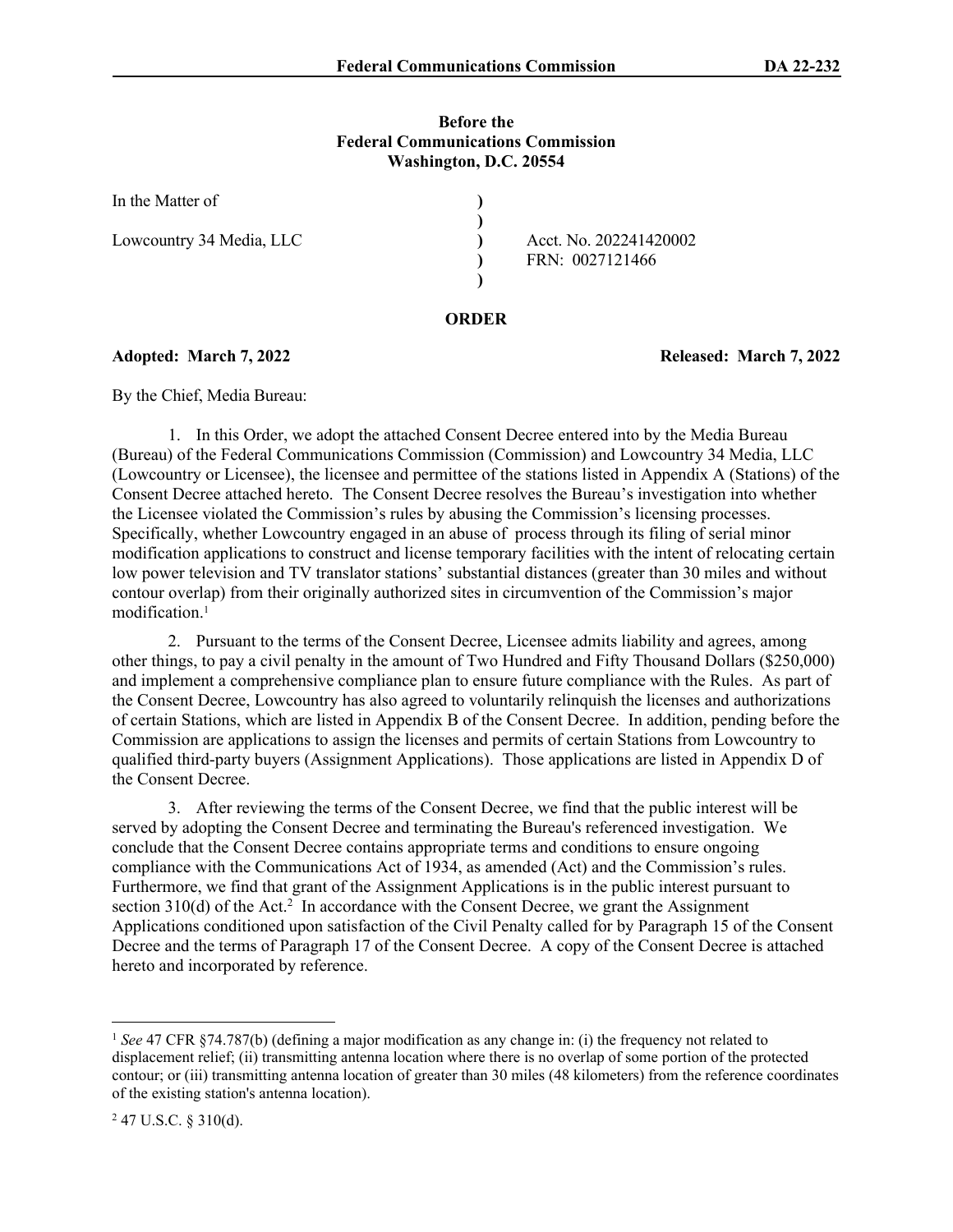4. Accordingly, **IT IS ORDERED** that, pursuant to section  $4(i)$  of the Act,<sup>3</sup> and by the authority delegated to the Media Bureau by sections 0.61 and 0.283 of the Commission's rules,<sup>4</sup> the Consent Decree attached hereto **IS ADOPTED** without change, addition, or modification.

5. **IT IS FURTHER ORDERED** that, the investigation by the Media Bureau, as defined by paragraph 2 of the Consent Decree, **IS TERMINATED**.

6. **IT IS FURTHER ORDERED** that, Lowcountry, within 10 days of the Effective Date of the Adopting Order, as defined by Paragraph 2 of the Consent Decree and set forth in Paragraph 20, shall relinquish the licenses and/or permits for the Stations listed in Appendix B of the Consent Decree.

7. **IT IS FURTHER ORDERED** that, pursuant to section  $310(d)$  of the Act,<sup>5</sup> the applications for assignment listed in Appendix D of the Consent Decree **ARE GRANTED** conditioned upon the terms and conditions set forth in Paragraph 17 of the Consent Decree.

8. **IT IS FURTHER ORDERED** that, a copy of this Order and Consent Decree shall be sent by both First Class mail and Certified Mail, Return Receipt Requested, to Licensees' counsel, Davina Sashkin, Esq., 1050 Connecticut Avenue, Suite 1100, Washington, DC 20036, and Lowcountry 34 Media, LLC, 14 Tuxedo Drive, Beaufort, SC 29907.

## FEDERAL COMMUNICATIONS COMMISSION

Holly Saurer Chief, Media Bureau

 $347$  U.S.C. § 154(i).

<sup>4</sup> 47 CFR §§ 0.61, 0.283.

<sup>5</sup> 47 U.S.C. § 310(d).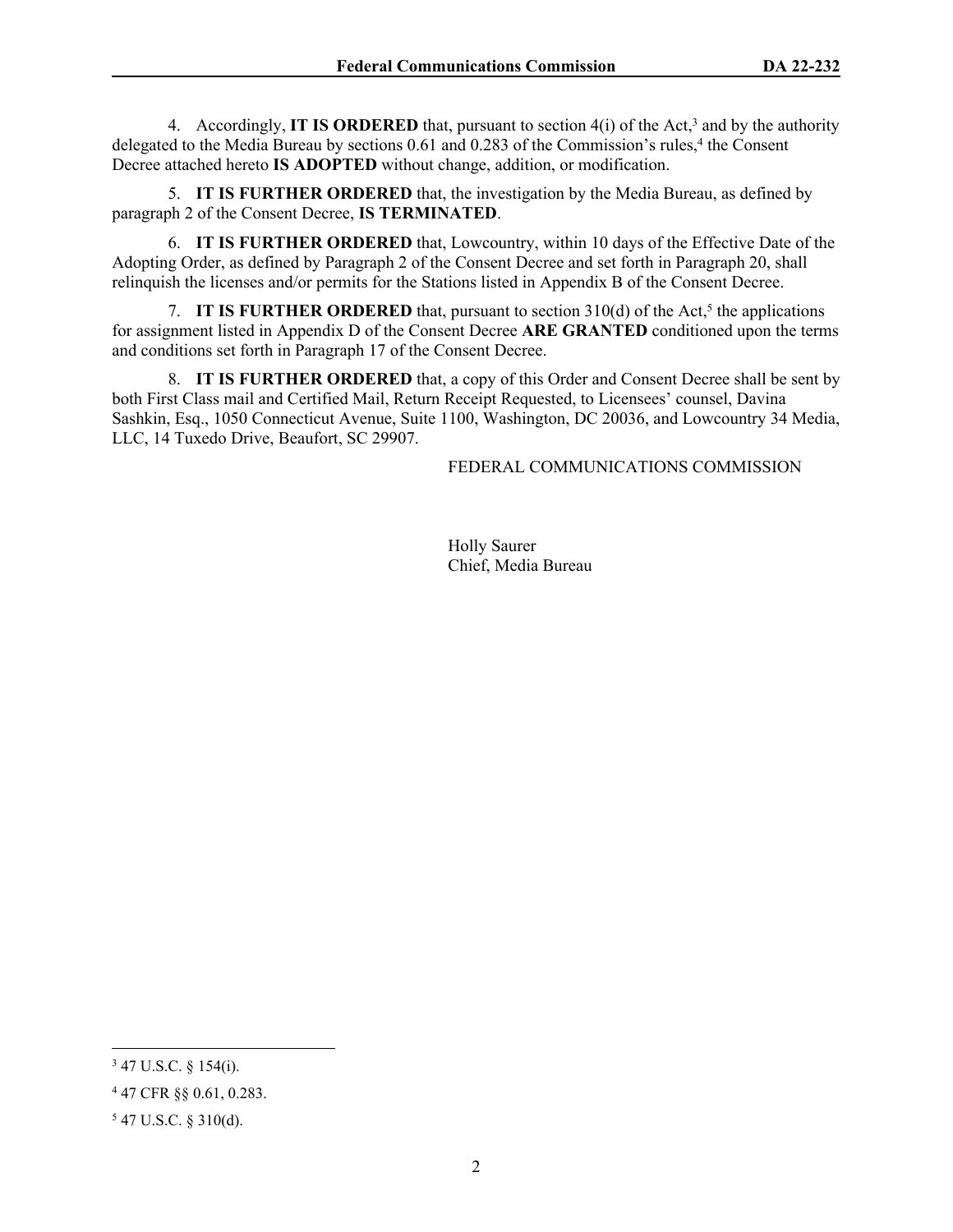### **Before the Federal Communications Commission Washington, D.C. 20554**

| In the Matter of         |                        |
|--------------------------|------------------------|
|                          |                        |
| Lowcountry 34 Media, LLC | Acct. No. 202241420002 |
|                          | FRN: 0027121466        |
|                          |                        |

## **CONSENT DECREE**

## **I. INTRODUCTION**

1. This Consent Decree is entered into by and between the Media Bureau (Bureau) of the Federal Communications Commission (Commission) and Lowcountry 34 Media, LLC, licensee and permittee of the Stations (Lowcountry or Licensee). This Consent Decree is entered into for the purpose of (i) terminating the Bureau's Investigation concerning Licensees' compliance with the Commission's Rules, notably its improper use of temporary facilities and abuse of Commission processes and (ii) acting on its pending Assignment Applications.

## **II. DEFINITIONS**

- 2. For the purposes of this Consent Decree, the following definitions shall apply:
	- (a) "Act" means the Communications Act of 1934, as amended, 47 U.S.C. § 151 *et seq.*
	- (b) "Adopting Order" means an order of the Bureau adopting the terms of this Consent Decree without change, addition, deletion, or modification.
	- (c) "Assignment Applications" means pending applications to assign the subset of Station licenses held by Lowcountry 34 Media, LLC, as listed in Appendix D of this Consent Decree.
	- (d) "Attributable Interest" means an ownership interest defined as "cognizable" for purposes of determining compliance with the multiple ownership rules, as set forth in Note 2 to 47 CFR § 73.3555, and as determined at the time of the Effective Date of this Consent Decree.
	- (e) "Bureau" means the Media Bureau of the Federal Communications Commission.
	- (f) "Commission" or "FCC" mean the Federal Communications Commission and all of its Bureaus and Offices.
	- (g) "Communications Laws" means collectively, the Act, the Rules, and the published and promulgated orders and decisions of the Commission to which the Licensees are subject by virtue of their being Commission licensees, including, but not limited to, 47 CFR § 74.787.
	- (h) "Compliance Plan" means the compliance obligations and procedures described in this Consent Decree at Paragraph 21.
	- (i) "Covered Personnel" means all employees, independent contractors, subcontractors, and agents of the Licensee, who perform or directly supervise, oversee, or manage the performance of duties required to meet the Licensees' responsibilities under, and compliance with, this Consent Decree and the Communications Laws including, but not limited to the LPTV Rules.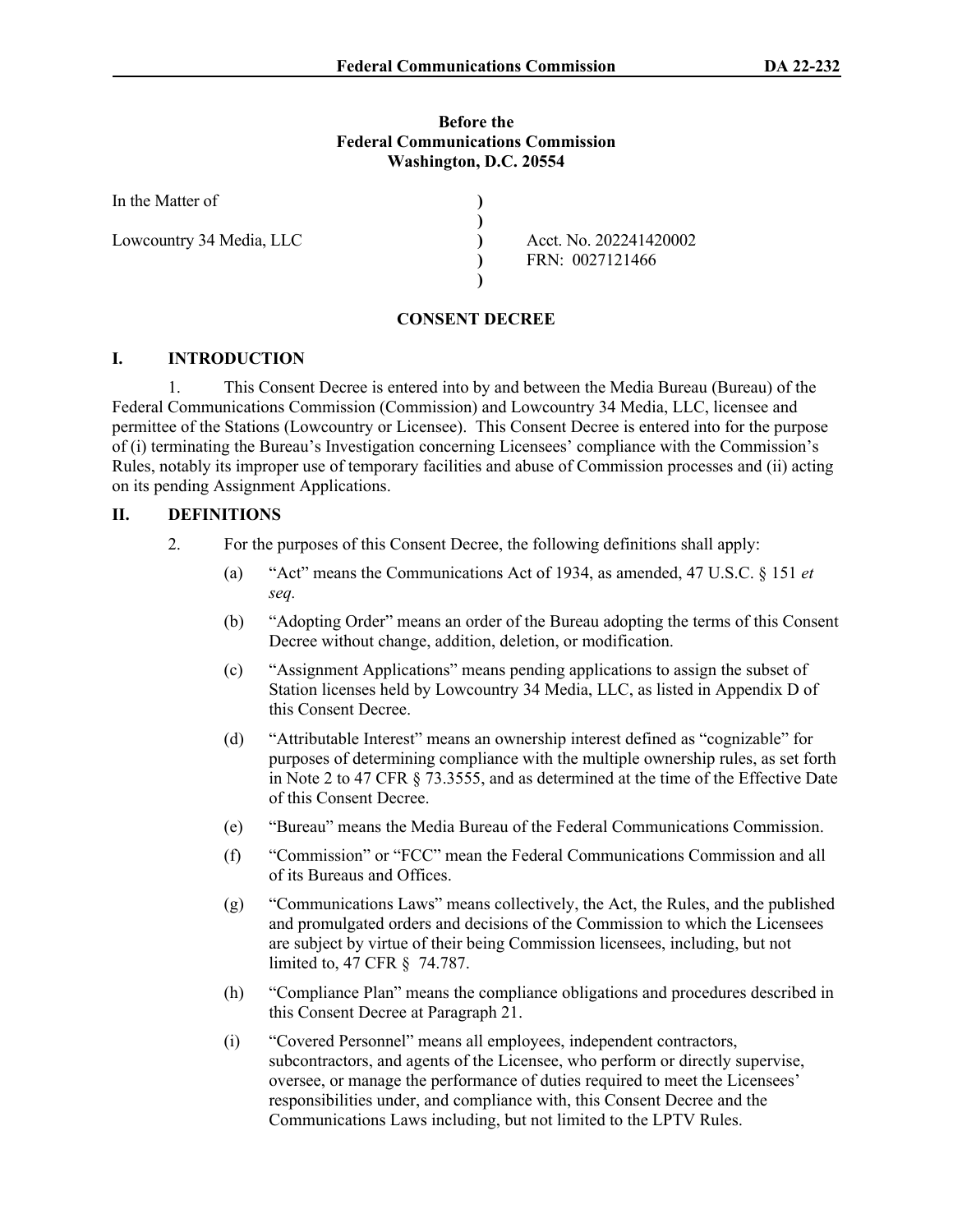- (j) Effective Date" means the date by which both the Bureau and Lowcountry have signed the Consent Decree and the Bureau has released the Adopting Order.
- (k) "Investigation" means an inquiry into whether Licensees violated one or more of the Communications Laws, specifically 47 CFR § 74.787(b) and as discussed in Paragraphs 3-7.
- (l) "Licensee" or "Lowcountry" means Lowcountry 34 Media, LLC and its subsidiaries, affiliates, and Attributable Interest holders as of the Effective Date.
- (m) "Low power television station(s)" and "LPTV station(s)" mean a broadcast television station as defined by 47 CFR  $\S$  74.701(j) and (k).
- (n) "LPTV Rules" means the regulations set forth at 47 CFR §§ 74.701 through 74.798, the Commission's orders implementing and interpreting the foregoing regulations, and any other Rules and orders otherwise applicable to LPTV stations.
- (o) "Parties" means the Lowcountry 34 Media, LLC and the Media Bureau, each of which is a "Party."
- (p) "Relinquishment Stations" means the facilities, whether licensed or permitted, listed in Appendix B.
- (q) "Rules" means the Commission's regulations found in Title 47 of the Code of Federal Regulations.
- (r) "Station(s)" means the facilities listed in Appendix A and, for the avoidance of doubt, includes the Relinquishment Stations and the stations listed in the Assignment Applications.

## **III. BACKGROUND**

3. Lowcountry is the licensee or permittee of the Stations. Lowcountry currently holds 80 LPTV licenses and 128 new, unbuilt LPTV construction permits.<sup>6</sup> In September 2021, the Bureau launched an investigation into the operational status of the Stations and the Licensee's construction and licensing practices. While the Licensee contends that each licensed Station was constructed in accordance with the parameters set forth in the Station's underlying construction permit, the Licensee admits that for a number of Stations for which a license to cover was filed, it installed temporary transmission equipment that was ultimately removed and the Stations were not constructed to provide a

<sup>&</sup>lt;sup>6</sup> The Stations were all initially obtained by prior licensees as part of the Commission's 2009 Rural LPTV Filing Window. *See Commencement of Rural First-Come, First-Served Digital licensing for Low Power Television and TV Translators Beginning August 25, 2009*, Public Notice, 24 FCC Rcd 8911 (2009) (*2009 Rural LPTV Public Notice*). During the 2009 Rural LPTV Filing Window, applicants were not permitted to propose facilities located within 121 kilometers (75 miles) of the reference coordinates for the top 100 markets according to Nielsen in order to "ensure continued service for viewers of low power television and TV translator stations in the rural portions of the United States. " *See id.* at Appx. A (listing the top 100 markets according to Nielsen, as of January 1, 2008, and providing reference coordinates for those markets). In total, Lowcountry will be relinquishing 10 licensed stations, all of which are currently silent, and 85 construction permits. A list of all stations that Lowcountry has agreed to relinquish are listed in Appendix B. *See infra* para. 20. It will retain control of 47 licenses – 30 of which are currently silent – and 31 construction permits. A list of all stations that Lowcountry will retain following adoption of this Consent Decree are listed in Appendix C. In addition, Lowcountry has also filed applications to assign a total of 23 licenses and 12 construction permits to unrelated third parties. A list of these stations can be found in Appendix D. *See infra* para. 17. Lowcountry contends that it is working to resume operation for all licensed and silent stations and working to complete construction of all new, unbuilt stations it plans to retain. The Bureau expects Lowcountry will resume operations of all licensed and silent stations and complete construction of all new, unbuilt stations it is retaining in a timely manner. A list of the licensed and silent stations that are being retained or sold by Lowcountry can be found in Appendix F. *See infra* para. 19.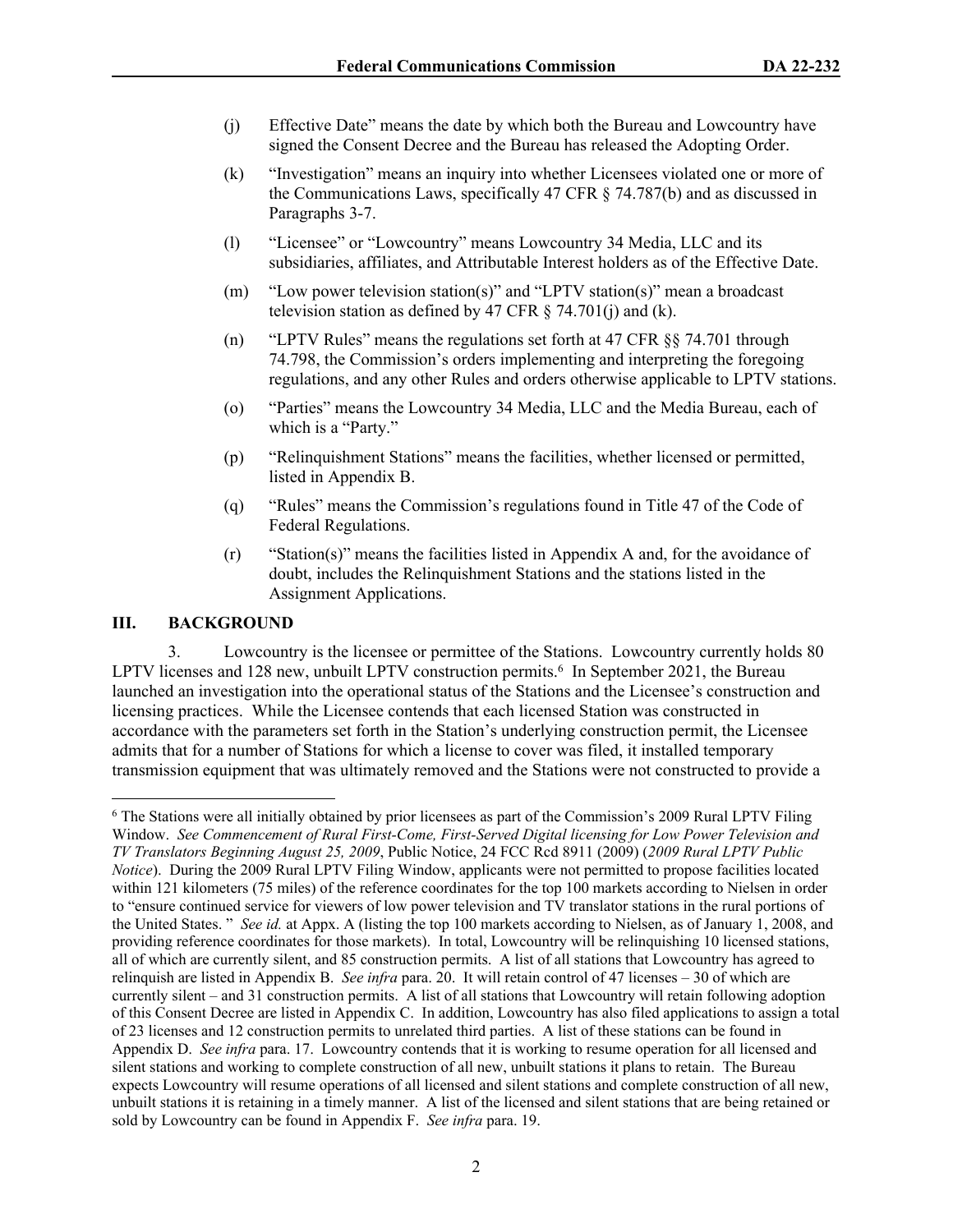permanent television service to the public. While in some cases temporary equipment was installed because of Low Country's alleged difficulty obtaining equipment as a result of supply chain issues caused by the COVID-19 pandemic, in the case of at least 30 stations, the use of temporary equipment was employed in order to facilitate a series of repeated moves with the ultimate goal of moving the stations to locations substantial distances, in some cases over 100 miles, from the location specified in the Station's initial construction permit.

4. The Licensee's pattern of repeated station moves occurred as follows: (a) Lowcountry would file an application for minor modification to relocate the station within 30 miles of its licensed site; (b) upon grant of the minor modification application, Lowcountry would construct temporary facilities, with no objective of providing permanent service at the new location; (c) after filing a license to cover application for that temporary location and receiving a grant, Lowcountry would apply for special temporary authority to be silent;<sup>7</sup> and (d) Lowcountry would simultaneously remove the equipment from the site and file for a new minor modification to again relocate the station up to 30 miles away. Lowcountry would then repeat this process until the facility was moved to its desired location. This practice had the ultimate effect of relocating stations, many of which were applied for during the 2009 Rural LPTV Filing Window,<sup>8</sup> from rural unserved and underserved areas with low population densities, to more densely populated, suburban and urban areas within 75 miles of the top 100 markets identified in the 2009 Rural LPTV Public Notice.<sup>9</sup> Given the facts, these moves should have been filed as major modifications.<sup>10</sup>

5. Section 74.787(b) of the Rules provides, in part, that an application for major change in the LPTV service includes any change in transmitting antenna location where the protected contour resulting from the change does not overlap some portion of the protected contour of the authorized facilities of the existing station or any change in transmitting antenna location of greater than 30 miles (48 kilometers) from the reference coordinates of the existing station's antenna location.<sup>11</sup> Thus, any such changes require a permittee/licensee to file, and the Commission to grant, a major modification application. In adopting this rule, the Commission concluded that requiring both contour overlap and limiting moves to no more than 30 miles from the station's reference coordinates was necessary for all minor modifications in order to "enforce the original intent of the minor change rule"<sup>12</sup> and to prevent

<sup>8</sup> *See supra* note 1.

<sup>11</sup> 47 CFR § 74.787(b)(1)(ii) and (iii).

<sup>&</sup>lt;sup>7</sup> In its request for silent authority, Lowcountry would state, for example, that it was seeking authority to remain silent to "conserve financial resources while Lowcountry continues to build out its broadcast network" and because its "engineer is currently out of state and will need to return to the station's transmitter site to recommence operations." *See e.g.,* LMS File No. 0000156087.

<sup>9</sup> For example, in the span of approximately four months, between June and August 2021, LPTV station W29EN-D, Beaufort-Lady's Island, South Carolina (Facility ID No. 186337) moved over 99 miles from the location specified in its original construction permit located in Soperton, Georgia (located in interior Georgia, between Macon and Savanah, Georgia) to Beaufort, South Carolina (located along the Atlantic coast to the north of Savannah, Georgia and to the south of Charleston, South Carolina). This occurred through a series of eight (8) minor modification applications.

<sup>&</sup>lt;sup>10</sup> Major modification applications in the LPTV service are currently frozen and may only be filed upon the opening of a filing opportunity by the Media Bureau that must be announced by Public Notice. *See* 47 CFR § 74.787(c)(3); *see also Freeze on the Filing of Applications for New Digital Low Power Television and TV Translator Stations, Public Notice*, 25 FCC Rcd 15120 (MB 2010); *Initiation of Nationwide First-Come, First-Served Digital Licensing for Low Power Television and TV Translators Postponed Until Further Notice, Public Notice*, 25 FCC Rcd 8179 (MB 2010).

<sup>12</sup> *See Amendment of Parts 73 and 74 of the Commission's Rules to Establish Rules for Digital Low Power Television, Television Translator, and Television Booster Stations and to Amend Rules for Digital Class A Television Stations*, Second Report and Order, 26 FCC Rcd 10732, 10759, para. 58 (2011).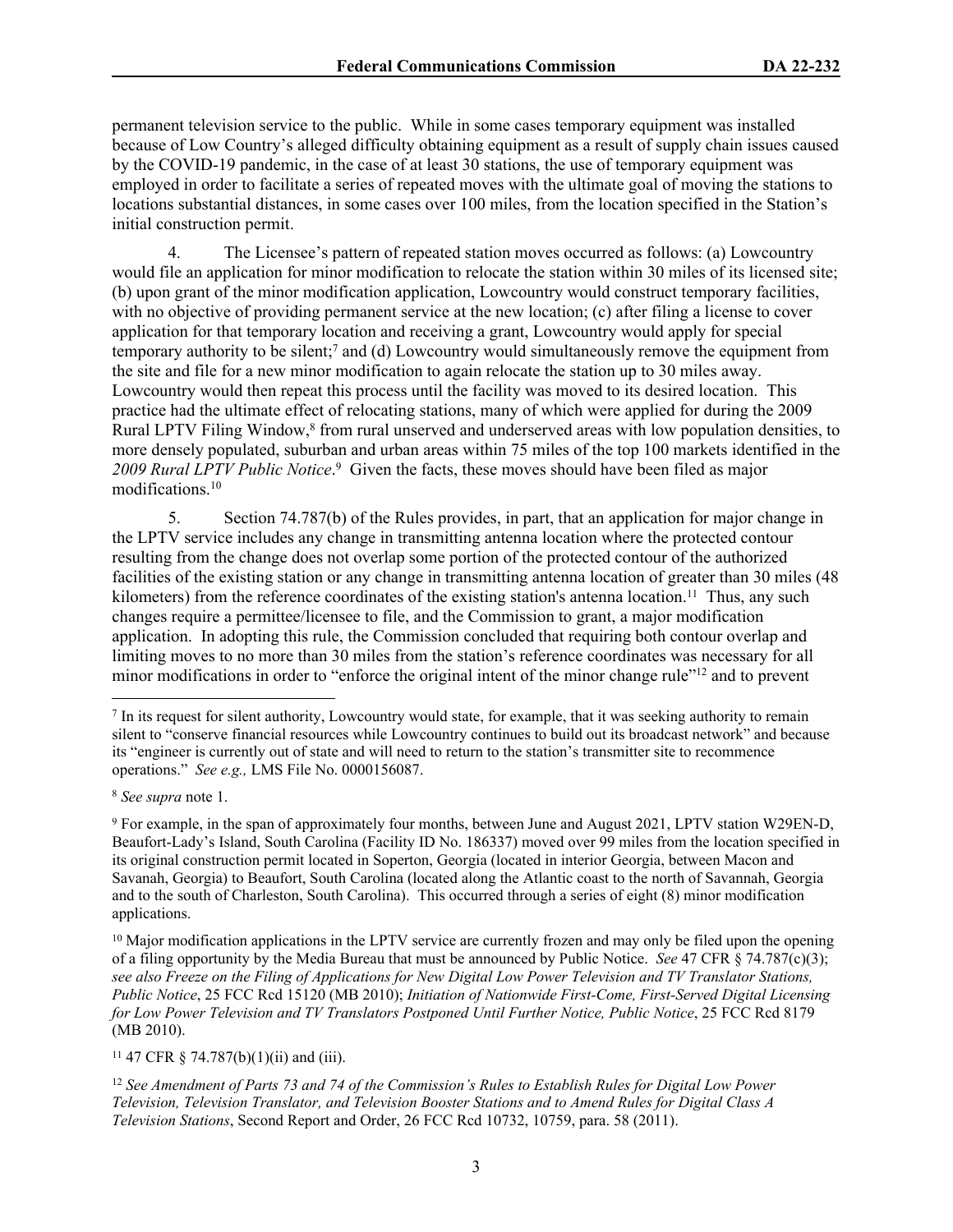LPTV stations from "frustrat [ing] the intent of the minor change rule by proposing a modified facility that is a substantial distance from the station's existing location while showing only a very slight amount of contour overlap."<sup>13</sup>

6. The Commission's broadcast licensing rules assume, "implicit in the filing of any facility application is that the applicant stands 'ready, willing, and able' to construct and operate as proposed."<sup>14</sup> To determine whether permittees have in fact engaged in an abuse of process based on serial minor modification applications, we look at several factors, including: (a) the nature of the broadcast facilities (*i.e.* temporary construction);<sup>15</sup> (b) the duration of operations;<sup>16</sup> (c) the purpose of the relocations;<sup>17</sup> and (d) any pattern of relocations.<sup>18</sup> While some Stations were constructed with temporary facilities because of Lowcountry's alleged difficulty obtaining permanent equipment as a result of supply chain issues, as noted above, at least 30 of Lowcountry's stations were constructed with temporary facilities and only operated for a limited duration (a matter of days) with no apparent intention to provide permanent programming to viewers. Rather, the sole purpose for licensing those facilities appears to have been so that Lowcountry could undertake/continue a pattern of relocating the stations large distances to more populated/urban areas in circumvention of the Commission's major modification rule. Even if the facilities were constructed in accordance with the underlying construction permit, the Commission has held that permittees "may not rely on temporarily constructed facilities to satisfy construction requirements…."<sup>19</sup> Lowcountry's business plan apparently was to utilize the Commission's minor modification application process to relocate the facilities distances greater than 30 miles, without contour overlap, and never permanently operate them at the location specified in the construction permits it

<sup>16</sup> Notwithstanding evidence of physical or legal impediments to long-term operation, limited operation, especially that of less than a year at the site may be an indicator that the facilities were temporarily constructed. Similarly, long periods of silence—whether authorized or not—can provide evidence that construction was merely a formality to satisfy the 30-mile and contour overlap requirement for minor changes and thus evade the major change rule. *See Pathfinder*, 18 FCC Rcd at 9729 ("It is axiomatic that at the time a station files a license application and obtains program test authority . . . that [the station has] done so with the full intention of operating as such."); *See also* 47 CFR § 74.763 ("Failure of a low power TV, TV translator or TV booster station to operate for a period of 30 or more consecutive days, except for causes beyond the control of the licensee, shall be deemed evidence of discontinuation of operation and the license of the station may be cancelled at the discretion of the FCC.").

<sup>17</sup> In its analysis of this factor in previous cases, the Bureau has found that an application that is filed for a demonstrably legitimate purpose—e.g., that is the result of unexpected tower damage, or to resolve interference issues that are outside the translator licensee's control—does not raise abuse of process concerns. *See e.g., John C. Trent, Esq*., Letter, Ref. No. 1800-B3-MM, File No. BPFT-20110829AAU (MB Oct. 29, 2015).

<sup>&</sup>lt;sup>13</sup> *Id.* at 10759, para. 59. We also note that evasion of the major modification rule deprives the public the opportunity to comment on such applications as required by the Rules. *See* 47 CFR § 74.732(d) (providing 30 days to file a petition to deny).

<sup>14</sup> *Pathfinder Communication Corporation*, Memorandum Opinion and Order, 18 FCC Rcd 9272, 9279 (2003).

<sup>15</sup> *See e.g., Tango Radio, LLC*, Memorandum Opinion and Order, 30 FCC Rcd 10564, 10568 (2015) (use of a small temporary tower that is subsequently removed and lack of permission from the site owner constitutes temporary construction) (*Tango Radio*); *Dan J. Alpert, Esq.*, Letter, 30 FCC Rcd 4898, 4901 (MB 2015) ("Licensing a facility which is dismantled shortly after a license application is filed or which is constructed without the site owner's permission or knowledge, is fundamentally inconsistent" with our licensing principles). *See also DTV America Corp.*, Order, 32 FCC Rcd 32 FCC Rcd 9129 (MB 2017) (*DTV America Corp.*) (adopting consent decree where facilities were dismantled immediately after license grant and moved in a series of moves to new locations away from rural unserved and underserved areas with low population densities to more densely populated areas).

<sup>&</sup>lt;sup>18</sup> See DTV America Corp., 32 FCC Rcd 9129 (adopting consent decree where facilities were dismantled immediately after license grant and moved in a series of moves to new locations away from rural unserved and underserved areas with low population densities to more densely populated areas).

<sup>19</sup> *Tango Radio,* 30 FCC Rcd at 10568, para. 8.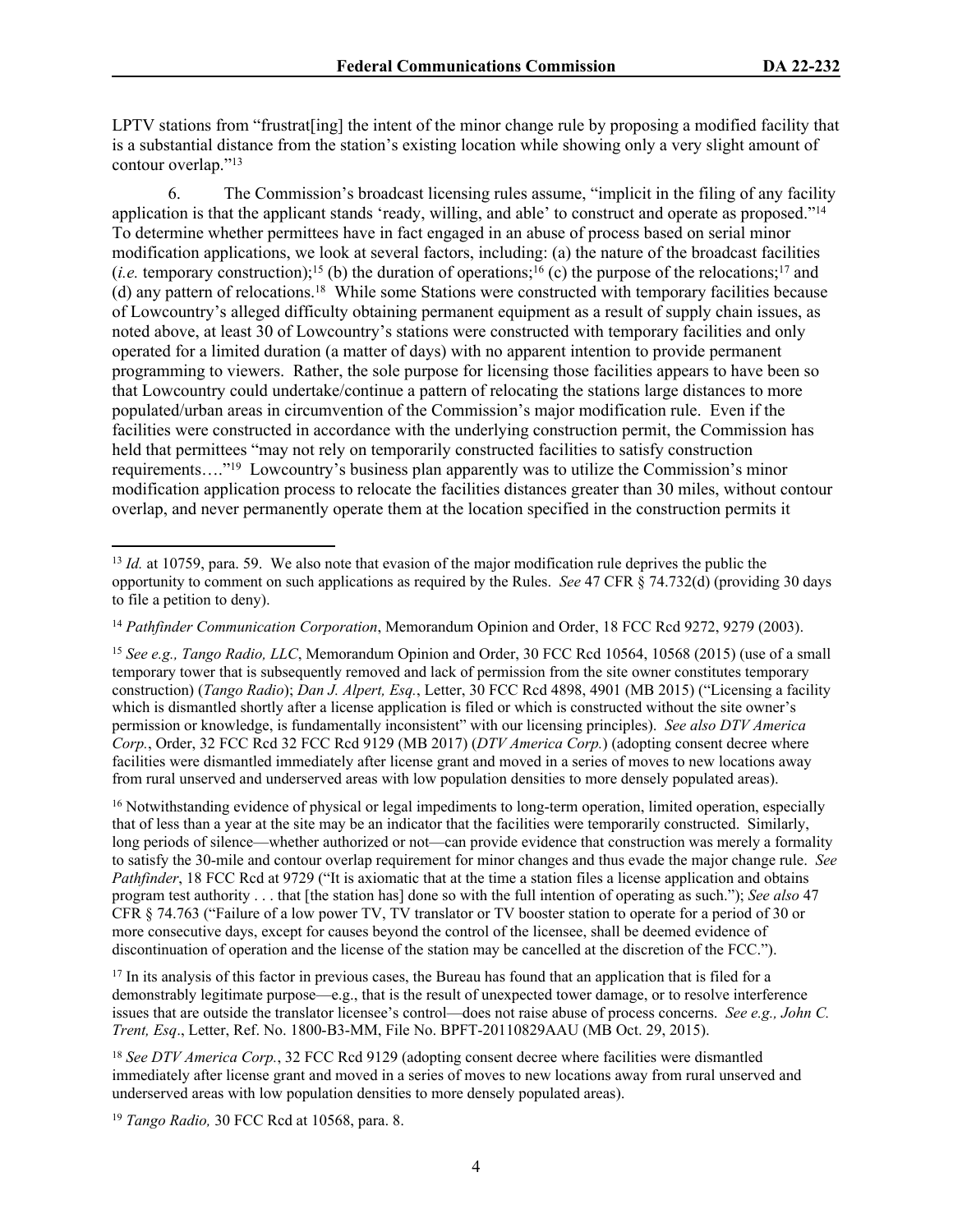acquired from prior licensees and in some cases applied for itself.<sup>20</sup> The Bureau believes that Lowcountry's actions and filings amounted to an abuse of the Commission's licensing processes and potential violation of section 74.787 of the Rules.

7. The Parties acknowledge that any proceeding that might result from the Bureau's investigation of the Licensees' conduct could be time-consuming and require substantial expenditure of public and private resources. To conserve such resources, enable continued service to the public, and facilitate the deployment of new LPTV service, the Parties are entering into this Consent Decree in consideration of the mutual commitments made herein.

## **IV. TERMS OF AGREEMENT**

8. **Adopting Order**.The Parties agree that the provisions of this Consent Decree shall be incorporated by reference in an Adopting Order without change, addition, deletion, or modification.

9. **Jurisdiction**. The Licensee agrees that the Bureau has jurisdiction over it and the matters contained in this Consent Decree and that the Bureau has the authority to enter into and adopt this Consent Decree**.**

10. **Effective Date**. The Parties agree that this Consent Decree shall become effective on the Effective Date as defined herein. As of the Effective Date, the Adopting Order and this Consent Decree shall have the same force and effect as any other order of the Commission.

11. **Violations**. The Parties agree that any violation of the Adopting Order or the terms of this Consent Decree, in whole or in part, shall constitute a separate violation of a Commission order, entitling the Commission, or its delegated authority to exercise any rights and remedies attendant to the enforcement of a Commission order.

12. **Admission of Liability**. The Licensee admits, for the purpose of this Consent Decree and for Commission civil enforcement purposes, and in express reliance on the provisions of Paragraphs 13 herein, that its actions described in Paragraphs 3 to 7 were an abuse of Commission processes and violated the Rules. By entering into this Consent Decree, the Licensee makes no other admission of liability of any Communications Law, and the Bureau makes no finding of any other liability or violation.

13. **Termination of Investigation**.In express reliance on the covenants and representations in this Consent Decree and to avoid further expenditure of public resources, the Bureau agrees to terminate the Investigation and to take the actions specified herein, including the actions specified in Paragraphs 17 and 18. In consideration for the termination of the Investigation, Lowcountry agrees to the terms, conditions, and procedures contained herein, including the actions specified in Paragraphs 15 and 19 through 23. The Bureau further agrees that, in the absence of new material evidence, it will not use the facts developed, in whole or in part, from the Investigation through the Effective Date, or the existence of this Consent Decree, except as expressly permitted herein, to institute, on its own motion any new proceeding, formal or informal, concerning the matters that were the subject of the Investigation. Nor will the Bureau take any action in response to any petition to deny, complaint or objection against Lowcountry concerning the matters that were the subject of the Investigation. The Bureau also agrees that, in the absence of new material evidence, it will not use the facts or findings developed in the Investigation through the Effective Date, or the existence of this Consent Decree, except as expressly permitted herein, to institute, on its own motion, any proceeding, formal or informal, or take any action in response to any petition to deny, complaint or objection, against Lowcountry with respect to their basic

<sup>20</sup> *See Lazer Licenses, LLC.,* Memorandum Opinion and Order, 30 FCC Rcd 6357 (MB 2015) (putting future applicants on notice that section 1.65 requires prompt notification if they dismantle or take a station off the air while seeking a license to cover and that failure to do so raises lack of candor issues). *See also William L. Zawila,* Order to Show Cause, Notice of Opportunity for Hearing, and Hearing Designation Order, 18 FCC Rcd 14938, 14964 (2003) (motive present to misrepresent completion of construction).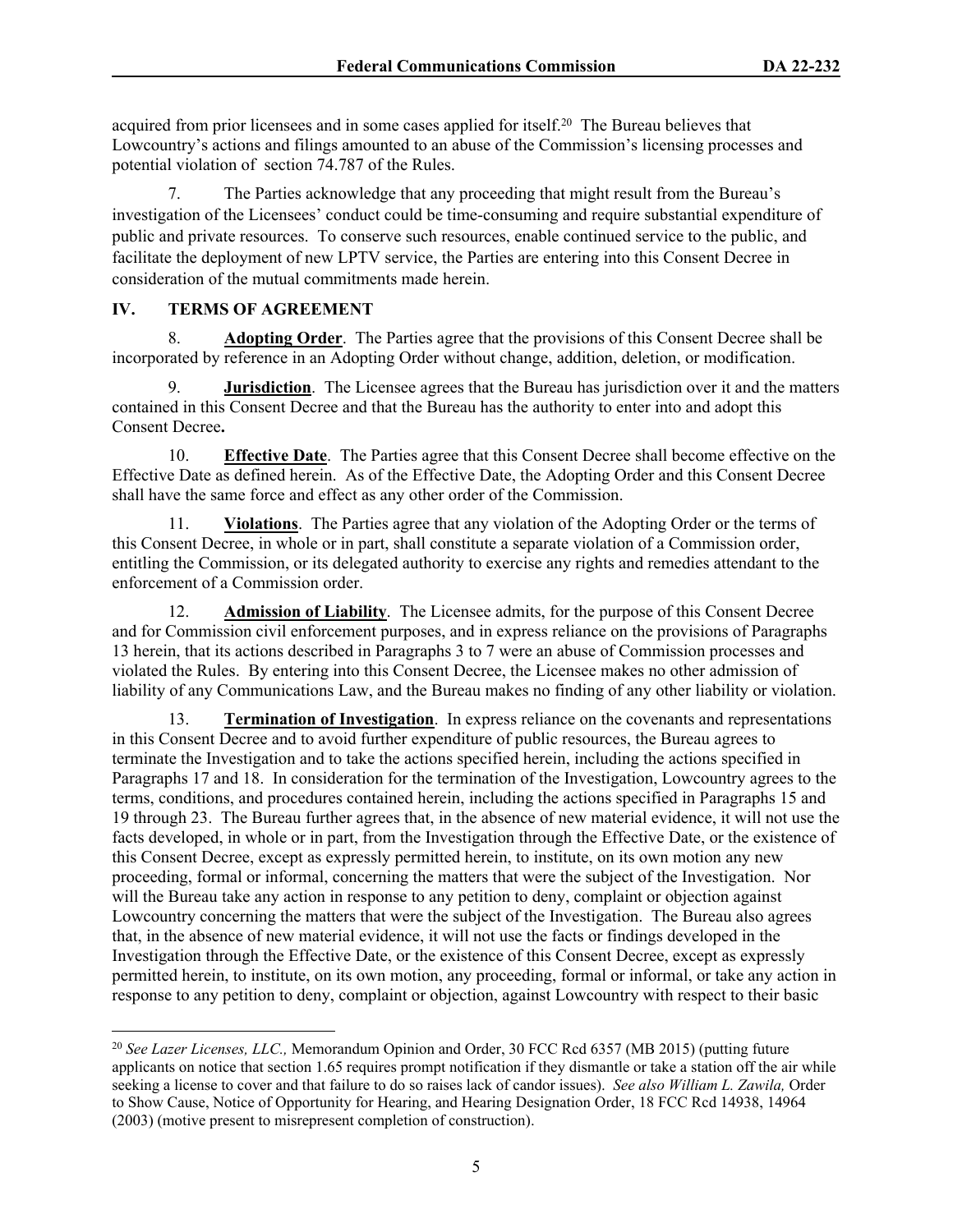qualifications, including their character qualifications, to be a Commission licensee or to hold Commission licenses or authorizations.

14. **Subsequent Investigations**. Except as expressly provided herein, this Consent Decree shall not prevent the Commission or its delegated authority from investigating new evidence of noncompliance by Lowcountry with the Communications Laws or from adjudicating complaints or other adjudicatory pleadings filed by third parties against Lowcountry for alleged violations of the Communications Laws or for any alleged misconduct, regardless of when such misconduct took place. Further, except as expressly provided herein, the Licensee acknowledges that the Commission and its delegated authority (including the Bureau) retains the discretion and authority to propose sanctions against the Licensee, including the issuance of notices of apparent liability for forfeitures, for any apparent willful and/or repeated violation by the Licensee of the Communications Laws. The Commission's adjudication of any complaints or potential violations of the Communications Laws will be based solely on the record developed in subsequent proceedings.

15. **Civil Penalty**. The Licensees will pay a civil penalty to the United States Treasury in the amount of Two Hundred and Fifty Thousand Dollars (\$250,000). The Licensee agrees that the civil penalty will be paid within fifteen (15) business days of the Effective Date. The Licensee acknowledges and agrees that upon execution of this Consent Decree, the Civil Penalty shall become a "Claim" or "Debt" as defined in section  $3701(b)(1)$  of the Debt Collection Improvement Act of 1996.<sup>21</sup> Upon an Event of Default, as defined in Paragraph 16, all procedures for collection as permitted by law may, at the Commission's discretion, be initiated. The Licensee shall send electronic notification of payment to Evan Morris at [Evan.Morris@fcc.gov](mailto:Evan.Morris@fcc.gov) and Shaun Maher at [Shaun.Maher@fcc.gov](mailto:Shaun.Maher@fcc.govs), stating the date said payment is made. Payment must be made by credit card, ACH (Automated Clearing House) debit from a bank account using CORES (the Commission's online payment system),<sup>22</sup> or by wire transfer. Payments by check or money order to pay the civil penalty are no longer accepted. Below are instructions that payors should follow based on the form of payment selected:<sup>23</sup>

- Payment by wire transfer must be made to ABA Number 021030004, receiving bank TREAS/NYC, and Account Number 27000001. A completed Form 159 must be faxed to the Federal Communications Commission at 202-418-2843 or e-mailed to [RROGWireFaxes@fcc.gov](mailto:RROGWireFaxes@fcc.gov) on the same business day the wire transfer is initiated. Failure to provide all required information in Form 159 may result in payment not being recognized as having been received. When completing FCC Form 159, enter the Account Number in block number 23A (call sign/other ID), enter the letters "FORF" in block number 24A (payment type code), and enter in block number 11 the  $FRN(s)$  captioned above (Payor FRN).<sup>24</sup> For additional detail and wire transfer instructions, go to [https://www.fcc.gov/licensing](https://www.fcc.gov/licensing-databases/fees/wire-transfer)[databases/fees/wire-transfer.](https://www.fcc.gov/licensing-databases/fees/wire-transfer)
- Payment by credit card must be made by using the Commission's Registration System (CORES) at<https://apps.fcc.gov/cores/userLogin.do>. To pay by credit card, log-in using the FCC Username associated to the FRN captioned above. If payment must be split across FRNs, complete this process for each FRN. Next, select "Manage Existing FRNs | FRN Financial | Bills & Fees" from the CORES Menu, then select FRN Financial and the view/make payments option next to the FRN. Select the "Open Bills" tab and find the bill number associated with the NAL/Acct. No. The bill number is the NAL Acct. No. (e.g.,

<sup>21</sup> Debt Collection Improvement Act of 1996, Pub. L. No. 104-134, 110 Stat. 1321, 1358 (Apr. 26, 1996).

<sup>22</sup> Payments made using CORES do not require the submission of an FCC Form 159.

<sup>&</sup>lt;sup>23</sup> For questions regarding payment procedures, please contact the Financial Operations Group Help Desk by phone at  $1-877-480-3201$  (option #6), or by e-mail at [ARINQUIRIES@fcc.gov.](mailto:ARINQUIRIES@fcc.gov)

<sup>24</sup> Instructions for completing the form may be obtained at<https://www.fcc.gov/Forms/Form159/159.pdf>.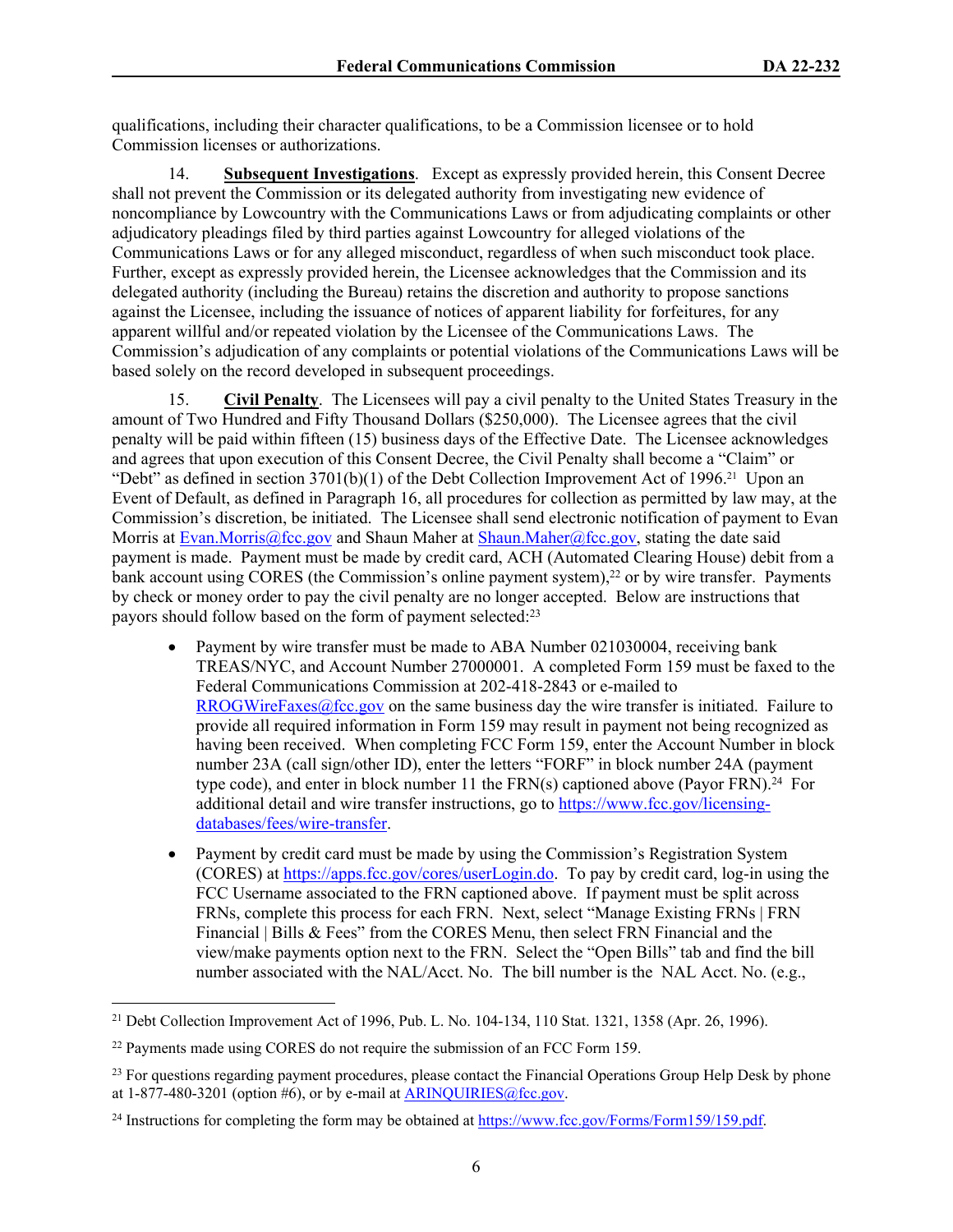NAL/Acct. No. 1912345678 would be associated with FCC Bill Number 1912345678). After selecting the bill for payment, choose the "Pay by Credit Card" option. Please note that there is a \$24,999.99 limit on credit card transactions.

• Payment by ACH must be made by using the Commission's Registration System (CORES) at [https://apps.fcc.gov/cores/paymentFrnLogin.do.](https://apps.fcc.gov/cores/paymentFrnLogin.do) To pay by ACH, log in using the FRN captioned above. If payment must be split across FRNs, complete this process for each FRN. Next, select "Manage Existing FRNs | FRN Financial | Bills & Fees" on the CORES Menu, then select FRN Financial and the view/make payments option next to the FRN. Select the "Open Bills" tab and find the bill number associated with the NAL/Acct. No. The bill number is the NAL/Acct. No. (e.g., NAL/Acct. No. 1912345678 would be associated with FCC Bill Number 1912345678). Finally, choose the "Pay from Bank Account" option. Please contact the appropriate financial institution to confirm the correct Routing Number and the correct account number from which payment will be made and verify with that financial institution that the designated account has authorization to accept ACH transactions.

16. **Event of Default**. The Parties agree that an Event of Default shall occur upon the failure by Lowcountry to pay the full amount of the Civil Penalty on or before the due date specified in Paragraph 15. After an Event of Default has occurred under this Consent Decree, the unpaid amount of the Civil Penalty shall accrue interest, computed using the U.S. Prime Rate in effect on the date of the Event of Default plus 4.75%, from the date of the Event of Default until payment in full. Upon an Event of Default, the then unpaid amount of the Civil Penalty, together with interest, any penalties permitted and/or required by the law, including but not limited to 31 U.S.C. § 3717 and administrative charges, plus the costs of collection, litigation, and attorneys' fees, shall become immediately due and payable, without notice, presentment, demand, protest, or notice of protest of any kind, all of which are waived by Lowcountry.

17. **Grant of Assignment Applications**. In the Adopting Order, the Bureau has determined that grant of the Assignment Applications listed in Appendix D is in the public interest, convenience, and necessity, and consistent with 47 U.S.C. § 310(d). The Bureau agrees to grant the Assignment Applications listed in Appendix D that are ripe for action concurrent with adoption of this Consent Decree, provided that there are no restrictions other than the matters at issue in the Investigation that would preclude grant.<sup>25</sup> To the extent any Assignment Application is not ripe for grant (i.e., there is a deficiency, petition/objection filed against it, or it has not completed the required thirty (30) day public notice period), the Bureau will promptly act on such application when ripe for action and based on the record in that proceeding. Upon closing, Lowcountry agrees to notify the Commission that consummation has occurred by filing a "Notice of Consummation" in the Commission's Licensing Management System (LMS) within two (2) business days. The Bureau agrees not to rescind the grants of the Assignment Applications unless the Licensee has failed to pay the civil penalty in the amount and manner specified in Paragraph 15, or unless rescission is warranted based on other violations or matters

<sup>&</sup>lt;sup>25</sup> In connection with the proposed assignment of W35DZ-D, Algood, Tennessee (Facility ID No. 187450) ("W35DZ-D"), to Public Media Venture Group, Lowcountry has proposed to modify the facility of W35DZ-D from its current licensed location back to near where it was originally authorized to construct the station's displacement facility. *See* LMS File Nos. 0000184952 (assignment application) and 0000185702 (minor modification application); 0000145935 (displacement application). However, the modified facility is greater than 30 miles from W35DZ-D's currently licensed site. *See* LMS File No. 0000151672. The Bureau finds that it is in the public interest, convenience, and necessity to waive the Commission's major modification rule, 47 CFR § 74.787(a)(3), and instructs Video Division staff to grant the application so long as it is otherwise compliant with the LPTV Rules. 47 CFR § 1.3 (wavier for good cause shown). We find that the relocation of the station back to near its originally authorized site will allow it to provide television service to the community that it was originally intended to serve prior to Lowcountry's repeated relocation of the station's facilities. The station is currently silent and as such the construction permit expiration will be set in accordance with the terms of Paragraph 19.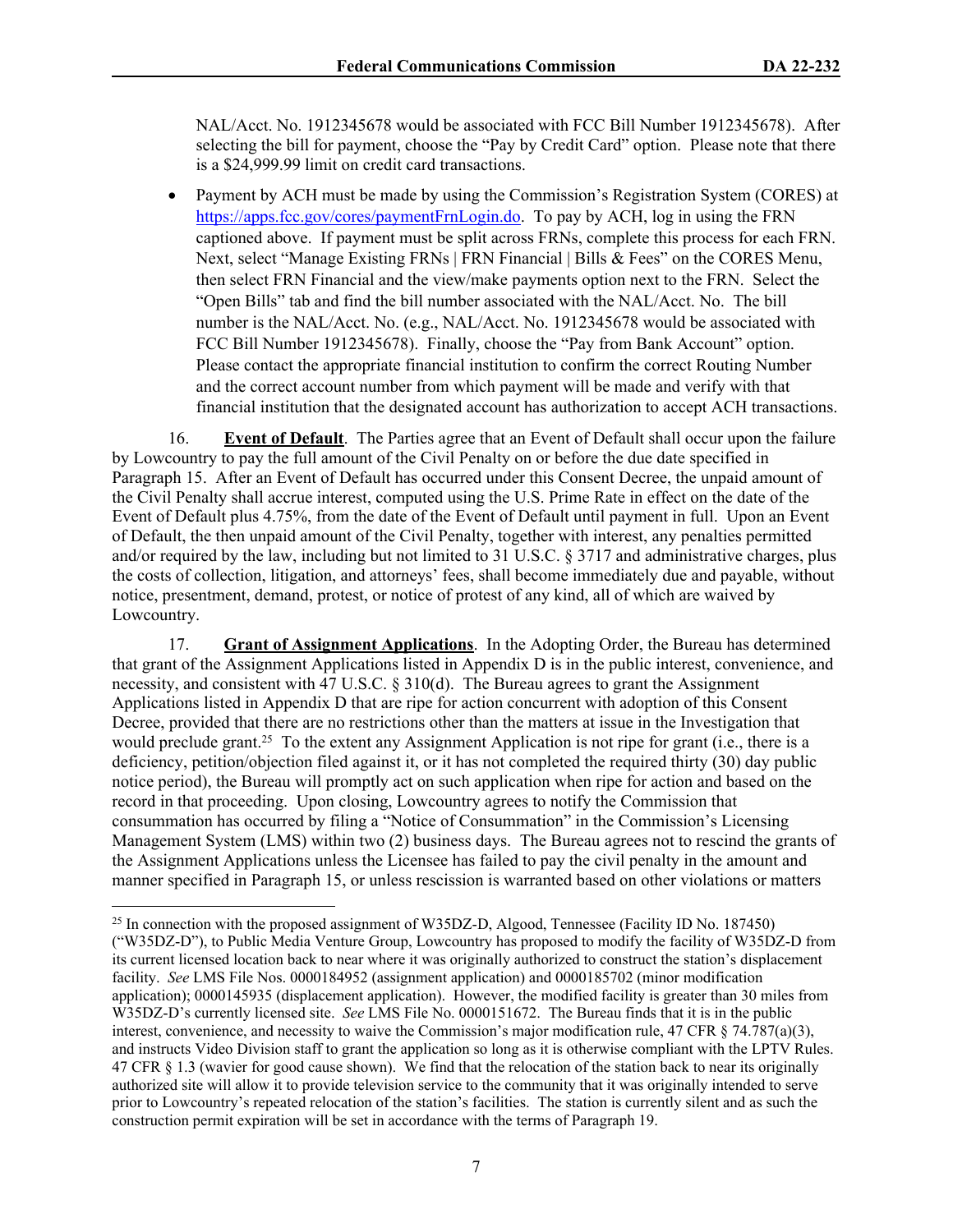not at issue in the Investigation. To the extent a station being assigned is currently silent, we note that the automatic license expiration provision of 47 U.S.C. § 312(g) applies notwithstanding the instant assignments and the stations must resume operation by their one-year silent anniversary from authorized facilities in order to avoid automatic license cancellation.<sup>26</sup> Furthermore, any construction permit granted to modify the facility of an assigned station that is silent will only be granted for a period that does not exceed 12-months from the date such station went silent.<sup>27</sup> The assignment authorizations will be conditioned accordingly.<sup>28</sup>

18. **Tolling of Certain Construction Permits**. Based on delays resulting from the Investigation coupled with supply chain delays experienced by the Licensee in obtaining the necessary equipment to complete construction of its facilities, the Bureau agrees to grant a waiver of the Commission's tolling rule and toll the construction permit expiration dates for the Stations listed in Appendix E for a period of four months from the Effective Date of this Consent Decree.<sup>29</sup> In order to effectuate the tolling, the Licensee must file in LMS a Request for Tolling using FCC Form 2100, Schedule 337. As an attachment to the application the Licensee need only reference this provision of the Consent Decree. Any subsequent tolling requests will be subject to the Commission's tolling rule.<sup>30</sup> To the extent Lowcountry seeks additional tolling or tolling waivers, such a request must include a detailed explanation for the delay, evidence supporting the stated cause of the delay, and a plan for completing construction of the Station's facilities in a timely manner. The Bureau will look unfavorably upon any future request that does not include such information. The Bureau agrees to consider all subsequent tolling and tolling waiver requests in a manner that is consistent with Commission precedent. Lowcountry agrees that the presence of this Consent Decree and the occurrence of the Investigation may not be used as a basis for any further tolling or tolling waiver. Requests that solely rely on such a claim will be dismissed. The Bureau agrees not to rescind the grants of the any tolling unless the Licensee has failed to pay the civil penalty in the amount and manner specified in Paragraph 15, or unless rescission is warranted based on other violations or matters not at issue in the Investigation.

19. **Resumption of Operations of Licensed and Silent Stations**. Lowcountry agrees to promptly commence operations of all licensed and silent stations within one year of going silent. To the extent Lowcountry has failed to file a request for silent authority with the Commission, it must do so within five (5) business days of the Effective Date. Failure to comply with this requirement or file

<sup>&</sup>lt;sup>26</sup> Pursuant 47 U.S.C. § 312(g), any station that fails to transmit a broadcast signal for any consecutive 12-month period will have its license automatically canceled at the end of the period, notwithstanding any provision, term, or condition of the license to the contrary. However, the Commission may extend or reinstate such station license for any reason to promote equity and fairness*. See infra* note 28. The Burau will not look favorably upon requests for reinstatement that are based on the existence of this Consent Decree or the Investigation.

<sup>&</sup>lt;sup>27</sup> We note that pursuant to 47 CFR § 74.788(b) any such construction permit will be automatically forfeited should the licensee fail to complete construction by the construction permit expiration and file a license to cover application in a timely manner.

<sup>&</sup>lt;sup>28</sup> The Stations listed in Appendix F with an asterisk are stations that are pending assignment and currently silent.

<sup>&</sup>lt;sup>29</sup> The Commission may waive its rules for good cause shown. 47 CFR  $\S$  1.3. Waiver of the rules is appropriate if special circumstances warrant a deviation from the general rule and such deviation would better serve the public interest than would strict adherence to the general rule," including "more effective implementation of overall policy." *See Northeast Cellular Telephone Co. v. FCC*, 897 F.2d 1164, 1166 (D.C. Cir. 1990) and *WAIT Radio v. FCC*, 418 F.2d 1153, 1159 (D.C. Cir. 1969), *cert. denied*, 409 U.S. 1072 (1972).

<sup>30</sup> *See* 47 CFR § 73.3598(b). Lowcountry may also seek a waiver of the tolling rule to receive additional time to construct in the case where "rare or exceptional circumstances" prevent construction. *See 1998 Regulatory Review - Streamlining of Mass Media Applications, Rules and Processes*, Memorandum Opinion and Order, 14 FCC Rcd 17525, 17536, para. 42 (1999).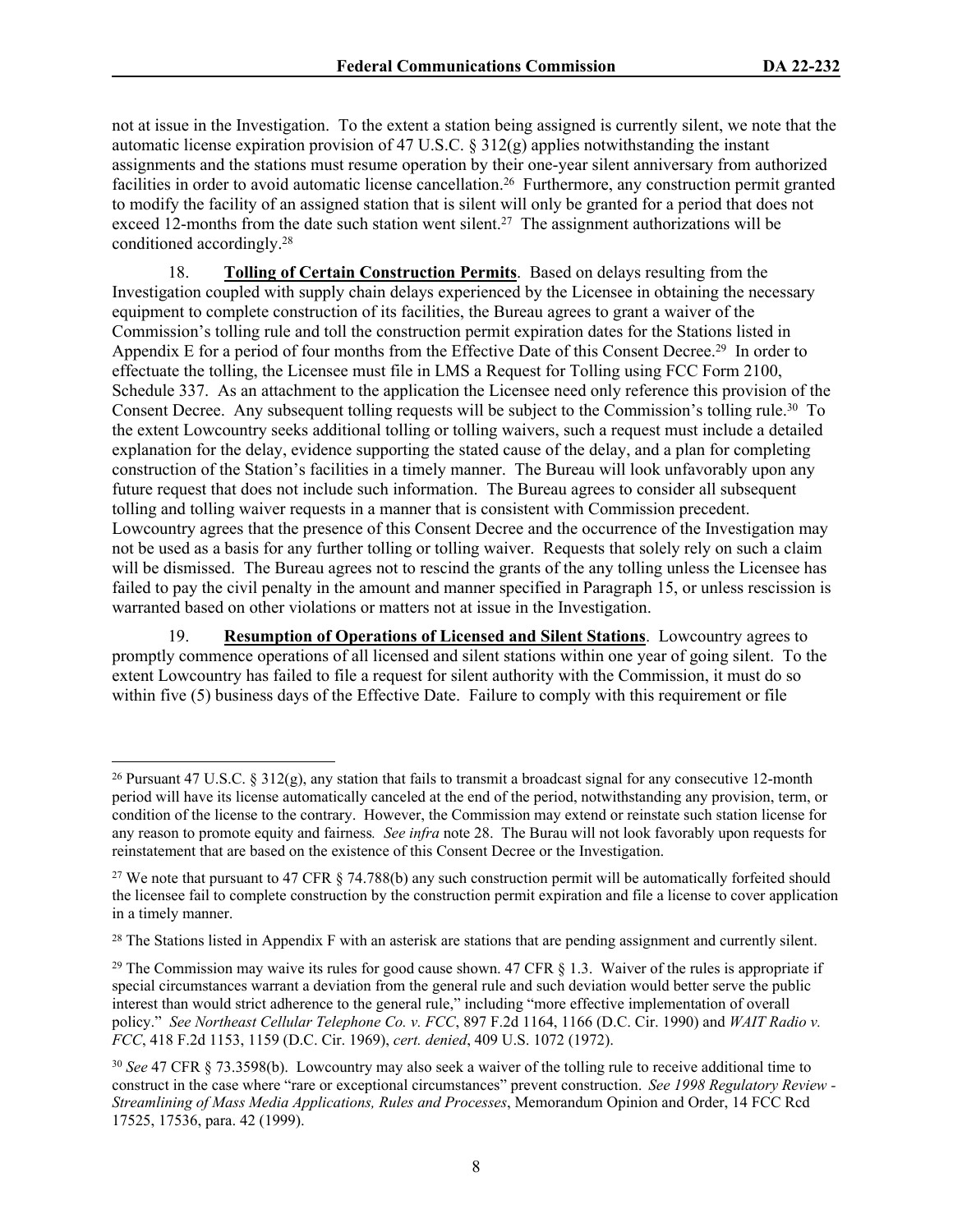requests for silent authority in a timely manner in the future may result in enforcement action.<sup>31</sup> Lowcountry understands that pursuant 47 U.S.C. § 312(g) any Station that fails to transmit a broadcast signal for any consecutive 12-month period will have its license automatically canceled at the end of the period, notwithstanding any provision, term, or condition of the license to the contrary. However, the Commission may extend or reinstate such station license for any reason to promote equity and fairness.<sup>32</sup> The Bureau agrees to consider all requests for extension or reinstatement in a manner that is consistent with Commission precedent.<sup>33</sup> Lowcountry agrees that the presence of this Consent Decree and the occurrence of the Investigation may not be used as a basis for reinstatement or extension under the equity and fairness provision of section 312(g). Requests that solely rely on such a claim will be dismissed.

20. **Relinquishment of Station Authorizations and Licenses**. Lowcountry agrees to surrender the licenses, permits, and any other authorizations for the Stations listed in Appendix B. Lowcountry will submit a request for cancellation of the facilities listed in Appendix B in LMS within ten  $(10)$  days of Effective Date.<sup>34</sup> Following the submission and grant of such request, the Licensee shall be

<sup>34</sup> To the extent that any of the facilities listed in Appendix B are for construction permits that expired on January 10, 2022, we note that those construction permits have automatically expired, without any affirmative action by the Commission, and Lowcountry's action of submitting those construction permits for cancellation amounts to an administerial function. *See* 47 CFR § 74.788(b). The Commission's acceptance of Lowcountry's cancellation requests does not constitute an official Commission action. *See Media Bureau Reminds Remaining Low Power Television and Television Translator Stations that the July 13, 2021 Digital Transition Date and Oher Important Deadlines are One Week Away*, Public Notice, DA 21-786. pgs. 1-2 and fns. 4 and 10 (rel. July 6, 2021). *See also Media Bureau Reminds Remaining Analog Low Power Television and Television Translator Stations Without* 

(continued….)

 $31$  A station is required to notify the Commission after it has been silent for ten days and must file a request for silent authority if it plans to remain silent for more than 30 days. 47 CFR 73.1740(a)(4).

<sup>32</sup> *Id.*

<sup>&</sup>lt;sup>33</sup> The Commission has exercised its discretion under section  $312(g)$  to extend or reinstate a station's expired license "to promote equity and fairness" only in limited circumstances where a station's failure to transmit broadcast signals for 12 consecutive months is due to "compelling circumstances" that were beyond the licensee's control. <sup>33</sup> *See A-O Broadcasting Corp.*, Memorandum Opinion and Order, 23 FCC Rcd 603, 617, para. 27 (2008) ("This limited, discretionary provision is phrased as an exception to the general rule that most affected licenses will be forfeited"). For example, the Commission has granted section  $312(g)$  relief to stations whose facilities were destroyed by natural disasters such as hurricanes; where silence was necessary in furtherance of public safety, where reinstatement of the station's license was necessitated by court order, or where station silence was the result of governmental closure. *See e.g., V.I. Stereo Communications Corp.*, 21 FCC Rcd 14259, 14262, para. 8 (2006) (reinstating license where silence due to destruction of towers in hurricanes); *Community Bible Church*, Letter Order, 23 FCC Rcd 15012, 15014 (MB 2008) (reinstatement warranted where licensee took all steps needed to return to air, but remained off air to promote air safety after discovering and reporting that FCC and FAA records contained incorrect tower information); *Mark Chapman, Court-Appointed Agent*, Letter Order, 22 FCC Rcd 6578, 6580 (MB 2007) (reinstating license where silence necessitated by licensee's compliance with court order); *Universal Broadcasting of New York, Inc.*, 34 FCC Rcd 10319 (MB 2019) (finding that station's inability to file an STA to resume service due to a federal government shutdown was a compelling circumstance under section  $312(g)$ ). The Commission has declined to exercise its section 312(g) discretion when a station's silence is the result of a licensee's own action or inaction, finances, and/or business judgment. *See*, *e.g.*, *New Visalia Broadcasting, Inc.*, Memorandum Opinion and Order, 29 FCC Rcd 9744 (2014) (record did not show that health problems prevented the principals from resuming operations); *A-O Broadcasting*, 23 FCC Rcd 603 (transmission from unauthorized location not sufficient to avoid the consequences of section 312(g); *Eagle Broadcasting Group, Ltd.*, Memorandum Opinion and Order, 23 FCC Rcd 588, 592, 589-90 (2008) (operation from unauthorized site insufficient to avoid the consequences of section 312(g)); *Mt. Rushmore Broadcasting, Inc.*, Letter Order, 32 FCC Rcd 3924, 3927 (MB 2017) (discretion unwarranted when station was either silent or engaging in brief periods of unauthorized operation for six years); *Zacarias Serrato*, Letter Order, 20 FCC Rcd 17232 (MB 2005) (station taken off the air due to a business decision); *Kingdom of God*, Letter Order, 29 FCC Rcd 11589 (MB 2014) (station's numerous periods of extended silence were a direct result of licensee's own business decisions); *Christian Broadcasting*, 30 FCC Rcd 13975 (2015) (licensee provided no evidence that station's silence was beyond its control).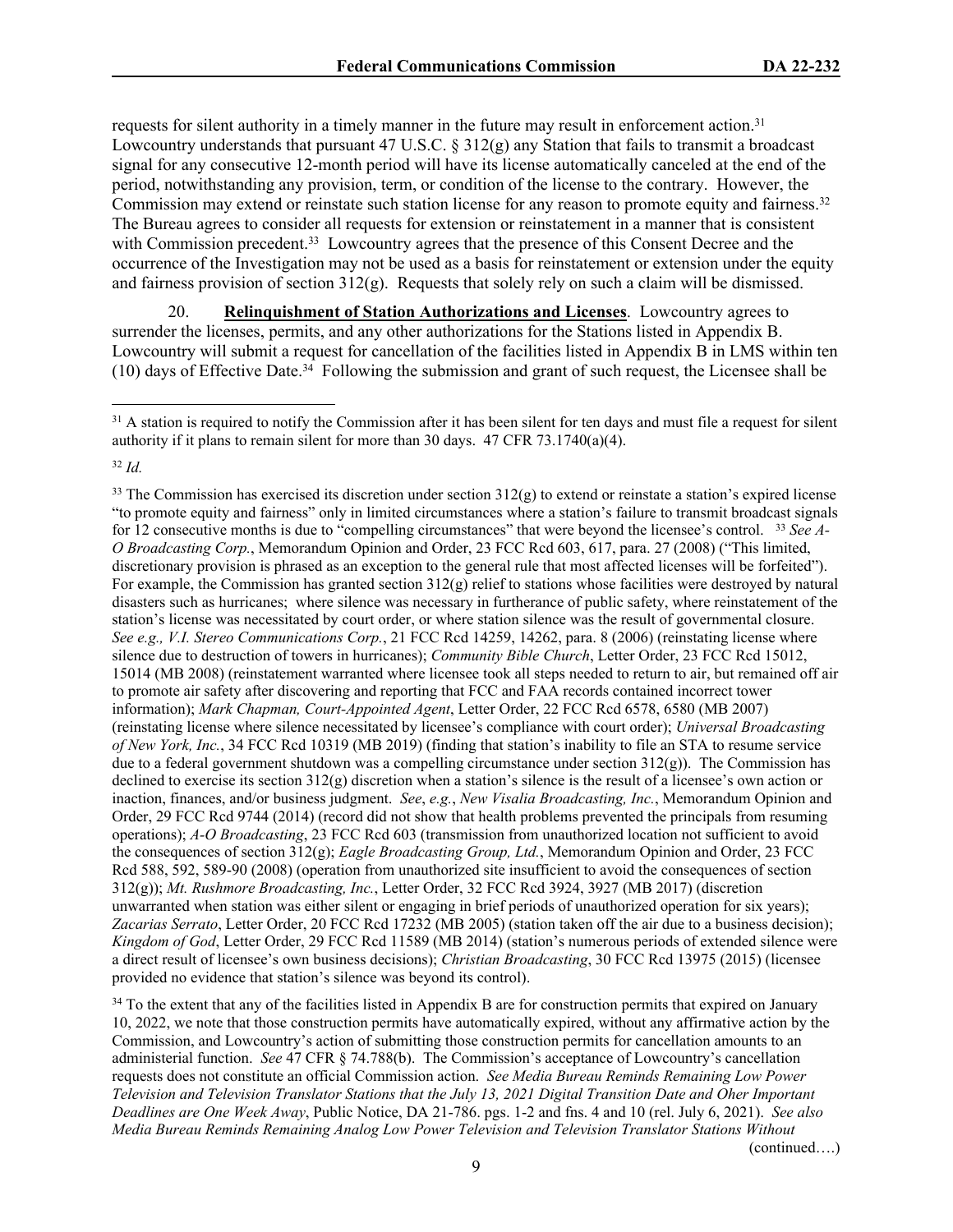discharged from any and all legal or regulatory obligations arising under or related to the Communications Laws in connection with the Stations listed in Appendix B including, but not limited to, payment of regulatory fees for FY 2022 and thereafter, and periodic reporting requirements, regardless of the date on which such legal or regulatory obligations arose. The Bureau will also dismiss all pending applications related to the Stations listed in Appendix B. Such cancellations and dismissals will be considered final and Lowcountry agrees it will not seek reconsideration of any cancellations or dismissals related to the Stations listed in Appendix B.

21. **Compliance Plan**. To ensure compliance with the Communications Laws in the future, Lowcountry agrees to adopt and implement a Compliance Plan with respect to the Stations and any other license or permit that is subsequently acquired or becomes subject to the Communications Laws. The terms of the Compliance Plan are set forth below. Unless otherwise specified herein, the terms of the Compliance Plan must be implemented by Lowcountry within thirty (30) days of the Effective Date or thirty (30) days following consummation of any license or permit that is acquired by Lowcountry or becomes subject to the Communications Laws.

- Termination Date. The Compliance Plan shall remain in effect for a period of thirty-six (36) months from the Effective Date.If the Bureau is not satisfied that the Licensee has demonstrated substantial compliance with the Communications Laws or its obligations under this Consent Decree, the Bureau may, within its the sole discretion and authority, extend the termination date of this Compliance for up to an additional twenty-four (24) months.
- Operating Procedures. Lowcountry agrees to establish standard internal operating procedures and compliance policies that all applicable Covered Personnel must follow to help ensure Lowcountry's compliance with the Communications Laws, including the LPTV Rules. The operating procedures shall include internal procedures and policies specifically designed to ensure that, absent a showing of good cause, the Licensee: (i) maintains, constructs, and operates its Stations in a manner which complies with the Communications Laws, including LPTV Rules, and in accordance with the terms of the Stations' authorizations; (ii) submits a major modification application, when permitted to do so, for any change in transmitting antenna location or channel as may be required by 47 CFR  $\S$  74.787(b); (iii) provides a written explanation with any minor modification application explaining why modification is needed, listing any minor modifications that have been granted to the station at issue within the past twelve (12) months; (iv) notes whether the Station was originally authorized as part of the 2009 Rural LPTV Filing Window; and (v) provides a certification, signed under penalty of perjury, that the licensee intends to construct and operate a permanent facility in a matter that is consistent with the Communications Laws. Notwithstanding the foregoing, in no event shall Lowcountry be precluded from taking advantage of any Public Notice, Order, or change in the Communications Laws, including a change that permits the holder of a LPTV authorization to file an application to change the reference coordinates of a station's existing antenna location to a site that is greater than thirty (30) miles from the current reference coordinates without a major modification application or that permits the filing of a major modification application.
- Appointment of Compliance Officer. Lowcountry shall designate an employee or consultant, other than the Lowcountry signatory to this Consent Decree, to serve as Compliance Officer and to discharge the duties required by this Consent Decree. Such Compliance Officer shall be appointed by Lowcountry within (30) days of the Effective Date. Lowcountry shall provide the Bureau with the name, e-mail, address, and phone number for the Compliance Officer. The Compliance Officer is responsible for all Stations and any other Commission

(Continued from previous page)

*Digital Construction Permits to File Immediately in Order to Ensure A Successful Digital Transition*, Public Notice, 36 FCC Rcd 9467; 86 FR 32262 (June 17, 2021).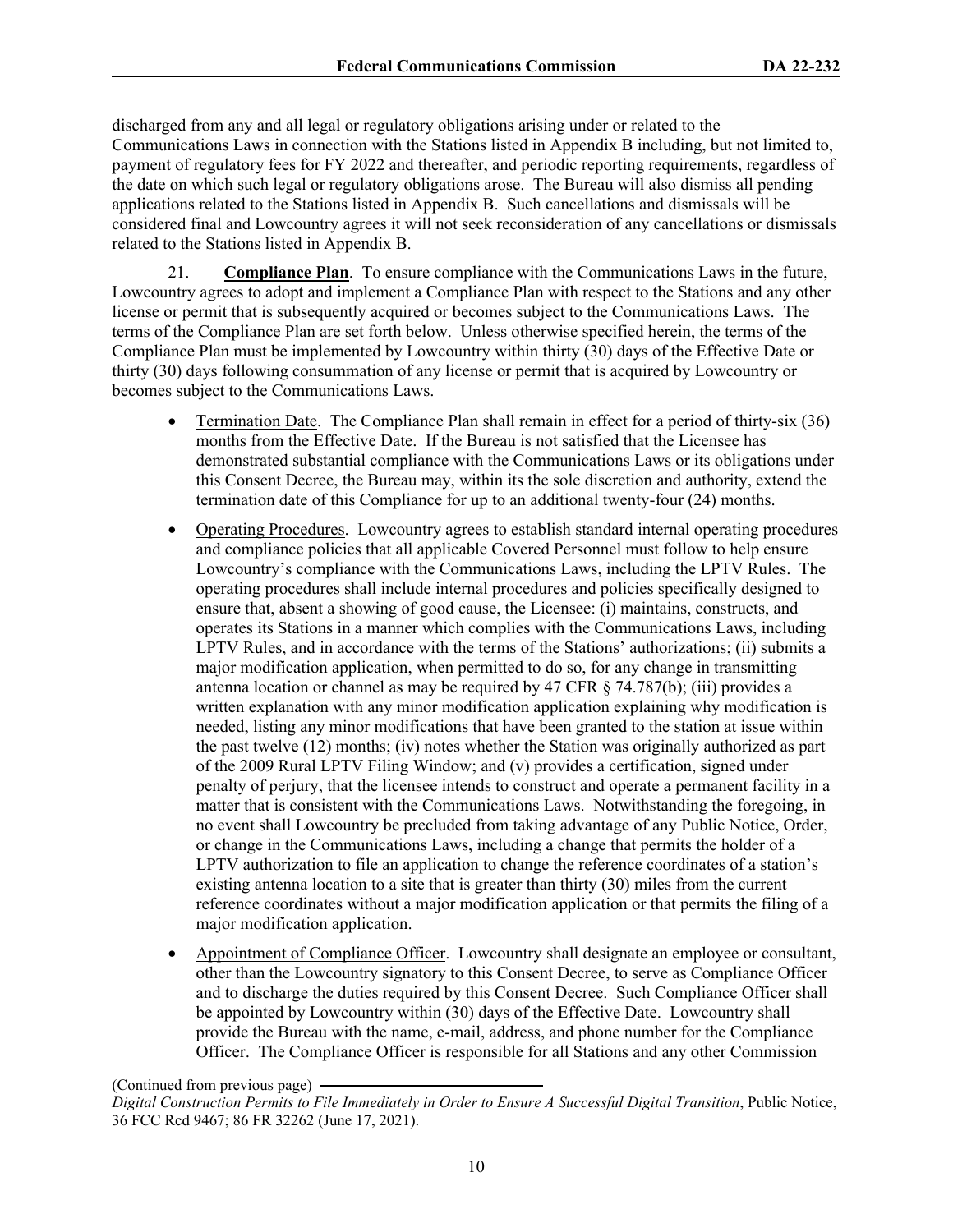issued license or permit that is subsequently acquired by Lowcountry or becomes subject to the Communications Laws. Such information shall be provided within five (5) business days of appointment to the Chief of the Bureau's Video Division at 45 L Street, NE, Washington, DC 20554. A courtesy copy shall also be sent to Evan Morris at [Evan.Morris@fcc.gov](mailto:Evan.Morris@fcc.gov) and Shaun Maher at [Shaun.Maher@fcc.gov](mailto:Shaun.Maher@fcc.gov). Lowcountry is permitted to change the Compliance Officer as circumstances dictate, but must notify the Bureau of such change within five (5) business days and in the manner previously set forth.

- Duties of Compliance Officer. The Compliance Officer shall be responsible for developing, implementing, and administering the Compliance Plan and ensuring that Lowcountry complies with the terms and conditions of the Compliance Plan, this Consent Decree, and the Communications Laws. In addition to having and maintaining general knowledge of the Communications Laws necessary to discharge his or her duties under this Consent Decree, the Compliance Officer shall have specific knowledge of the Commission's LPTV Rules prior to assuming his or her duties, either directly or through retention of FCC counsel.
- Compliance Manual. Within sixty (60) calendar days of being designated Compliance Officer, Lowcountry shall distribute a compliance manual to all Covered Personnel. The compliance manual shall explain the Communications Laws generally, with a specific focus on the LPTV Rules, and set forth the operating procedures that such Covered Personnel shall follow to help ensure compliance with the Communications Laws, including the LPTV Rules. On at least an annual basis, or as Commission rule changes may justify, Lowcountry shall review and revise its compliance manual to ensure that the information set forth therein remains current and accurate. Lowcountry shall distribute any revisions to the compliance manual within five (5) business days to all applicable Covered Personnel.
- Annual Training. The Compliance Officer shall conduct training for all Covered Personnel at least once every twelve (12) months on compliance with Communications Laws applicable to his or her duties at the applicable Station(s). The first annual training must occur within one hundred and fifty (150) days of the Effective Date. The Covered Employee must sign a declaration that the aforementioned training has occurred and a copy of the declaration must be retained by Lowcountry while the Compliance Plan remains in effect. Notice to the Commission that such training has occurred is not required, but must be provided within five (5) businesses days upon request.
- New Employee Training. The Compliance Officer shall train any new Covered Personnel within ten (10) business days of commencement of his or her duties at the applicable LPTV station. Such new Covered Personnel must sign a declaration affirming that such training has occurred and a copy of the declaration must be retained by Lowcountry while the Compliance Plan remains in effect. Notice to the Commission that such training has occurred is not required, but must be promptly provided within five (5) business days upon request.
- Annual Compliance Report. The Licensee shall submit an Annual Compliance Report to the Commission one hundred and eighty (180) days after the Effective Date and annually thereafter on the anniversary of the Effective Date until the Termination Date. The final Annual Compliance Report must be submitted on the Termination Date, as defined above. The Annual Compliance Report shall include a certification by the Compliance Officer, as an agent of and on behalf of Lowcountry, stating that the Compliance Officer has personal knowledge that the Licensee: (i) has established and implemented the Compliance Plan; (ii) has utilized the operating procedures since the implementation of the Compliance Plan; and (iii) is not aware of any instances of noncompliance by Lowcountry with the Communications Laws or the terms and conditions of the Compliance Plan or Consent Decree. The Compliance Officer's certification shall be accompanied by a statement explaining the basis for such certification and must comply with 47 CFR § 1.16 and be subscribed to as true under penalty of perjury in substantially the form set forth therein. If the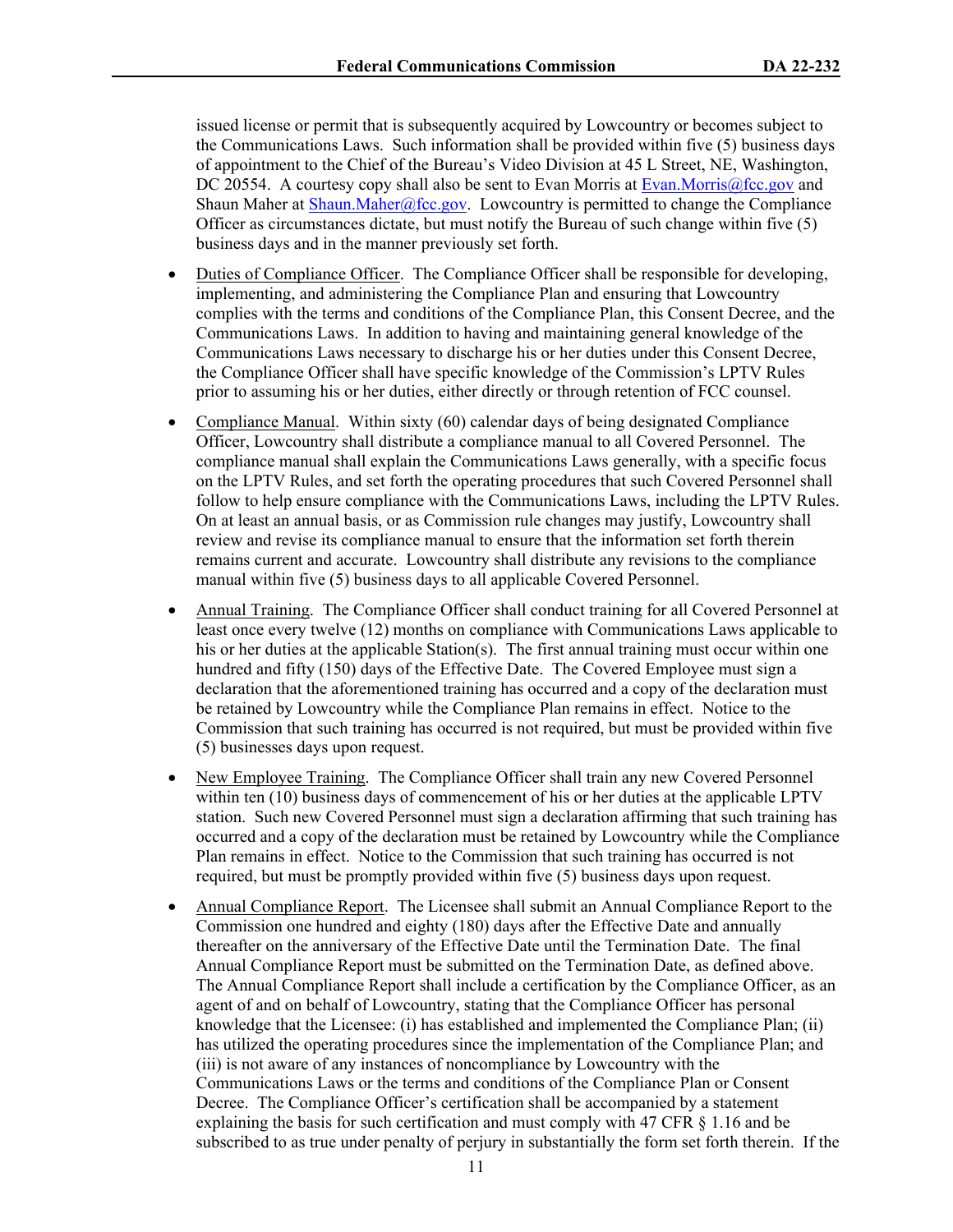Compliance Officer is unable to provide the requisite certification, the Compliance Officer shall provide the Bureau with a report detailing the noncompliance, as described in Paragraph 23. The Annual Compliance Report shall be submitted in writing through the Office of the Secretary to the attention of the Chief, Video Division, Media Bureau. A courtesy copy shall also be sent electronically to Evan Morris at [Evan.Morris@fcc.gov](mailto:Evan.Morris@fcc.gov) and Shaun Maher at [Shaun.Maher@fcc.gov.](mailto:Shaun.Maher@fcc.gov)

22. **Commitment to Valid Construction and Operation**. Following termination of the Compliance Plan discussed in Paragraph 21, Lowcountry understands that it is expected to comply with all Communications Laws as they would apply to any licensee, unless otherwise modified by the Commission or its delegated authority (including the Bureau). Lowcountry specifically acknowledges that both during the term of the Compliance Plan and in the future it will: (a) ensure that any transmitter site specified in any application is available for continuous use; (b) obtain reasonable assurance for the proposed use of any transmitter site specified in any application; (c) provide video programming service as required by the Rules and not discontinue operation except for reasons beyond its control;<sup>35</sup> and (d) file minor change applications only as contemplated by 47 CFR § 74.787(b).

23. **Reporting Noncompliance**. Lowcountry shall report any noncompliance with the Communications Laws or with the terms and conditions of this Consent Decree to the Bureau promptly, but not more than thirty (30) calendar days after discovery of such noncompliance. Such disclosure shall include a detailed explanation of: (a) each instance of noncompliance; (b) the steps that Lowcountry has taken or will take to remedy noncompliance; (c) the schedule on which such remedial action has or will be taken; and (d) the steps that Lowcountry has taken or will take to prevent the recurrence of the noncompliance. All reports of noncompliance shall be submitted in writing through the Office of the Secretary to the attention of the Chief, Video Division, Media Bureau. A courtesy copy shall also be sent electronically to Evan Morris at [Evan.Morris@fcc.gov](mailto:Evan.Morris@fcc.gov) and Shaun Maher at [Shaun.Maher@fcc.gov](mailto:Shaun.Maher@fcc.gov).

24. **Waivers**. As of the Effective Date, Lowcountry waives any and all rights it may have to seek administrative or judicial reconsideration, review, appeal, or stay, or to otherwise challenge or contest the validity of this Consent Decree and the Adopting Order. Lowcountry shall retain the right to challenge the Commission's interpretation of the Consent Decree or any terms contained herein. If Lowcountry or the Commission (or the United States on behalf of the Commission) brings a judicial action to enforce the terms of the Adopting Order, neither Lowcountry nor the Commission shall contest the validity of the Consent Decree or the Adopting Order, and Lowcountry shall waive any statutory right to a trial *de novo*. Lowcountry hereby agrees to waive any claims they may have under the Equal Access to Justice Act, 5 U.S.C. § 504 and 47 CFR § 1.1501 *et seq*., relating to the matters addressed in this Consent Decree.

25. **Severability**. The Parties agree that if any of the provisions of the Consent Decree shall be held unenforceable by any court of competent jurisdiction, such unenforceability shall not render unenforceable the entire Consent Decree, but rather the entire Consent Decree shall be construed as if not containing the particular unenforceable provision or provisions, and the rights and obligations of the Parties shall be construed and enforced accordingly.

26. **Invalidity**. In the event that this Consent Decree in its entirety is rendered invalid by any court of competent jurisdiction, it shall become null and void and may not be used in any manner in any legal proceeding.

<sup>35</sup> *See* 47 CFR § 74.763. Lowcountry understands that pursuant to section 312(g) of the Act any Station that fails to transmit a broadcast signal for any consecutive 12-month period will have its license automatically canceled at the end of the period, notwithstanding any provision, term, or condition of the license to the contrary. *See infra* para. 20. Commission rules also permit the Bureau to cancel any LPTV station's license that is silent for greater than 30 consecutive days. 47 CFR § 74.763(c).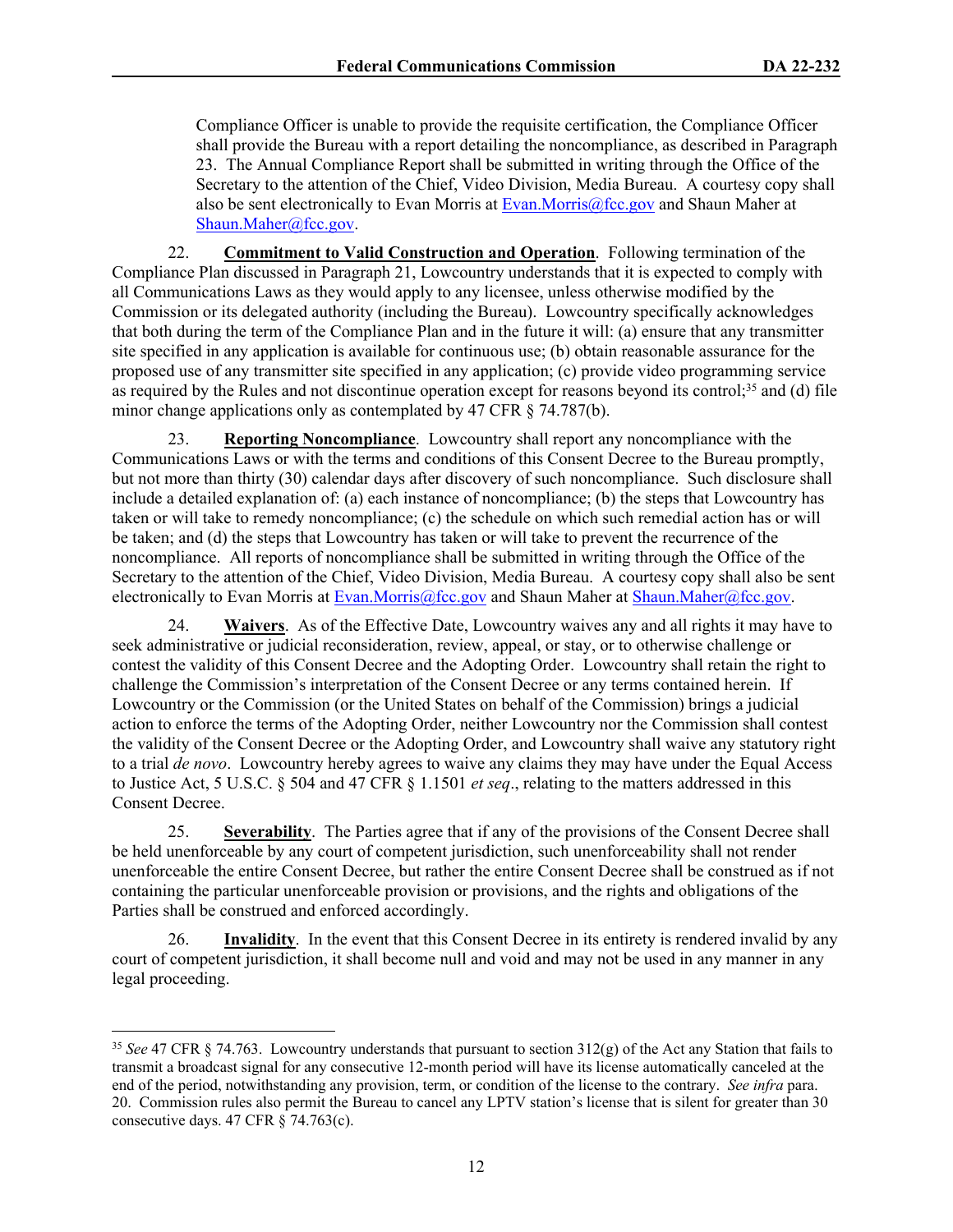27. **Subsequent Rule or Order**. The Parties agree that if any provision of the Consent Decree conflicts with any subsequent rule or order adopted by the Commission (except an order specifically intended to revise the terms of this Consent Decree to which Lowcountry does not expressly consent), the relevant provision of the Consent Decree will be superseded by such rule or Commission order. A conflict will be considered to have arisen in the event that Lowcountry is unable to comply with both the terms and conditions of the Consent Decree and the Communications Laws, as amended, and compliance with the Consent Decree would result in a violation of the Communications Laws.

28. **Successors and Assigns**. Lowcountry agree that the provisions of this Consent Decree shall not be binding on any successors, assigns, or transferees, unless such successor, assign or transferee is an Attributable Interest holder in Lowcountry as determined at the time of the Effective Date of this Consent Decree.

29. **Final Settlement**. The Parties agree and acknowledge that this Consent Decree shall constitute a final settlement between the Parties with respect to the Investigation.

30. **Modifications**. This Consent Decree cannot be modified without the advance written consent of both Parties.

31. **Paragraph Headings**. The headings of the paragraphs in this Consent Decree are inserted for convenience only and are not intended to affect the meaning or interpretation of this Consent Decree.

32. **Authorized Representative**. Each Party represents and warrants to the other that it has full power and authority to enter into this Consent Decree. Each person signing this Consent Decree on behalf of a Party hereby represents that he or she is fully authorized by the Party to execute this Consent Decree and to bind the Party to its terms and conditions.

33. **Counterparts**. This Consent Decree may be signed in any number of counterparts (including electronically or by facsimile), each of which, when executed and delivered, shall be an original, and all of the counterparts together shall constitute one and the same fully executed instrument.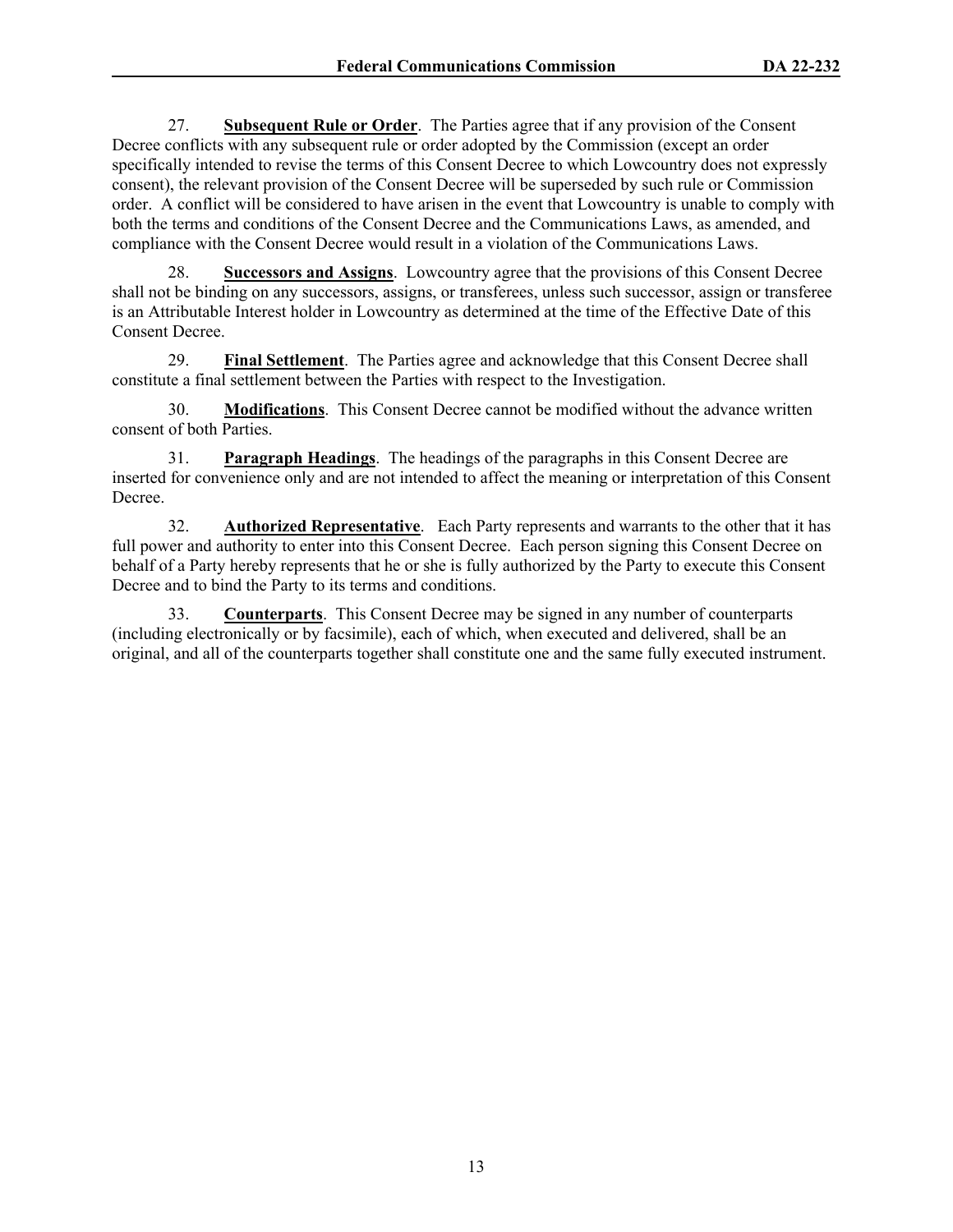## **Media Bureau Federal Communications Commission**

 $\mathcal{L}_\text{max}$ 

\_\_\_\_\_\_\_\_\_\_\_\_\_\_\_\_\_\_\_\_\_\_\_\_\_\_\_\_\_\_\_\_

**\_\_\_\_\_\_\_\_\_\_\_\_\_\_\_\_\_\_\_\_\_\_\_\_\_\_\_\_\_\_\_\_**

\_\_\_\_\_\_\_\_\_\_\_\_\_\_\_\_\_\_\_\_\_\_\_\_\_\_\_\_\_\_\_\_

By:

Hoepell

Holly Saurer Chief

March 7, 2022

Date

**Lowcountry 34 Media, LLC**

By:

Jeff Winemiller Manager

Date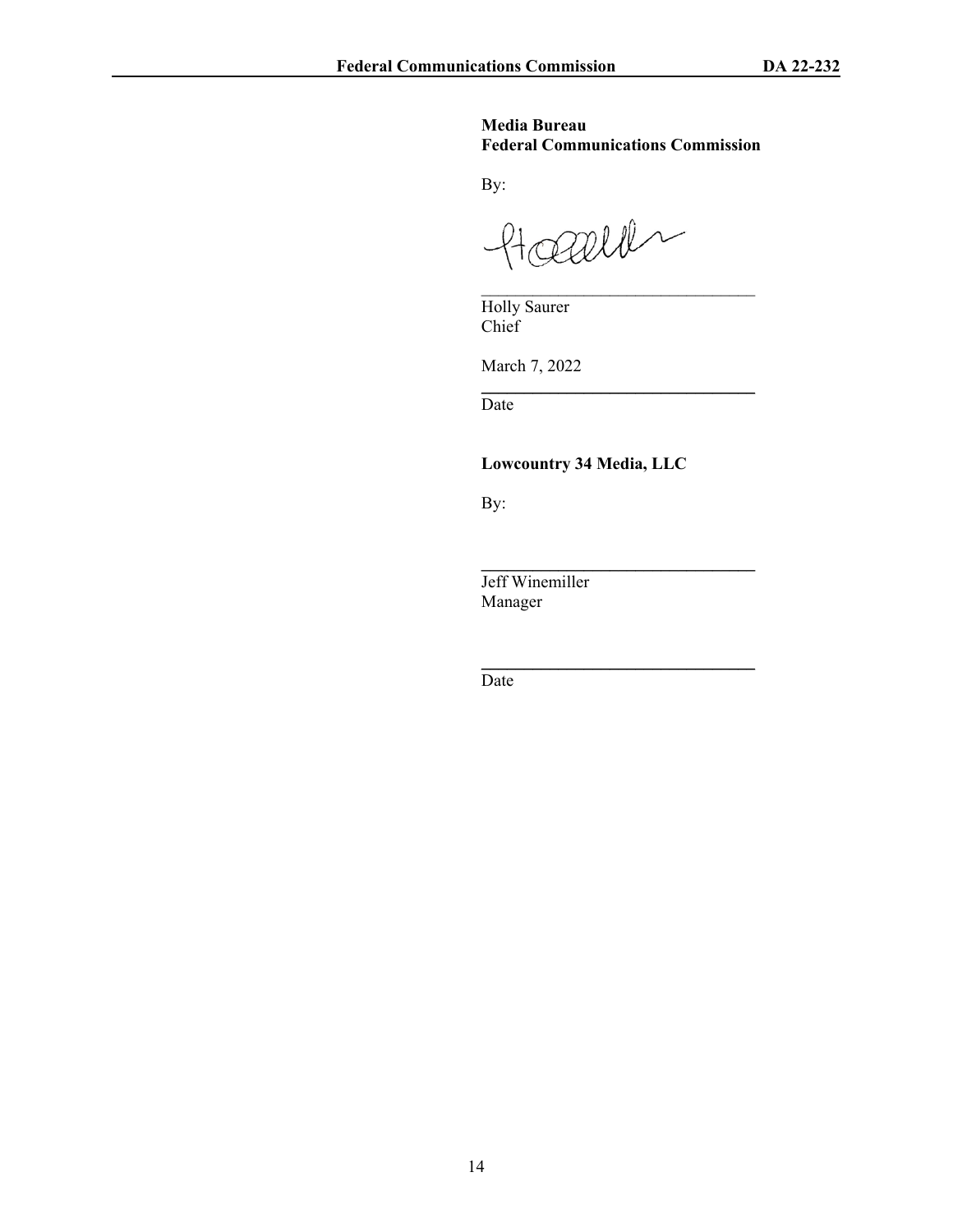| <b>Faderal Communications Commission</b><br>DA 22-232       |
|-------------------------------------------------------------|
| Media Bureau<br><b>Federal Communications Commission</b>    |
| By:                                                         |
| Holly Saurer<br>Chief                                       |
| Date                                                        |
| Lowcountry 34 Media, LLC<br>Aff Wind<br>$\mathbf{B}_\Sigma$ |
| Jeff Winemiller<br>Manager<br>3/6/z0z<br>Date               |
|                                                             |
|                                                             |
|                                                             |
|                                                             |
|                                                             |
|                                                             |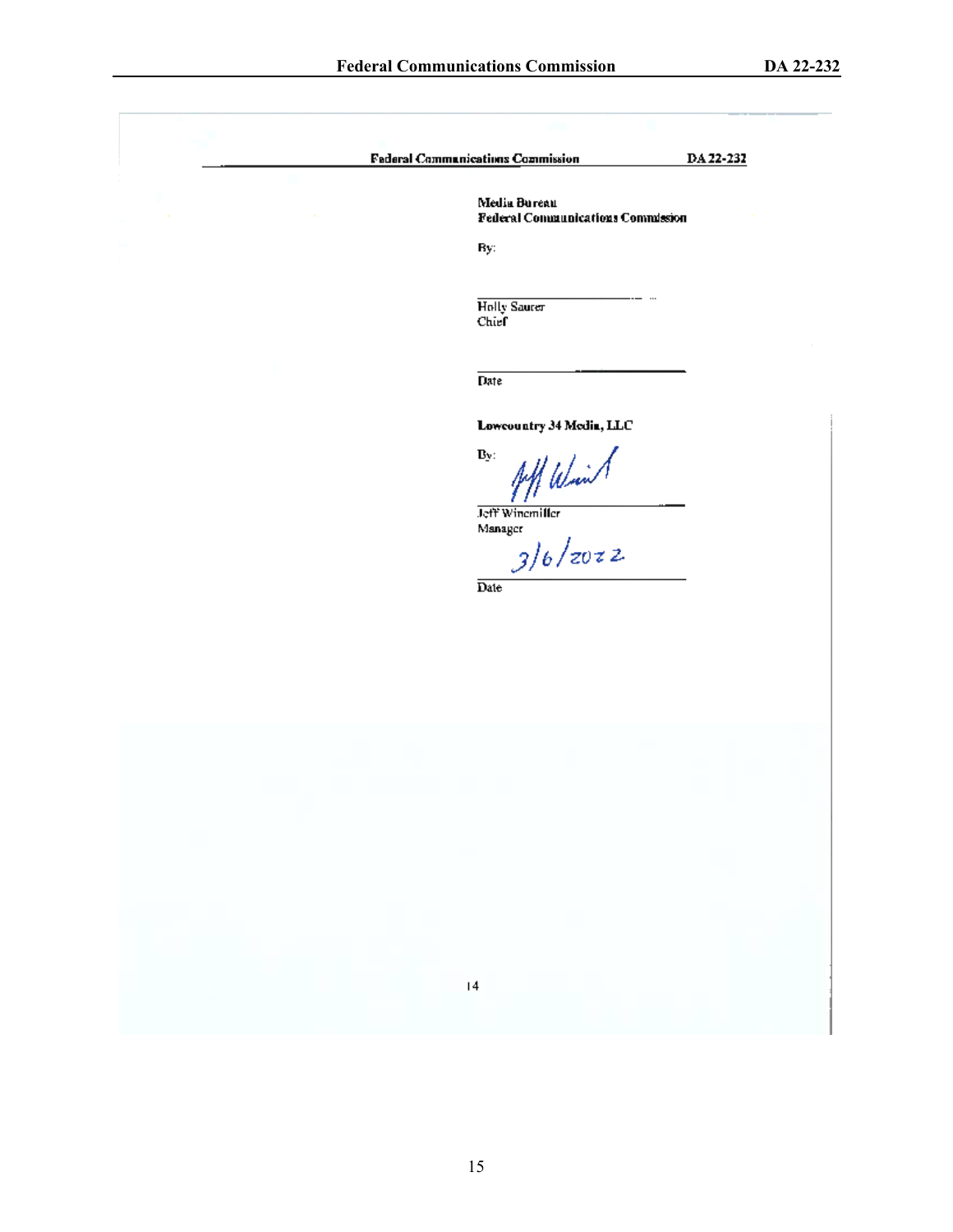## **APPENDIX A**

## *Currently Held Lowcountry Stations*

| <b>Call Sign</b>    | Facility ID No. | <b>Community of License</b> | <b>State</b>           |
|---------------------|-----------------|-----------------------------|------------------------|
| K02RM-D (K49MV-D)   | 186615          | Wendover                    | NV                     |
| K03JD-D (K47OG-D)   | 186618          | Wendover                    | UT                     |
| K03JE-D (K44LV-D)   | 186473          | Victoria                    | <b>TX</b>              |
| K04SD-D (K50NC-D)   | 186474          | Victoria                    | <b>TX</b>              |
| K04SE-D (K44MO-D)   | 186804          | Parker                      | AZ                     |
| K04SF-D (K45MQ-D)   | 186673          | Gustine                     | CA                     |
| K05NJ-D (K50NK-D)   | 186800          | Parker                      | AZ                     |
| K05NK-D (K39MG-D)   | 186879          | Goodland                    | <b>KS</b>              |
| K06QU-D (K49LW-D)   | 185928          | Vian                        | OK                     |
| $K06QV-D (K42LA-D)$ | 185922          | Lordsburg                   | <b>NM</b>              |
| K06QW-D (K45MW-D)   | 185857          | Sentinel                    | AZ                     |
| K07AAM-D (K45MR-D)  | 186694          | Centerville                 | <b>WA</b>              |
| K07AAN-D (K39LY-D)  | 185682          | Santa Maria                 | CA                     |
| K08QM-D (K44LW-D)   | 186617          | Wendover                    | UT                     |
| K08QN-D (K45MP-D)   | 186641          | Golden Valley               | $\mathbf{A}\mathbf{Z}$ |
| K08QO-D (K47NK-D)   | 186177          | Wordon                      | MT                     |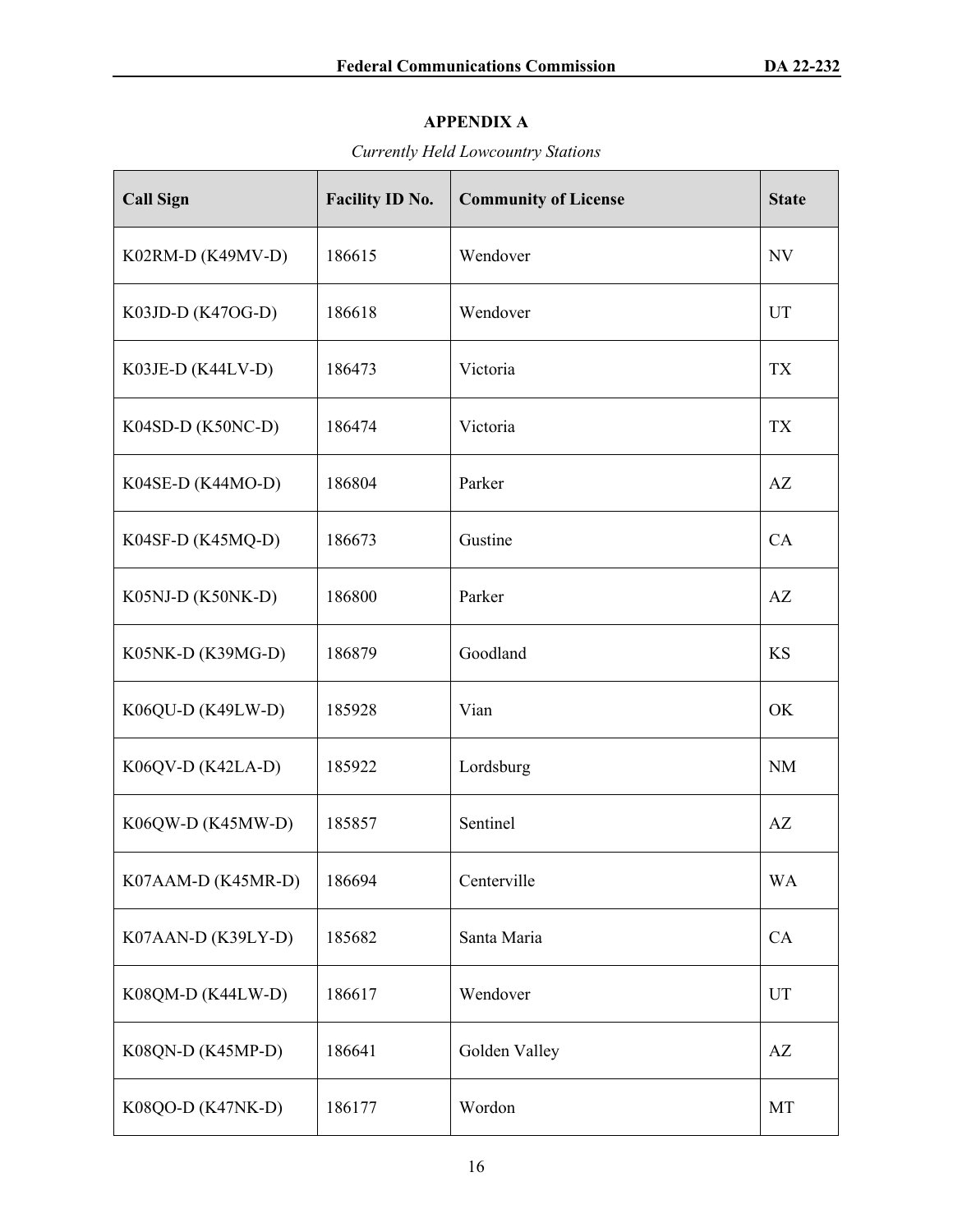| <b>Call Sign</b>    | <b>Facility ID No.</b> | <b>Community of License</b>              | <b>State</b> |
|---------------------|------------------------|------------------------------------------|--------------|
| K09AAE-D (K49MA-D)  | 186046                 | Saint Xavier                             | MT           |
| K09AAF-D (K47NX-D)  | 185788                 | Monterey                                 | CA           |
| $K10RV-D (K49MZ-D)$ | 186695                 | Centerville                              | <b>WA</b>    |
| $K10RW-D (K41MO-D)$ | 186627                 | Lake Havasu                              | AZ           |
| $K12XM-D (K38NV-D)$ | 130767                 | <b>Boise</b>                             | ID           |
| $K12XQ-D (K41MJ-D)$ | 186645                 | Monroe                                   | LA           |
| $K12XS-D (K42KT-D)$ | 185981                 | <b>Billings</b>                          | MT           |
| K12XT-D (K45MS-D)   | 186881                 | Goodland                                 | <b>KS</b>    |
| $K14TA-D (K29KW-D)$ | 188051                 | Ft. Smith-Fayetteville-Springdale-Rogers | <b>AR</b>    |
| K14TI-D (K48OM-D)   | 186706                 | Hatch                                    | <b>NM</b>    |
| K14TJ-D $(K47OI-D)$ | 186767                 | Orland                                   | CA           |
| K14TK-D (K38MX-D)   | 185683                 | Santa Maria                              | CA           |
| K15MW-D (K45MT-D)   | 187633                 | Bellingham                               | <b>WA</b>    |
| K16NV-D (K40NK-D)   | 187471                 | <b>Bismarck</b>                          | ND           |
| K16NW-D (K43OG-D)   | 187525                 | Wolf Creek                               | MT           |
| K16NX-D (K50MK-D)   | 185978                 | Columbus                                 | MT           |
| K17LV-D             | 188800                 | Paragould                                | AR           |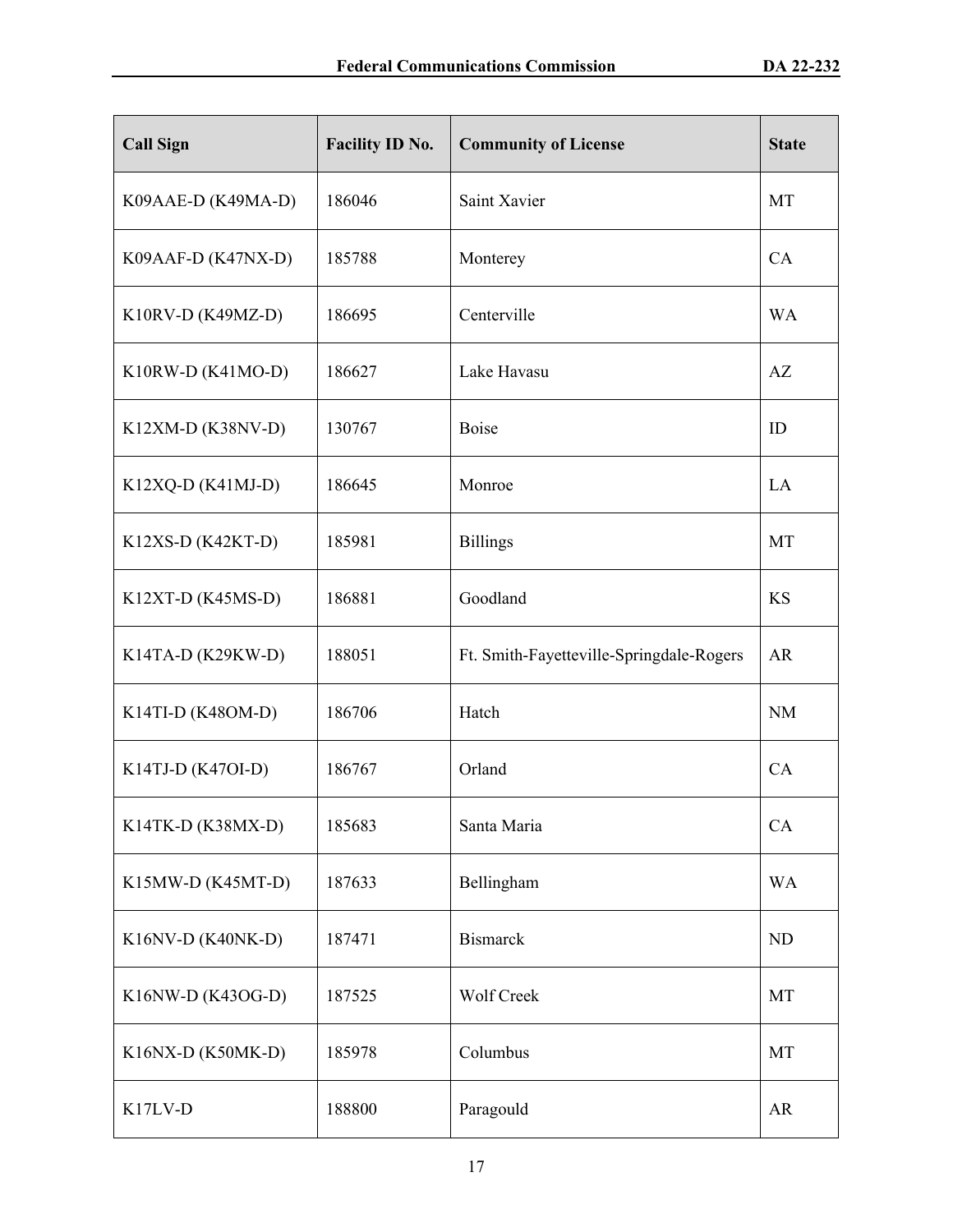| <b>Call Sign</b>    | <b>Facility ID No.</b> | <b>Community of License</b> | <b>State</b> |
|---------------------|------------------------|-----------------------------|--------------|
| K17OU-D (K49MK-D)   | 186637                 | Hilo                        | H1           |
| K17OV-D (K49LU-D)   | 185812                 | Duluth                      | <b>MN</b>    |
| K17OY-D (K40NJ-D)   | 186693                 | Centerville                 | <b>WA</b>    |
| K17OZ-D (K42LD-D)   | 185930                 | Mulberry                    | <b>AR</b>    |
| K17PA-D (K41MH-D)   | 185953                 | Mullan                      | ID           |
| K18NU-D (K39LG-D)   | 185725                 | San Luis Obispo             | CA           |
| K19MZ-D (K38OV-D)   | 186847                 | Arriba                      | CO           |
| K19NA-D (K48NZ-D)   | 187484                 | <b>Idaho Falls</b>          | ID           |
| K19NB-D (K39ME-D)   | 186671                 | Gustine                     | CA           |
| $K19NC-D (K50NJ-D)$ | 186403                 | Rushmore                    | <b>MN</b>    |
| K19NE-D (K46MJ-D)   | 186350                 | Gateway                     | CO           |
| K19NF-D (K49NC-D)   | 186719                 | Socorro                     | <b>NM</b>    |
| K20LA-D             | 185961                 | Missoula                    | MT           |
| K20LO-D             | 185924                 | Deming                      | <b>NM</b>    |
| K20OX-D (K50MG-D)   | 185386                 | Tahoka                      | TX           |
| K20OY-D (K48NB-D)   | 185887                 | Horace                      | ND           |
| K20OZ-D (K47OK-D)   | 186908                 | Russell                     | KS           |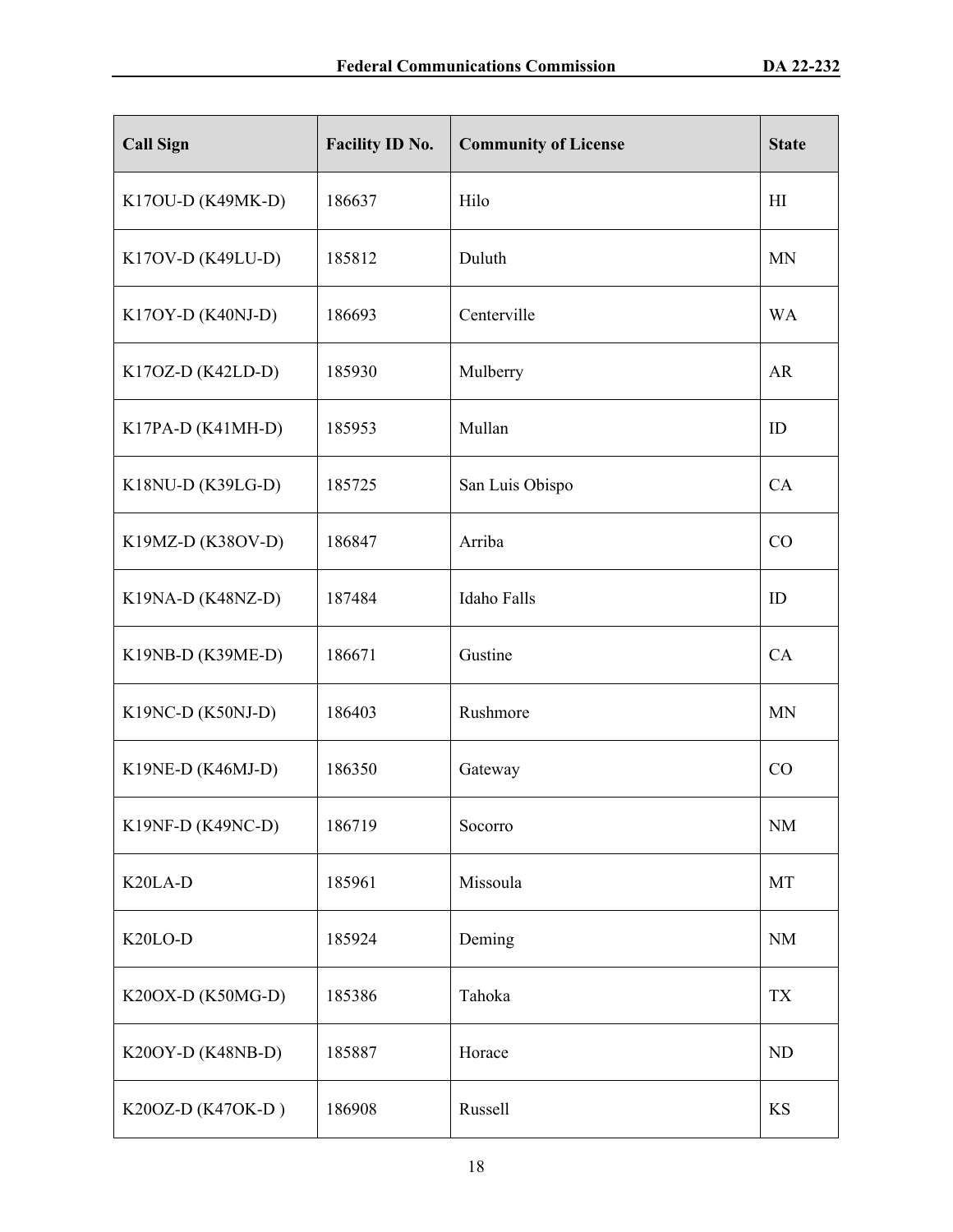| <b>Call Sign</b>                  | <b>Facility ID No.</b> | <b>Community of License</b> | <b>State</b> |
|-----------------------------------|------------------------|-----------------------------|--------------|
| K20PA-D (K43NI-D)                 | 186043                 | Deer Lodge                  | MT           |
| K <sub>21</sub> MC-D              | 188677                 | Hobbs                       | $\rm NM$     |
| K <sub>2</sub> 1M <sub>G</sub> -D | 187502                 | Dillon                      | MT           |
| K21PC-D (K42LM-D)                 | 186479                 | Geronimo                    | OK           |
| K21PD-D (K42KE-D)                 | 185772                 | Columbia                    | <b>MO</b>    |
| $K21PE-D (K39LF-D)$               | 185722                 | Tyler                       | <b>TX</b>    |
| K21PF-D (K39LX-D)                 | 186019                 | <b>Sauk Centre</b>          | <b>MN</b>    |
| K21PG-D (K40NN-D)                 | 186690                 | Galena                      | <b>KS</b>    |
| K21PH-D (K44KW-D)                 | 185958                 | Plains                      | MT           |
| K21PI-D (K48MX-D)                 | 185730                 | Monterey                    | CA           |
| K21PJ-D (W49DQ-D)                 | 185554                 | Sulphur                     | LA           |
| K <sub>22</sub> KN-D              | 186144                 | Bozeman                     | MT           |
| K22OR-D (K38NY-D)                 | 185921                 | Lordsburg                   | $\rm{NM}$    |
| K22OS-D (K43OD-D)                 | 187445                 | <b>Brainerd</b>             | <b>MN</b>    |
| K22OT-D (W39DK-D)                 | 185546                 | Iowa                        | LA           |
| K23PR-D (K49MO-D)                 | 186074                 | Valley City                 | ND           |
| K23PS-D (K38NZ-D)                 | 186268                 | Muldrow                     | OK           |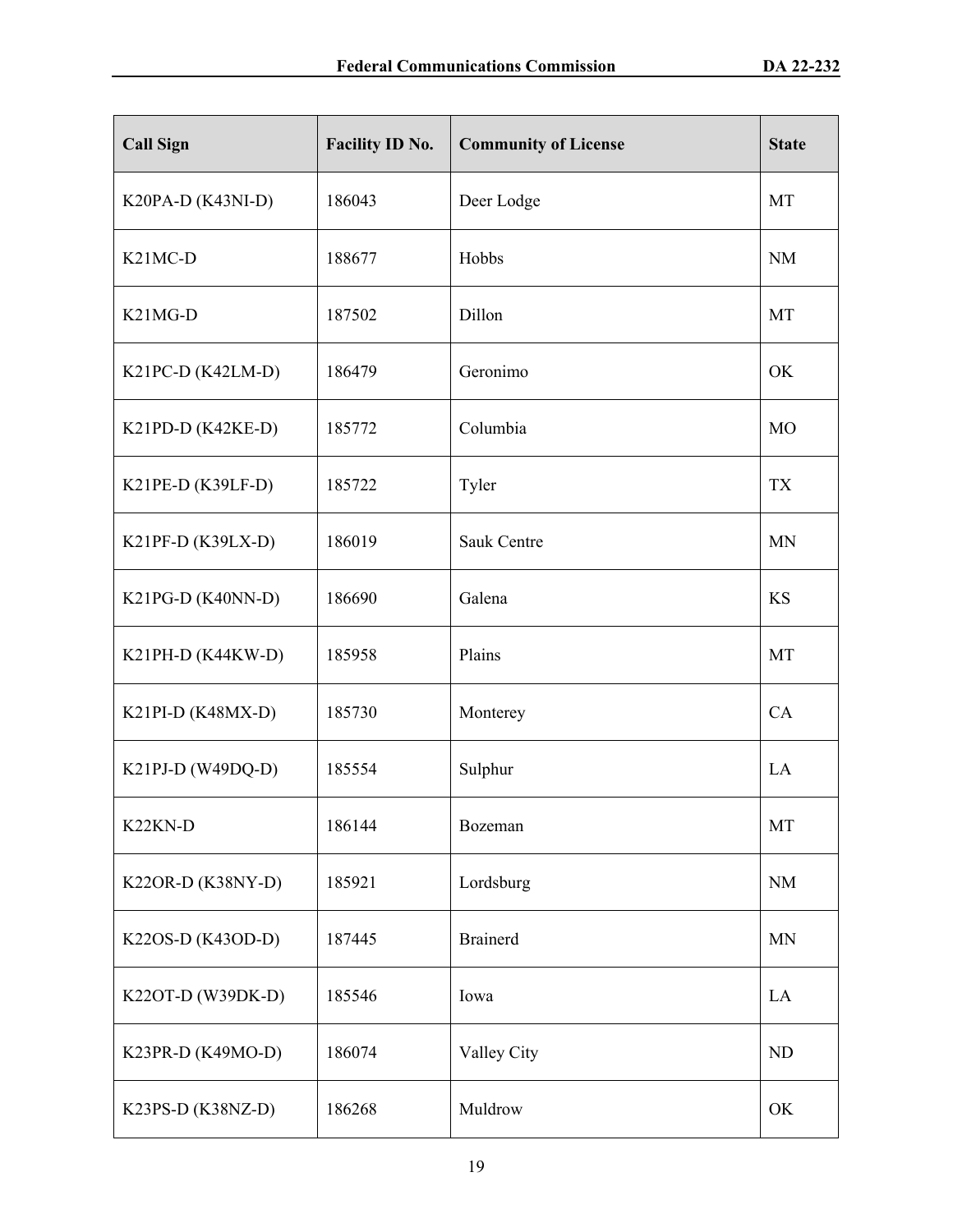| <b>Call Sign</b>                  | Facility ID No. | <b>Community of License</b> | <b>State</b>   |
|-----------------------------------|-----------------|-----------------------------|----------------|
| K23PT-D (K50NB-D)                 | 186449          | Wells                       | <b>MN</b>      |
| K <sub>24</sub> K <sub>D</sub> -D | 185946          | Salix                       | IA             |
| K240K-D (K42LI-D)                 | 187492          | Dubois                      | ID             |
| K24OL-D (K48NR-D)                 | 185949          | Deming                      | <b>NM</b>      |
| K24OM-D (K31LP-D)                 | 184639          | Minneapolis-St. Paul        | <b>MN</b>      |
| K <sub>25</sub> MH-D              | 186643          | Monroe                      | LA             |
| K25QP-D (K41NT-D)                 | 185228          | Ranger                      | <b>TX</b>      |
| K25QQ-D (K39LQ-D)                 | 186334          | Fort Riley                  | <b>KS</b>      |
| K25QR-D (K48OA-D)                 | 187499          | Dell                        | MT             |
| K <sub>26</sub> MR-D              | 186704          | Hatch                       | <b>NM</b>      |
| K26PS-D (K50NF-D)                 | 186361          | Jolly                       | <b>TX</b>      |
| K26PT-D (K43ND-D)                 | 185767          | Columbia                    | <b>MO</b>      |
| K <sub>27</sub> LD-D              | 185947          | Salix                       | IA             |
| K27PB-D (K47NM-D)                 | 186636          | Hilo                        | H <sub>I</sub> |
| K27PD-D (K41MC-D)                 | 185303          | Coahoma                     | <b>TX</b>      |
| K27PE-D (K41NL-D)                 | 186672          | Gustine                     | CA             |
| K28QS-D (K44LI-D)                 | 185923          | Lordsburg                   | <b>NM</b>      |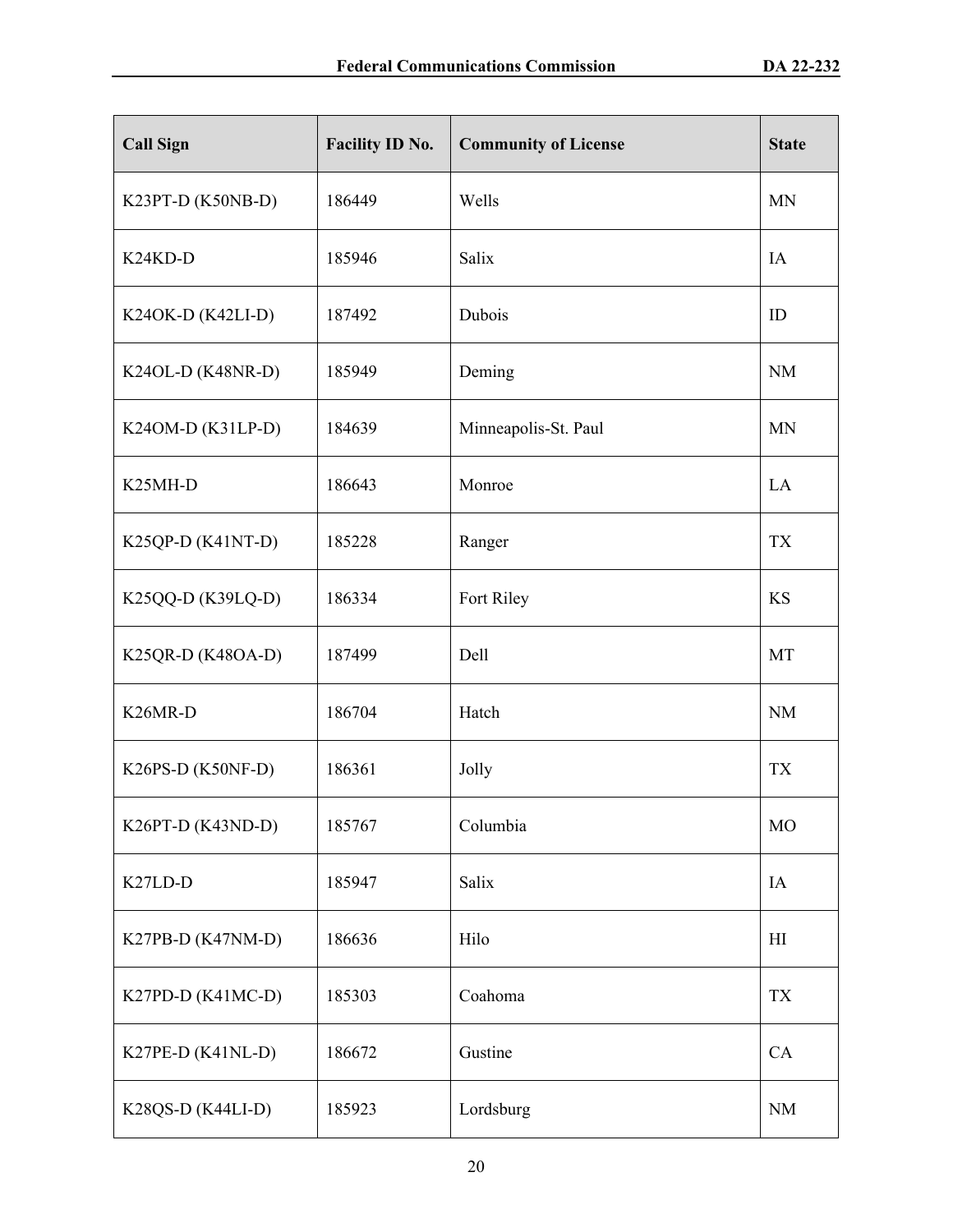| <b>Call Sign</b>    | Facility ID No. | <b>Community of License</b> | <b>State</b>   |
|---------------------|-----------------|-----------------------------|----------------|
| K29OB-D (K50MJ-D)   | 186041          | Drummond                    | MT             |
| K30QW-D (K41NI-D)   | 186478          | Geronimo                    | OK             |
| K30QX-D (K43ON-D)   | 185811          | Duluth                      | <b>MN</b>      |
| K30QY-D (K47OF-D)   | 186457          | Oakland                     | <b>MN</b>      |
| K31PZ-D (K39LI-D)   | 185934          | Clarksville                 | AR             |
| <b>K32OG-D</b>      | 185447          | Pueblo                      | CO             |
| K32OY-D (K50NG-D)   | 186216          | Casper                      | <b>WY</b>      |
| K32OZ-D $(K41NN-D)$ | 186335          | Fort Riley                  | <b>KS</b>      |
| K33KX-D             | 183925          | Abilene-Sweetwater          | <b>TX</b>      |
| K33MN-D             | 184504          | Columbia-Jefferson City     | M <sub>O</sub> |
| K33QR-D (K46MR-D)   | 186227          | El Dorado                   | AR             |
| K34MX-D             | 125712          | Odessa                      | <b>TX</b>      |
| K34QP-D (K38OO-D)   | 188083          | Columbia-Jefferson City     | M <sub>O</sub> |
| K34QY-D (K40MZ-D)   | 186640          | Golden Valley               | AZ             |
| K34QZ-D (K26MG-D)   | 186447          | Wells                       | <b>MN</b>      |
| K35PM-D (K41NM-D)   | 186603          | <b>Spring Creek</b>         | NV             |
| K35PN-D (K41MI-D)   | 186225          | El Dorado                   | AR             |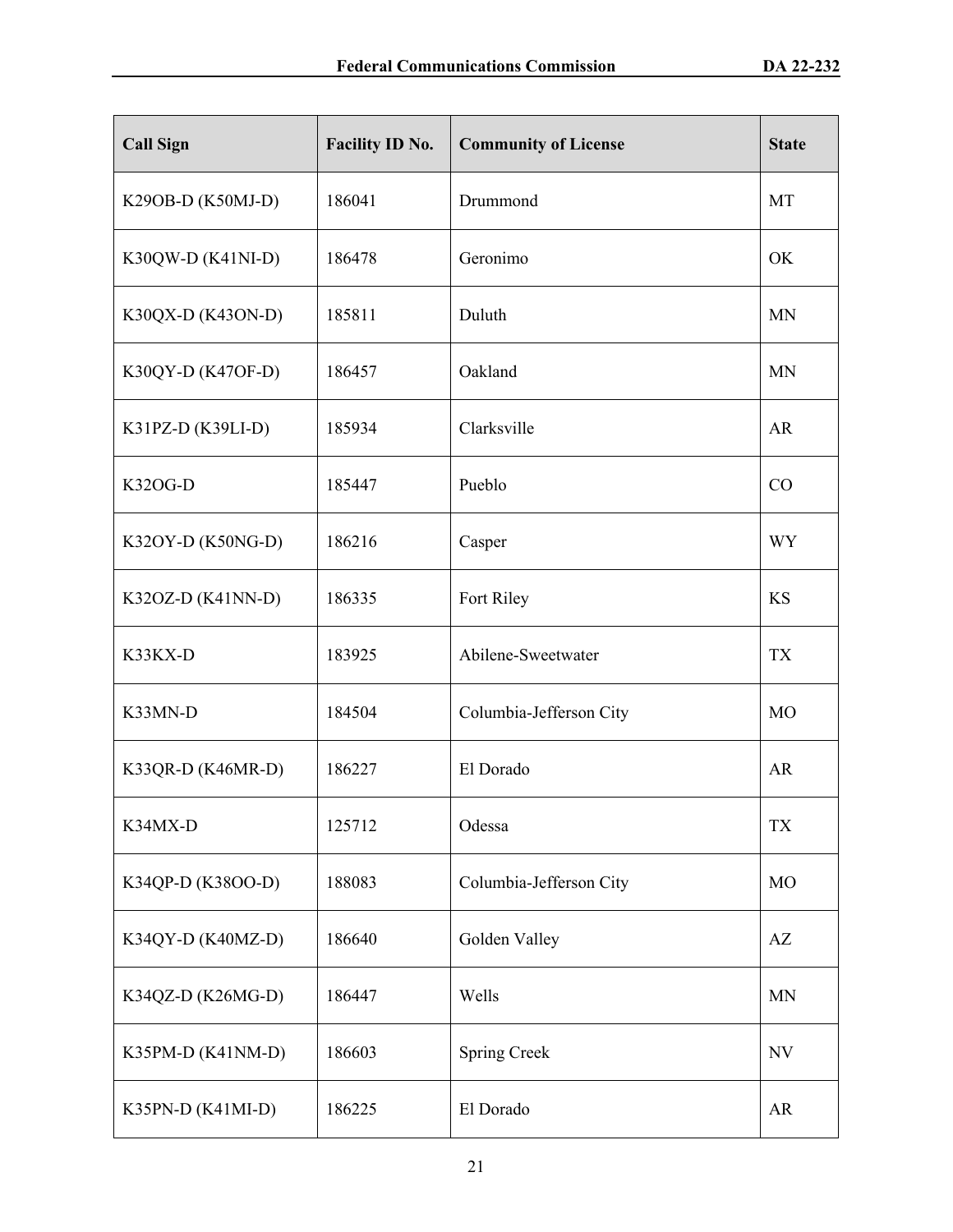| <b>Call Sign</b>    | Facility ID No. | <b>Community of License</b> | <b>State</b> |
|---------------------|-----------------|-----------------------------|--------------|
| K36QJ-D (K44KY-D)   | 185290          | Westbrook                   | <b>TX</b>    |
| K36QK-D (K41NR-D)   | 186920          | Ogden                       | <b>KS</b>    |
| K36QL-D (K45MJ-D)   | 186033          | Hewitt                      | <b>MN</b>    |
| K44LZ-D             | 186657          | Bakersfield                 | CA           |
| K49MP-D             | 187446          | Lakeport                    | CA           |
| KIWG-LD             | 183637          | <b>Boise</b>                | ID           |
| <b>KULC-LD</b>      | 182050          | <b>Beaumont-Port Arthur</b> | <b>TX</b>    |
| W03BW-D (W40DO-D)   | 186486          | Midland City                | AL           |
| $W03BX-D (W22ES-D)$ | 186769          | Sutton                      | <b>WV</b>    |
| W04DY-D (W49EH-D)   | 184811          | Maple Valley                | MI           |
| $W04DZ-D (W32ES-D)$ | 186771          | Sutton                      | <b>WV</b>    |
| W06DI-D (W42EH-D)   | 186187          | Jasper                      | FL           |
| W06DJ-D (W47EQ-D)   | 186346          | Auburn                      | <b>MS</b>    |
| W06DK-D (W41DZ-D)   | 185609          | Florence                    | <b>SC</b>    |
| W06DL-D (W50EU-D)   | 186325          | Merrill                     | WI           |
| W08ER-D (W46EX-D)   | 186155          | Cordele                     | GA           |
| W09DM-D (W36EW-D)   | 186742          | Nashville                   | TN           |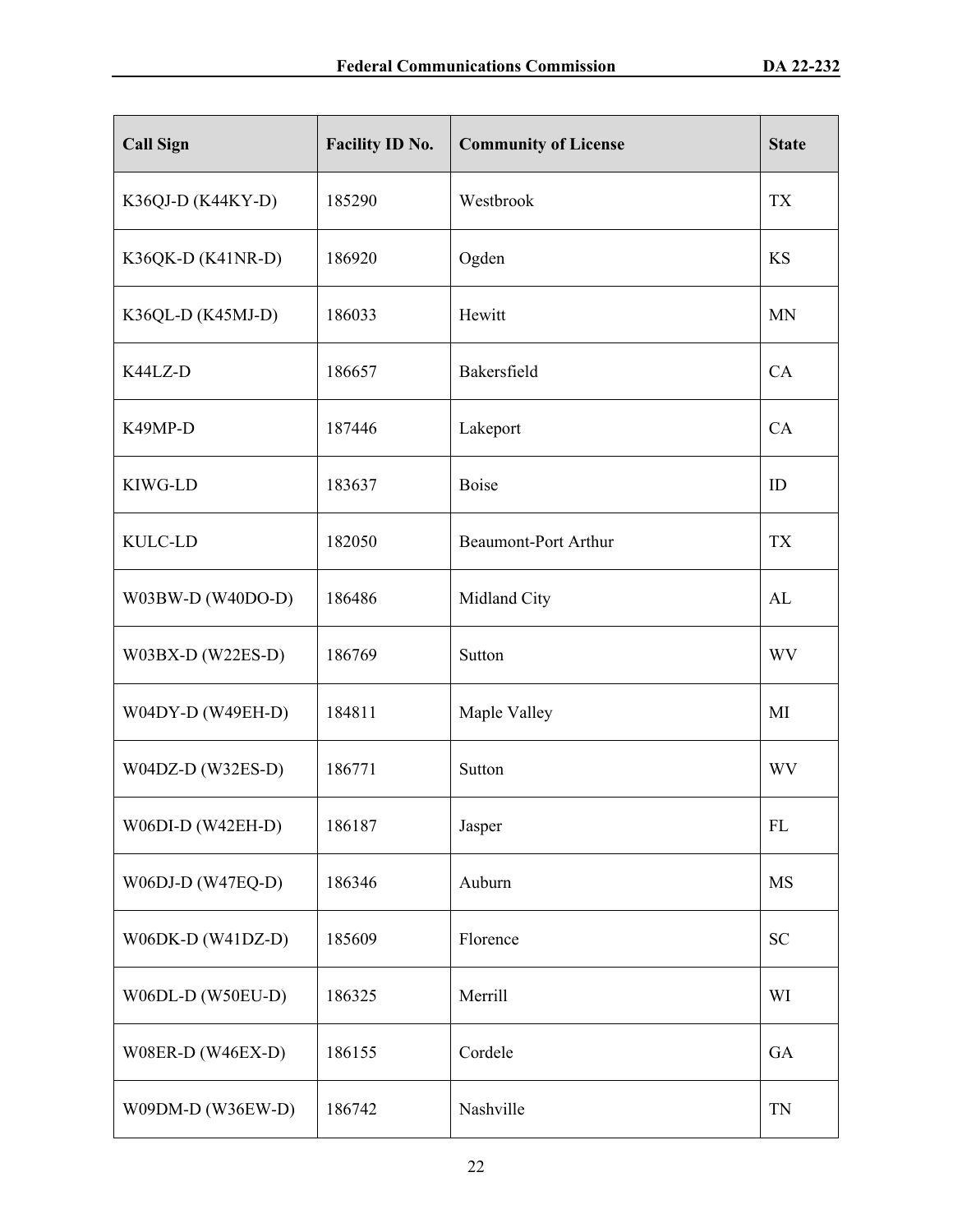| <b>Call Sign</b>    | Facility ID No. | <b>Community of License</b> | <b>State</b> |
|---------------------|-----------------|-----------------------------|--------------|
| W13DU-D (W47EP-D)   | 186379          | Hardeeville                 | <b>SC</b>    |
| W13DV-D (W34EV-D)   | 182303          | Crozet                      | <b>VA</b>    |
| W14DV-D             | 186321          | Purvis                      | <b>MS</b>    |
| W14EE-D             | 187447          | Algood                      | TN           |
| $W14EJ-D$           | 186741          | Spring Hill                 | <b>TN</b>    |
| W14ET-D             | 188831          | Panama City                 | FL           |
| $W14EX-D (W45EF-D)$ | 186775          | Roanoke                     | <b>WV</b>    |
| W14EY-D (W48EI-D)   | 186338          | <b>Byron</b>                | GA           |
| $W14EZ-D (W41DY-D)$ | 185604          | Myrtle Beach                | <b>SC</b>    |
| $W15ER-D (W41EI-D)$ | 187449          | Nashville                   | <b>TN</b>    |
| $W15ES-D (W42ED-D)$ | 185605          | Myrtle Beach                | <b>SC</b>    |
| W16EK-D (W47EC-D)   | 186166          | Lenox                       | GA           |
| W16EL-D (W49DT-D)   | 185710          | Augusta                     | GA           |
| W17DO-D             | 185715          | Wilmington                  | NC           |
| W17EQ-D (W50ET-D)   | 186341          | Byromville                  | GA           |
| W17ER-D (W41EB-D)   | 186154          | Cordele                     | GA           |
| W17ES-D (W45DW-D)   | 186168          | Adel                        | GA           |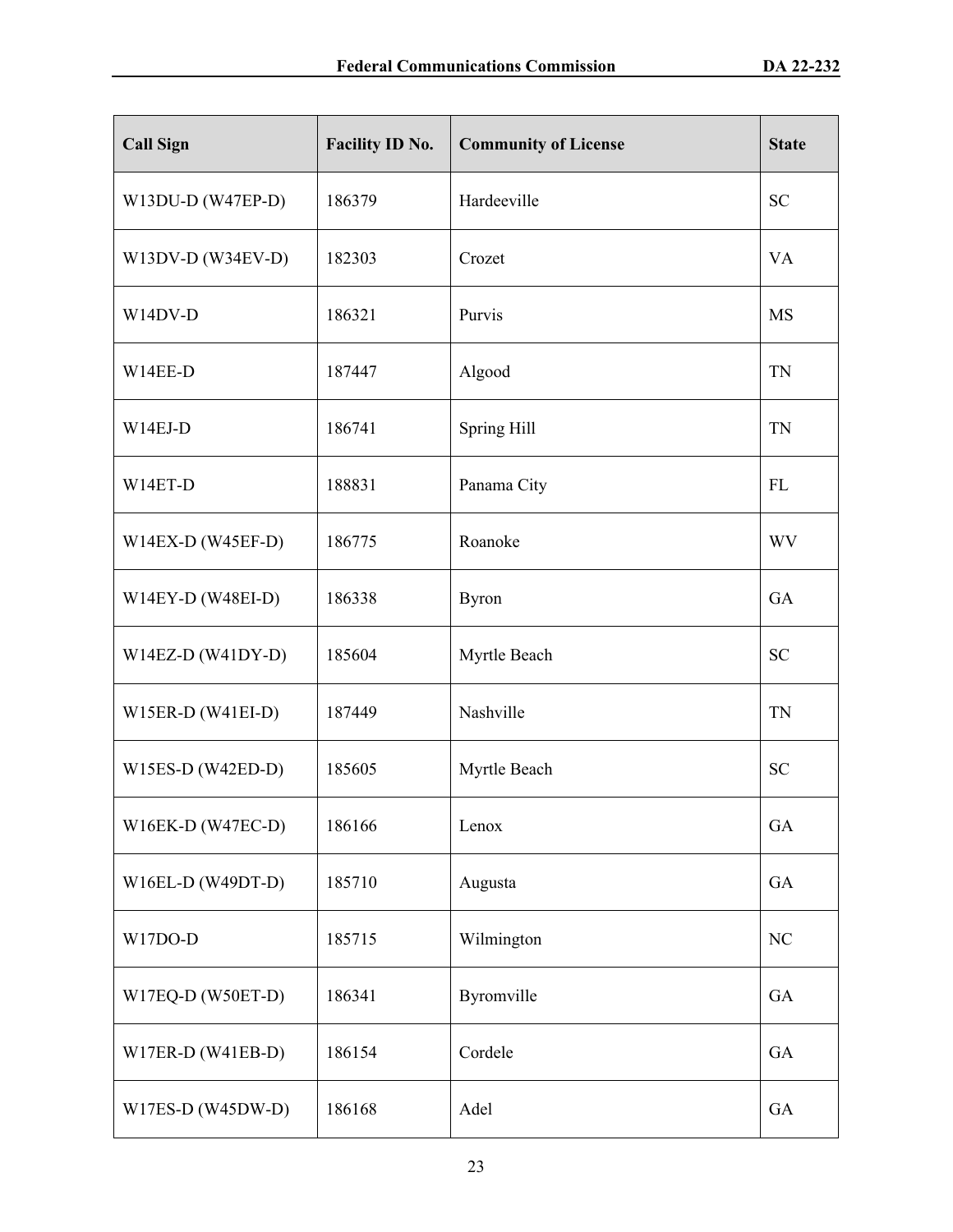| <b>Call Sign</b>    | Facility ID No. | <b>Community of License</b> | <b>State</b> |
|---------------------|-----------------|-----------------------------|--------------|
| W18FB-D (W42EN-D)   | 186772          | Sutton                      | WV           |
| W18FC-D (W20DH-D)   | 185606          | Florence                    | <b>SC</b>    |
| W19DO-D             | 185708          | Augusta                     | GA           |
| W19DW-D             | 131230          | Columbus, Opelika-Auburn    | GA/AL        |
| W19FA-D (W43DH-D)   | 186112          | Bangor                      | ME           |
| W19FB-D (W49EN-D)   | 186365          | <b>Traverse City</b>        | MI           |
| W19FC-D (W29EC-D)   | 185607          | Florence                    | <b>SC</b>    |
| W19FD-D (W30DO-D)   | 186330          | <b>Brazil</b>               | IN           |
| W20DI-D             | 185196          | Traverse City-Cadillac      | MI           |
| W20DY-D             | 186773          | Roanoke                     | <b>WV</b>    |
| W20EV-D (W46EV-D)   | 184808          | Houghton Lake               | MI           |
| W20EW-D (W44DF-D)   | 185709          | Augusta                     | GA           |
| $W20EY-D (W21DF-D)$ | 185717          | Wilmington                  | NC           |
| $W21EN-D (W43DF-D)$ | 185793          | Macon                       | GA           |
| W21EO-D (W49EC-D)   | 186274          | Orono                       | <b>ME</b>    |
| W22ER-D             | 186180          | Valdosta                    | GA           |
| W22FN-D (W28EI-D)   | 185716          | Wilmington                  | NC           |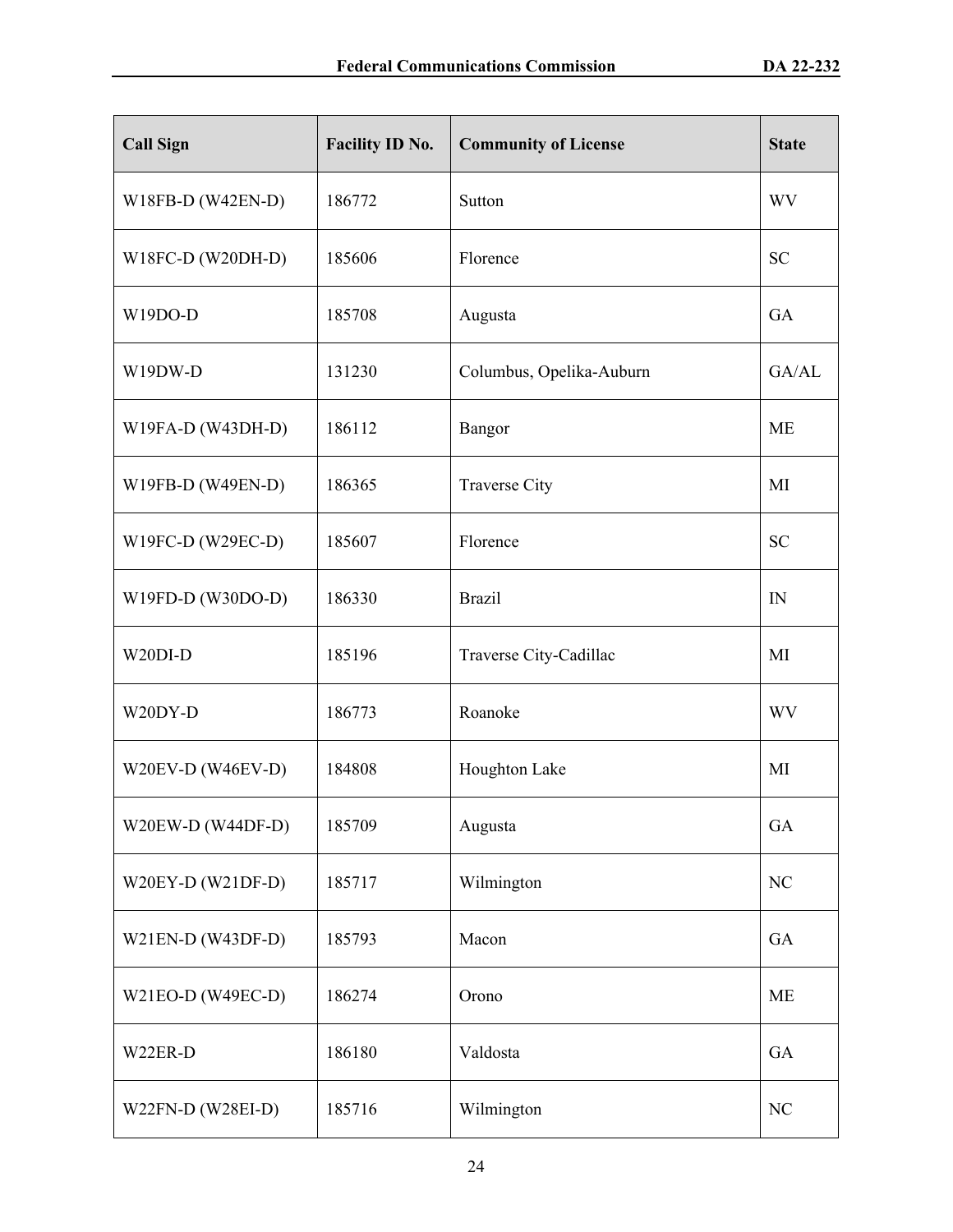| <b>Call Sign</b>    | Facility ID No. | <b>Community of License</b> | <b>State</b> |
|---------------------|-----------------|-----------------------------|--------------|
| W23FI-D (W41EC-D)   | 186179          | Valdosta                    | GA           |
| W23FJ-D $(W47ED-D)$ | 186183          | Jennings                    | FL           |
| W24EU-D (W45EC-D)   | 129632          | Erie                        | PA           |
| W24FA-D (W46FC-D)   | 186487          | Midland City                | AL           |
| $W24FB-D (W34ET-D)$ | 186331          | <b>Brazil</b>               | IN           |
| W25FR-D (W42EO-D)   | 186778          | Clarksburg                  | WV           |
| W25FS-D (W49EL-D)   | 186779          | Clarksburg                  | WV           |
| W25FW-D (W47EB-D)   | 185777          | Columbus                    | GA           |
| W25FX-D (W30DU-D)   | 186770          | Sutton                      | <b>WV</b>    |
| W27DP-D             | 184531          | New Bern                    | NC           |
| W27DV-D             | 186373          | <b>Bluffton-Hilton Head</b> | <b>SC</b>    |
| W27EO-D             | 188830          | Panama City                 | ${\rm FL}$   |
| W27ET-D (W44DI-D)   | 184810          | Maple Valley                | MI           |
| W28FC-D (W47EN-D)   | 186776          | Roanoke                     | <b>WV</b>    |
| W28FD-D (W41EK-D)   | 186724          | Greenville                  | FL           |
| W28FE-D (W42EG-D)   | 186165          | Lenox                       | GA           |
| W28FF-D (W49EI-D)   | 184930          | Elmhurst                    | MI           |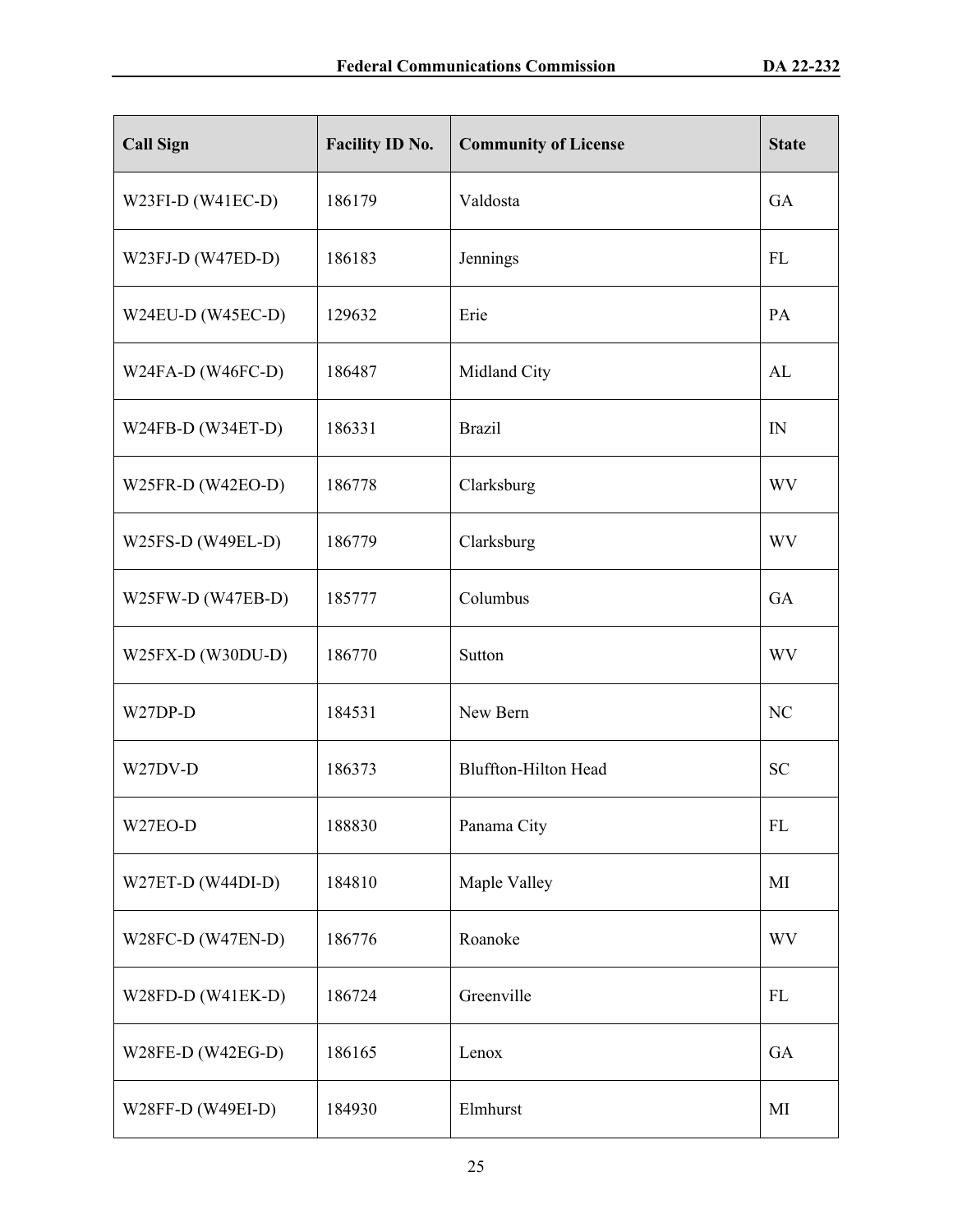| <b>Call Sign</b>  | <b>Facility ID No.</b> | <b>Community of License</b> | <b>State</b> |
|-------------------|------------------------|-----------------------------|--------------|
| W28FG-D (W32ED-D) | 184642                 | Cleveland-Akron-Canton      | <b>OH</b>    |
| W29ED-D           | 186158                 | Ashburn                     | GA           |
| W29EL-D           | 187439                 | Indianapolis                | IN           |
| W29EN-D           | 186377                 | Soperton                    | GA           |
| W29FR-D (W30DP-D) | 187448                 | Lebanon-Nashville           | <b>TN</b>    |
| W30EX-D           | 187441                 | Lima                        | <b>OH</b>    |
| W30EZ-D (W49DY-D) | 186322                 | Purvis                      | <b>MS</b>    |
| W30FA-D (W44DJ-D) | 186188                 | Jasper                      | FL           |
| W31DR-D           | 185718                 | Wilmington                  | NC           |
| W31DS-D           | 186159                 | Ashburn                     | GA           |
| W31DW-D           | 186110                 | Fairfield                   | <b>ME</b>    |
| W31FB-D (W43DS-D) | 186343                 | Eastabutchie                | MS           |
| W31FD-D (W42EQ-D) | 186374                 | Beaufort                    | <b>SC</b>    |
| W31FF-D (W42EK-D) | 184809                 | Maple Valley                | MI           |
| W32FT-D (W38FA-D) | 186153                 | Cordele                     | GA           |
| W32FY-D (W26EL-D) | 186777                 | Clarksburg                  | <b>WV</b>    |
| W33ER-D (W50EP-D) | 185711                 | Augusta                     | GA           |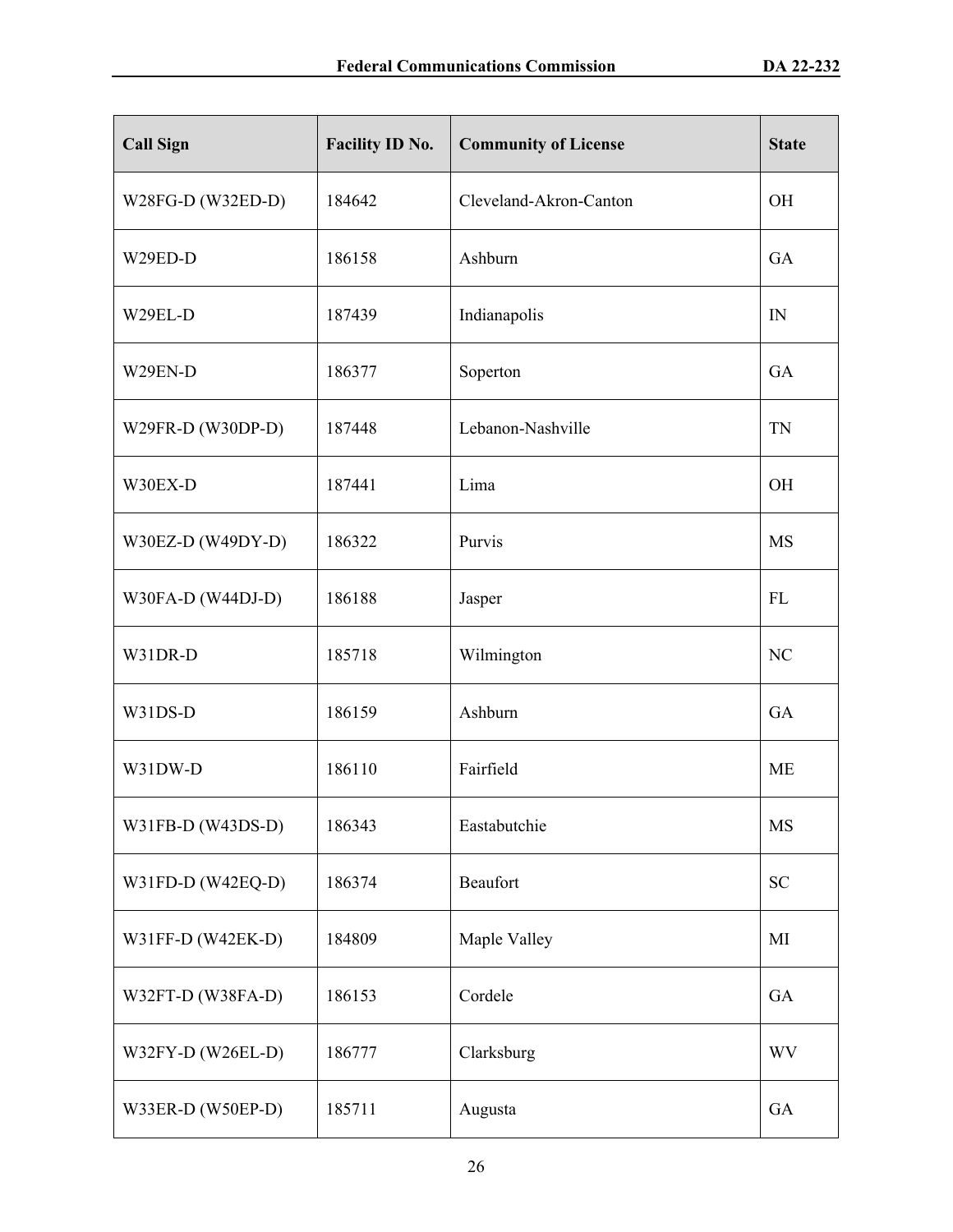| <b>Call Sign</b>  | Facility ID No. | <b>Community of License</b> | <b>State</b> |
|-------------------|-----------------|-----------------------------|--------------|
| W34EJ-D           | 186152          | Cordele                     | GA           |
| W34FV-D (W44DT-D) | 186375          | Soperton                    | <b>GA</b>    |
| W34FW-D (W38FB-D) | 186186          | Jasper                      | FL           |
| W34FX-D (W48EJ-D) | 186371          | Montrose                    | GA           |
| W35DH-D           | 186723          | Greenville                  | FL           |
| W35DI-D           | 186774          | Roanoke                     | <b>WV</b>    |
| W35DV-D           | 185538          | Augusta                     | GA           |
| W35DZ-D (W48EG-D) | 187450          | Algood                      | <b>TN</b>    |
| W35EA-D (W43DJ-D) | 186323          | Merrill                     | WI           |
| W35EB-D (W22DY-D) | 185603          | Myrtle Beach                | <b>SC</b>    |
| W35EC-D (W49DV-D) | 186184          | Jennings                    | FL           |
| W35ED-D (W30DH-D) | 185608          | Florence                    | <b>SC</b>    |
| W36EO-D           | 182094          | Columbus                    | GA           |
| W36FM-D (W45DV-D) | 186113          | Etna                        | <b>ME</b>    |
| WCEG-LD           | 187396          | Albany                      | GA           |
| WDDZ-LD           | 184262          | Augusta                     | GA           |
| WDZC-LD (W29DY-D) | 184025          | Augusta                     | GA           |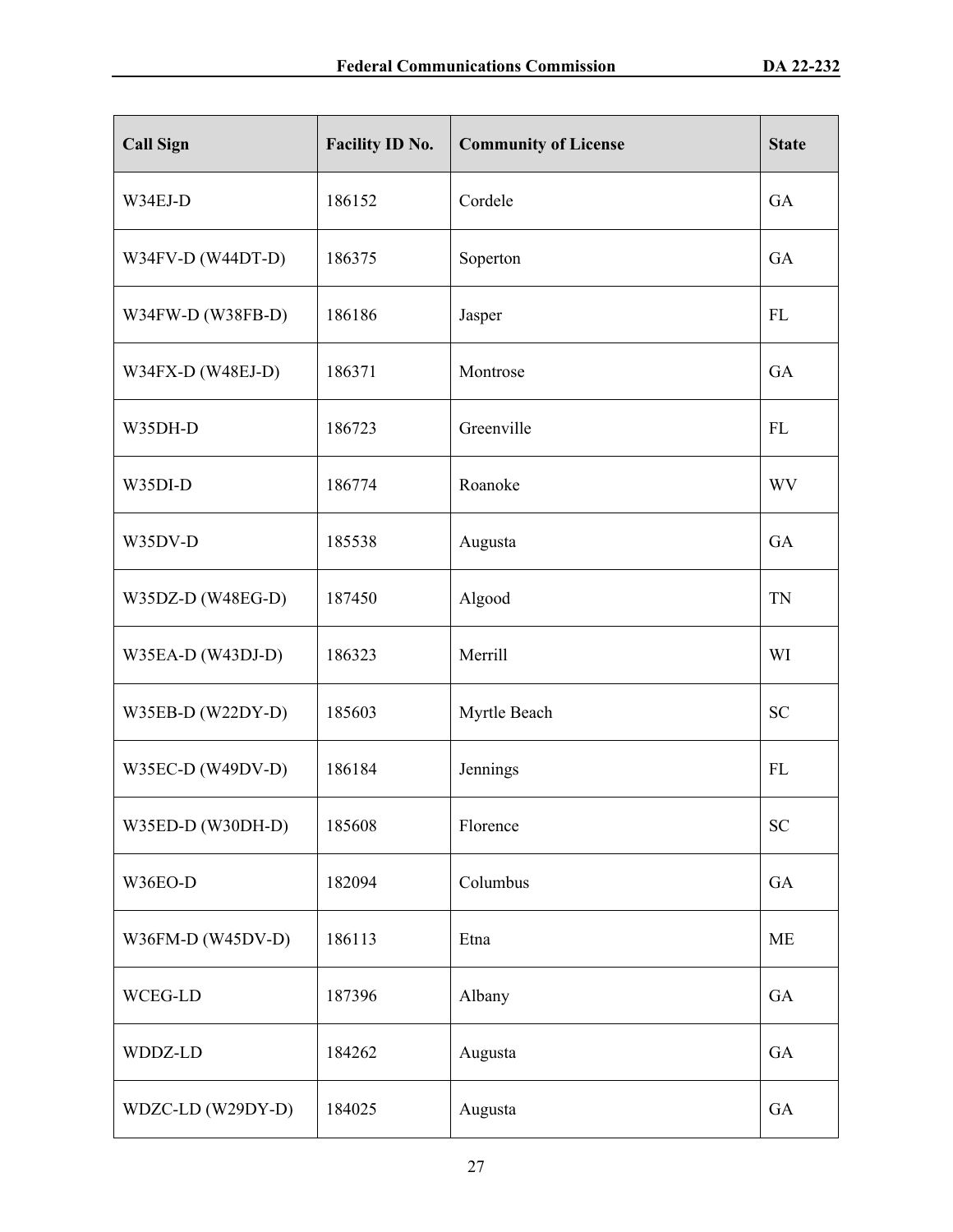| <b>Call Sign</b>    | <b>Facility ID No.</b><br><b>Community of License</b> |                       | <b>State</b>   |
|---------------------|-------------------------------------------------------|-----------------------|----------------|
| WECE-LD $(W14EC-D)$ | 182065                                                | Wilmington            | N <sub>C</sub> |
| WIDO-LD             | 182069                                                | Wilmington            | N <sub>C</sub> |
| WJEA-LD             | 185526                                                | Augusta               | GA             |
| WYBM-LD (W15DV-D)   | 186684                                                | Pittsfield-Greenfield | MA             |
| WZCD-LD (W30EY-D)   | 187440                                                | Cincinnati-Dayton     | <b>OH</b>      |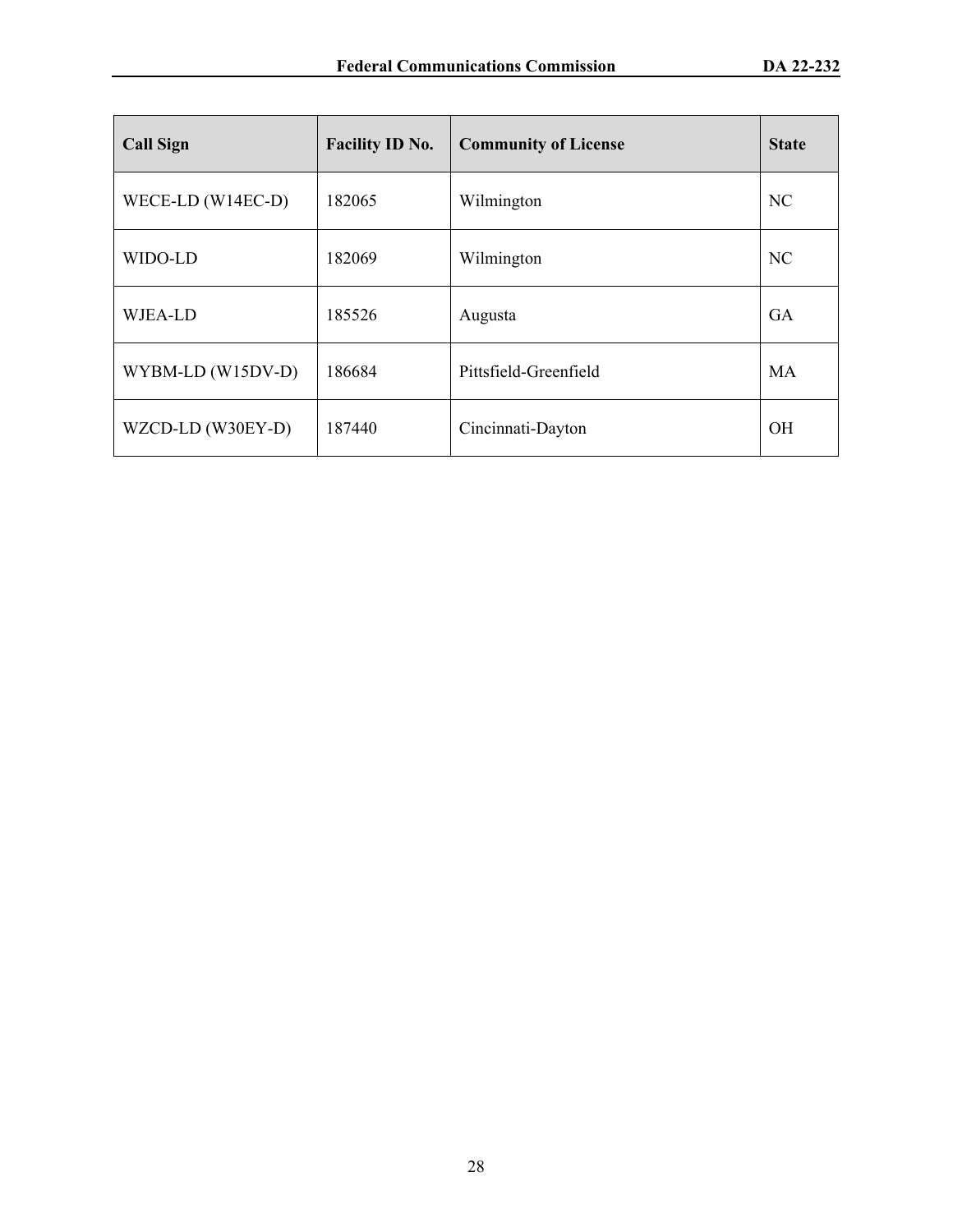# **Appendix B**

# *Stations Being Relinquished*

| <b>Call Sign</b>    | Facility ID No. | City                                     | <b>State</b> |
|---------------------|-----------------|------------------------------------------|--------------|
| K02RM-D (K49MV-D)   | 186615          | Wendover                                 | NV           |
| K05NJ-D (K50NK-D)   | 186800          | Parker                                   | AZ           |
| K05NK-D (K39MG-D)   | 186879          | Goodland                                 | KS           |
| $K06QU-D (K49LW-D)$ | 185928          | Vian                                     | OK           |
| K06QV-D (K42LA-D)   | 185922          | Lordsburg                                | <b>NM</b>    |
| K07AAM-D (K45MR-D)  | 186694          | Centerville                              | <b>WA</b>    |
| K08QO-D (K47NK-D)   | 186177          | Wordon                                   | MT           |
| K09AAE-D (K49MA-D)  | 186046          | Saint Xavier                             | <b>MT</b>    |
| K12XM-D (K38NV-D)   | 130767          | <b>Boise</b>                             | ID           |
| $K12XS-D (K42KT-D)$ | 185981          | <b>Billings</b>                          | MT           |
| $K12XT-D (K45MS-D)$ | 186881          | Goodland                                 | <b>KS</b>    |
| K14TA-D (K29KW-D)   | 188051          | Ft. Smith-Fayetteville-Springdale-Rogers | <b>AR</b>    |
| K14TI-D (K48OM-D)   | 186706          | Hatch                                    | <b>NM</b>    |
| K14TJ-D (K47OI-D)   | 186767          | Orland                                   | CA           |
| K16NV-D (K40NK-D)   | 187471          | <b>Bismarck</b>                          | <b>ND</b>    |
| K16NW-D (K43OG-D)   | 187525          | Wolf Creek                               | MT           |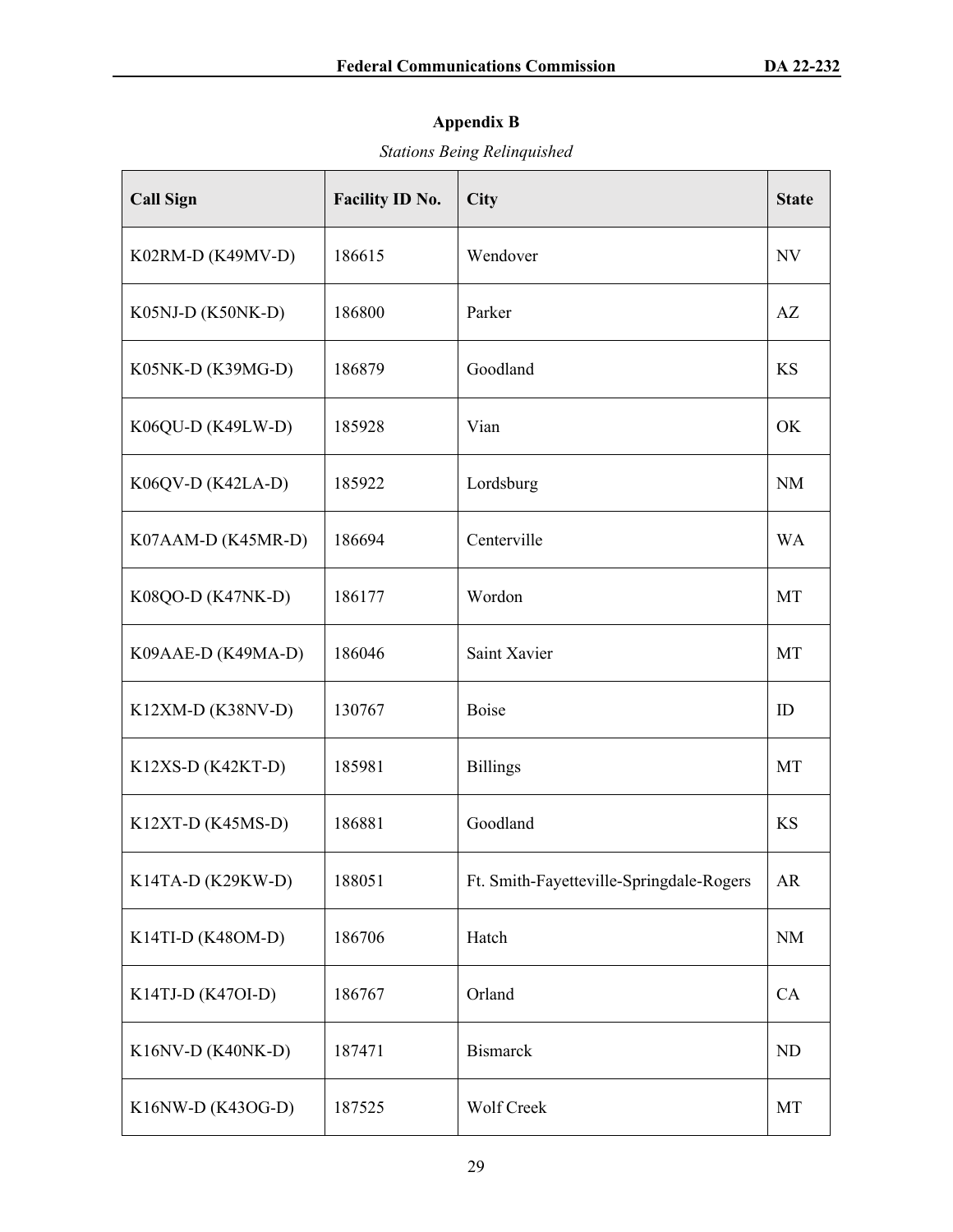| <b>Call Sign</b>                  | Facility ID No. | City               | <b>State</b> |
|-----------------------------------|-----------------|--------------------|--------------|
| K16NX-D (K50MK-D)                 | 185978          | Columbus           | MT           |
| K17OU-D (K49MK-D)                 | 186637          | Hilo               | HI           |
| K17OZ-D (K42LD-D)                 | 185930          | Mulberry           | <b>AR</b>    |
| K19NA-D (K48NZ-D)                 | 187484          | <b>Idaho Falls</b> | ID           |
| $K19NC-D (K50NJ-D)$               | 186403          | Rushmore           | <b>MN</b>    |
| K <sub>20</sub> L <sub>A</sub> -D | 185961          | Missoula           | MT           |
| K <sub>20</sub> LO-D              | 185924          | Deming             | NM           |
| K20OX-D (K50MG-D)                 | 185386          | Tahoka             | <b>TX</b>    |
| K20OY-D (K48NB-D)                 | 185887          | Horace             | <b>ND</b>    |
| K20OZ-D (K47OK-D)                 | 186908          | Russell            | <b>KS</b>    |
| K20PA-D (K43NI-D)                 | 186043          | Deer Lodge         | MT           |
| K <sub>21</sub> M <sub>G</sub> -D | 187502          | Dillon             | MT           |
| K21PC-D (K42LM-D)                 | 186479          | Geronimo           | OK           |
| K21PF-D (K39LX-D)                 | 186019          | Sauk Centre        | <b>MN</b>    |
| K21PG-D (K40NN-D)                 | 186690          | Galena             | KS           |
| K21PH-D (K44KW-D)                 | 185958          | Plains             | MT           |
| K21PJ-D (W49DQ-D)                 | 185554          | Sulphur            | LA           |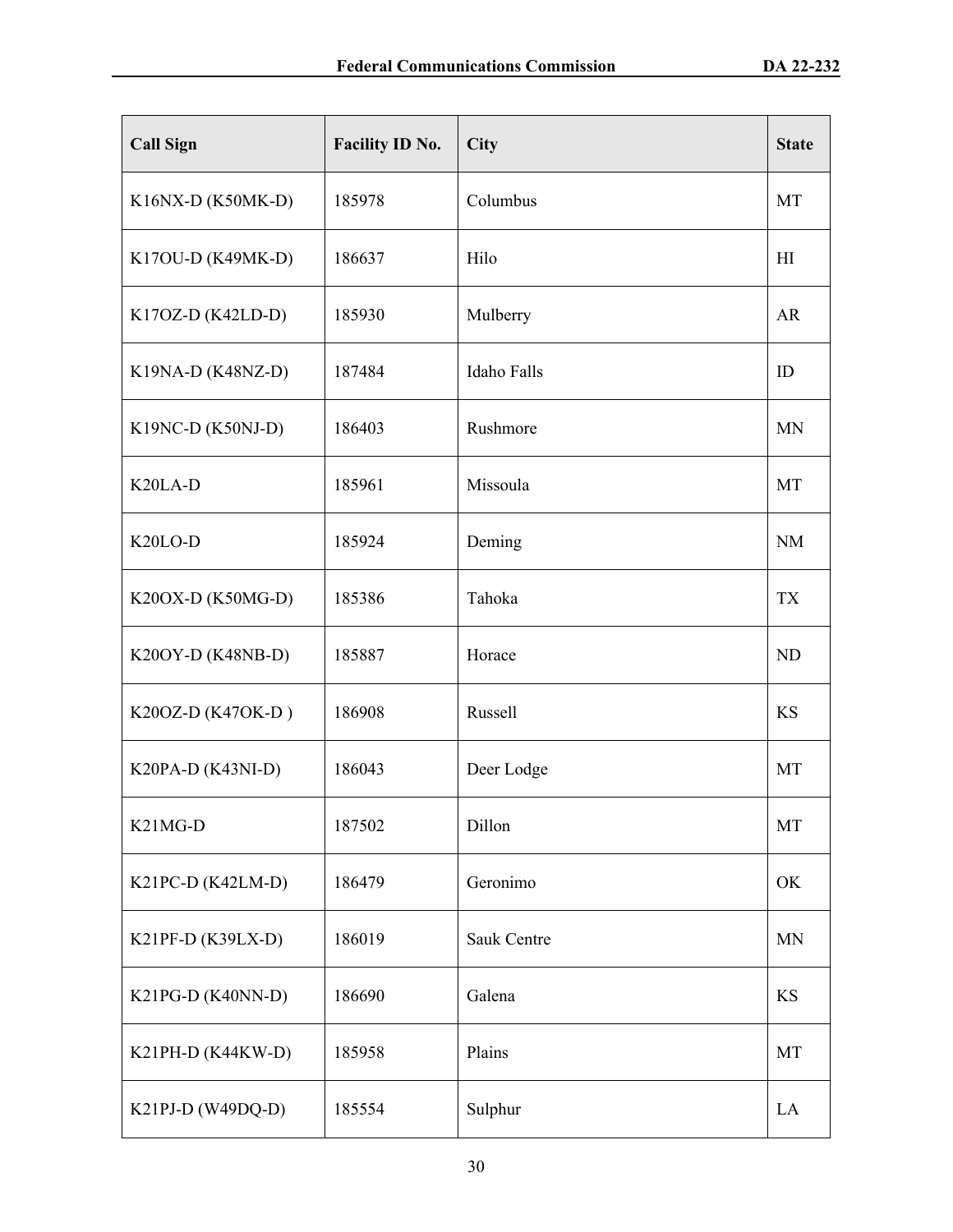| <b>Call Sign</b>                  | Facility ID No. | City                 | <b>State</b> |
|-----------------------------------|-----------------|----------------------|--------------|
| K <sub>22</sub> KN-D              | 186144          | Bozeman              | MT           |
| K22OR-D (K38NY-D)                 | 185921          | Lordsburg            | <b>NM</b>    |
| K22OS-D (K43OD-D)                 | 187445          | <b>Brainerd</b>      | <b>MN</b>    |
| K22OT-D (W39DK-D)                 | 185546          | Iowa                 | LA           |
| K23PR-D (K49MO-D)                 | 186074          | Valley City          | ND           |
| $K23PS-D (K38NZ-D)$               | 186268          | Muldrow              | OK           |
| K23PT-D (K50NB-D)                 | 186449          | Wells                | <b>MN</b>    |
| K <sub>24</sub> K <sub>D</sub> -D | 185946          | Salix                | IA           |
| $K24OK-D (K42LI-D)$               | 187492          | Dubois               | ID           |
| K24OL-D (K48NR-D)                 | 185949          | Deming               | NM           |
| K240M-D (K31LP-D)                 | 184639          | Minneapolis-St. Paul | <b>MN</b>    |
| K <sub>25</sub> MH-D              | 186643          | Monroe               | LA           |
| K25QP-D (K41NT-D)                 | 185228          | Ranger               | <b>TX</b>    |
| K25QQ-D (K39LQ-D)                 | 186334          | Fort Riley           | KS           |
| K25QR-D (K48OA-D)                 | 187499          | Dell                 | MT           |
| K <sub>26</sub> MR-D              | 186704          | Hatch                | <b>NM</b>    |
| K26PT-D (K43ND-D)                 | 185767          | Columbia             | MO           |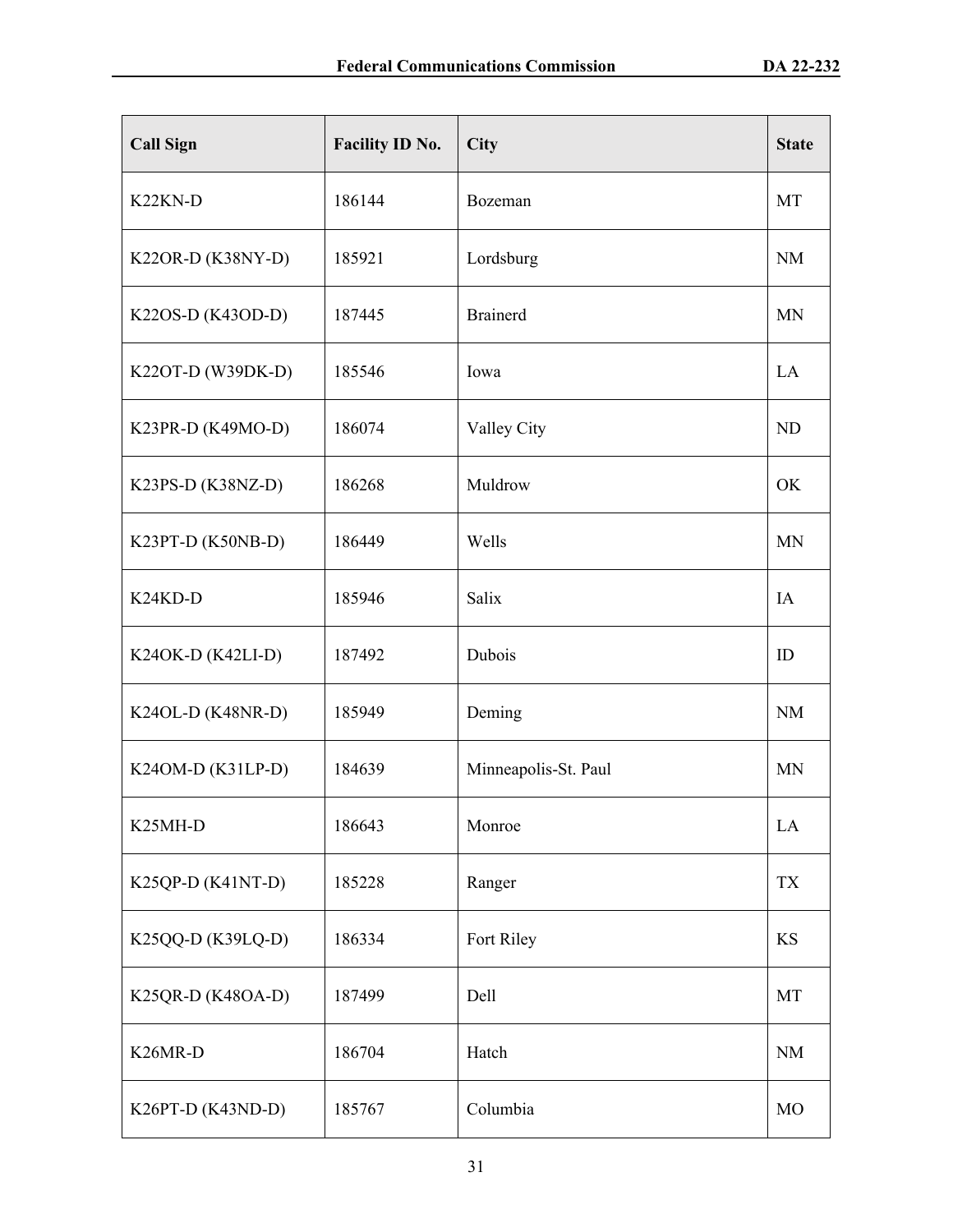| <b>Call Sign</b>    | Facility ID No. | City                    | <b>State</b>   |
|---------------------|-----------------|-------------------------|----------------|
| K27PB-D (K47NM-D)   | 186636          | Hilo                    | H <sub>I</sub> |
| K27PD-D (K41MC-D)   | 185303          | Coahoma                 | <b>TX</b>      |
| K28QS-D $(K44LI-D)$ | 185923          | Lordsburg               | <b>NM</b>      |
| K29OB-D (K50MJ-D)   | 186041          | Drummond                | MT             |
| $K30QW-D (K41NI-D)$ | 186478          | Geronimo                | OK             |
| K32OY-D (K50NG-D)   | 186216          | Casper                  | WY             |
| $K32OZ-D (K41NN-D)$ | 186335          | Fort Riley              | <b>KS</b>      |
| K33KX-D             | 183925          | Abilene-Sweetwater      | <b>TX</b>      |
| K33QR-D (K46MR-D)   | 186227          | El Dorado               | AR             |
| K34QP-D (K38OO-D)   | 188083          | Columbia-Jefferson City | M <sub>O</sub> |
| K34QZ-D (K26MG-D)   | 186447          | Wells                   | <b>MN</b>      |
| K35PM-D (K41NM-D)   | 186603          | <b>Spring Creek</b>     | NV             |
| K35PN-D (K41MI-D)   | 186225          | El Dorado               | AR             |
| K36QJ-D (K44KY-D)   | 185290          | Westbrook               | <b>TX</b>      |
| K36QK-D (K41NR-D)   | 186920          | Ogden                   | <b>KS</b>      |
| K36QL-D (K45MJ-D)   | 186033          | Hewitt                  | <b>MN</b>      |
| K44LZ-D             | 186657          | Bakersfield             | CA             |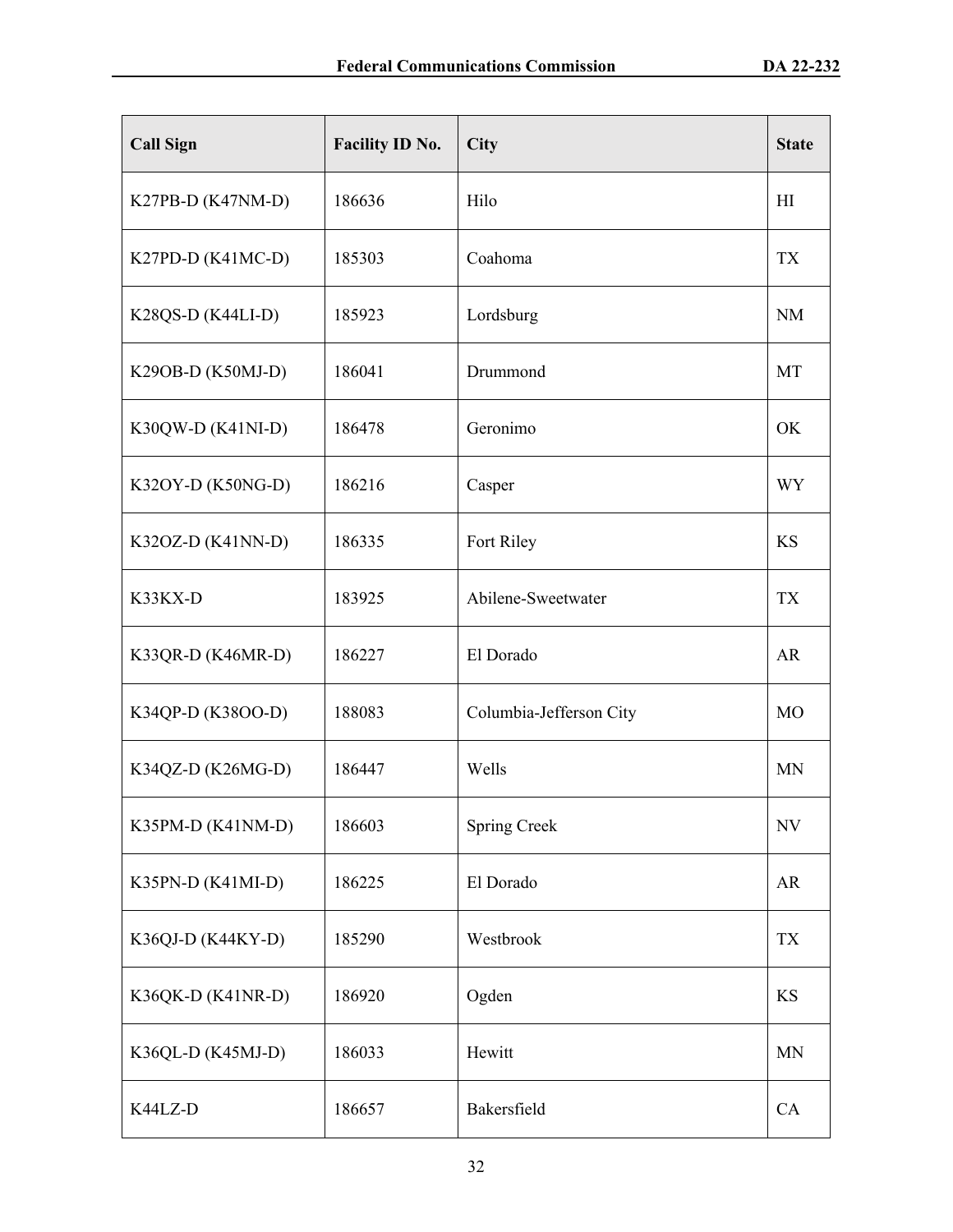| <b>Call Sign</b>    | Facility ID No. | City                        | <b>State</b> |
|---------------------|-----------------|-----------------------------|--------------|
| K49MP-D             | 187446          | Lakeport                    | CA           |
| KIWG-LD             | 183637          | <b>Boise</b>                | ID           |
| W06DJ-D (W47EQ-D)   | 186346          | Auburn                      | <b>MS</b>    |
| W06DL-D (W50EU-D)   | 186325          | Merrill                     | WI           |
| W08ER-D (W46EX-D)   | 186155          | Cordele                     | GA           |
| $W13DU-D (W47EP-D)$ | 186379          | Hardeeville                 | <b>SC</b>    |
| W14DV-D             | 186321          | Purvis                      | <b>MS</b>    |
| $W14EJ-D$           | 186741          | Spring Hill                 | TN           |
| W14ET-D             | 188831          | Panama City                 | <b>FL</b>    |
| $W14EX-D (W45EF-D)$ | 186775          | Roanoke                     | <b>WV</b>    |
| $W14EY-D (W48EI-D)$ | 186338          | <b>Byron</b>                | GA           |
| W17EQ-D (W50ET-D)   | 186341          | Byromville                  | GA           |
| W17ER-D (W41EB-D)   | 186154          | Cordele                     | GA           |
| W20DI-D             | 185196          | Traverse City-Cadillac      | MI           |
| W24FA-D (W46FC-D)   | 186487          | Midland City                | AL           |
| W27DV-D             | 186373          | <b>Bluffton-Hilton Head</b> | <b>SC</b>    |
| W28FE-D (W42EG-D)   | 186165          | Lenox                       | GA           |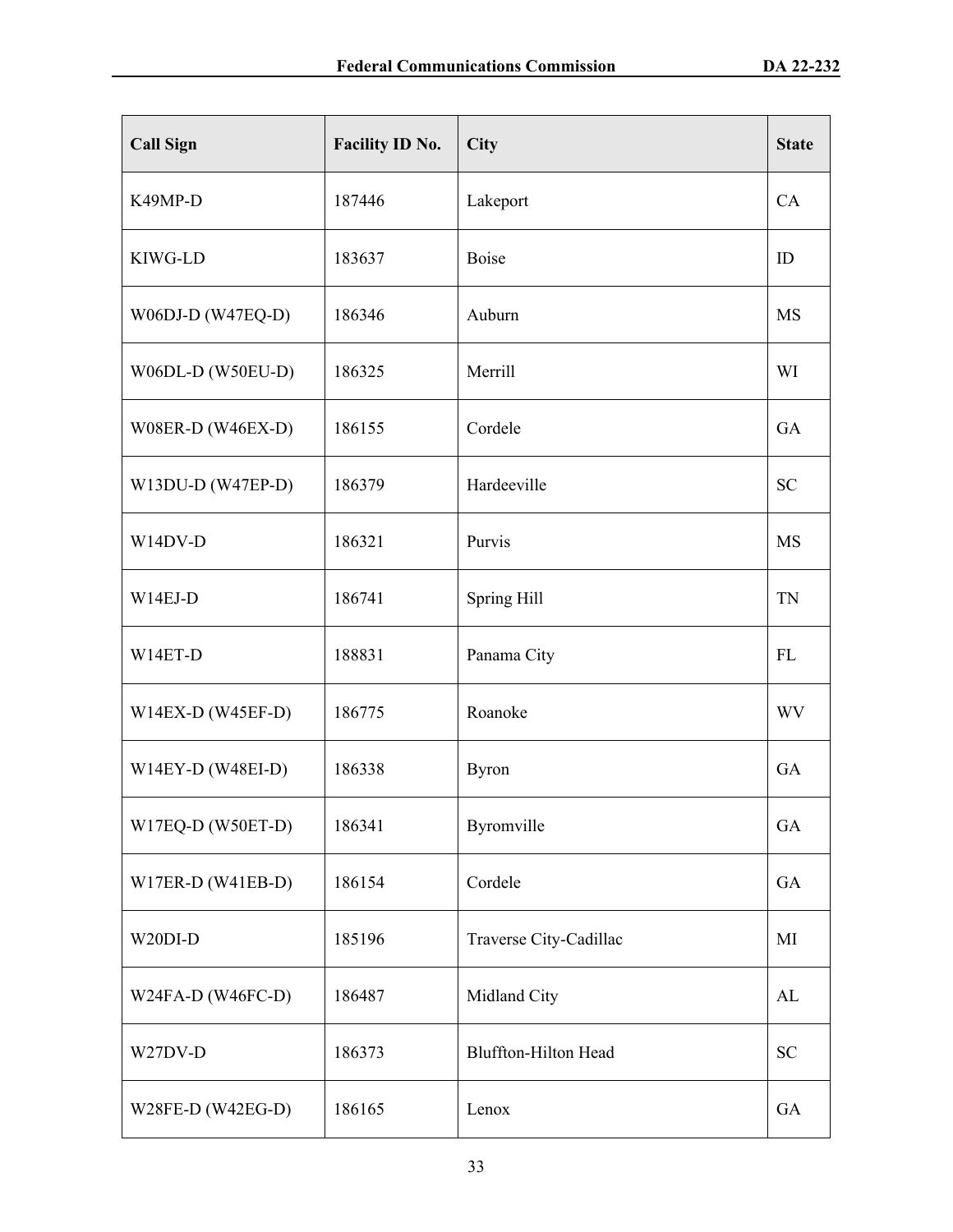| <b>Call Sign</b>  | <b>Facility ID No.</b> | City       | <b>State</b> |
|-------------------|------------------------|------------|--------------|
| W28FF-D (W49EI-D) | 184930                 | Elmhurst   | MI           |
| W29ED-D           | 186158                 | Ashburn    | GA           |
| W30EX-D           | 187441                 | Lima       | <b>OH</b>    |
| W31DS-D           | 186159                 | Ashburn    | <b>GA</b>    |
| W31DW-D           | 186110                 | Fairfield  | <b>ME</b>    |
| W32FT-D (W38FA-D) | 186153                 | Cordele    | GA           |
| W34EJ-D           | 186152                 | Cordele    | GA           |
| W34FV-D (W44DT-D) | 186375                 | Soperton   | GA           |
| W35EA-D (W43DJ-D) | 186323                 | Merrill    | WI           |
| WCEG-LD           | 187396                 | Albany     | GA           |
| WECE-LD (W14EC-D) | 182065                 | Wilmington | NC           |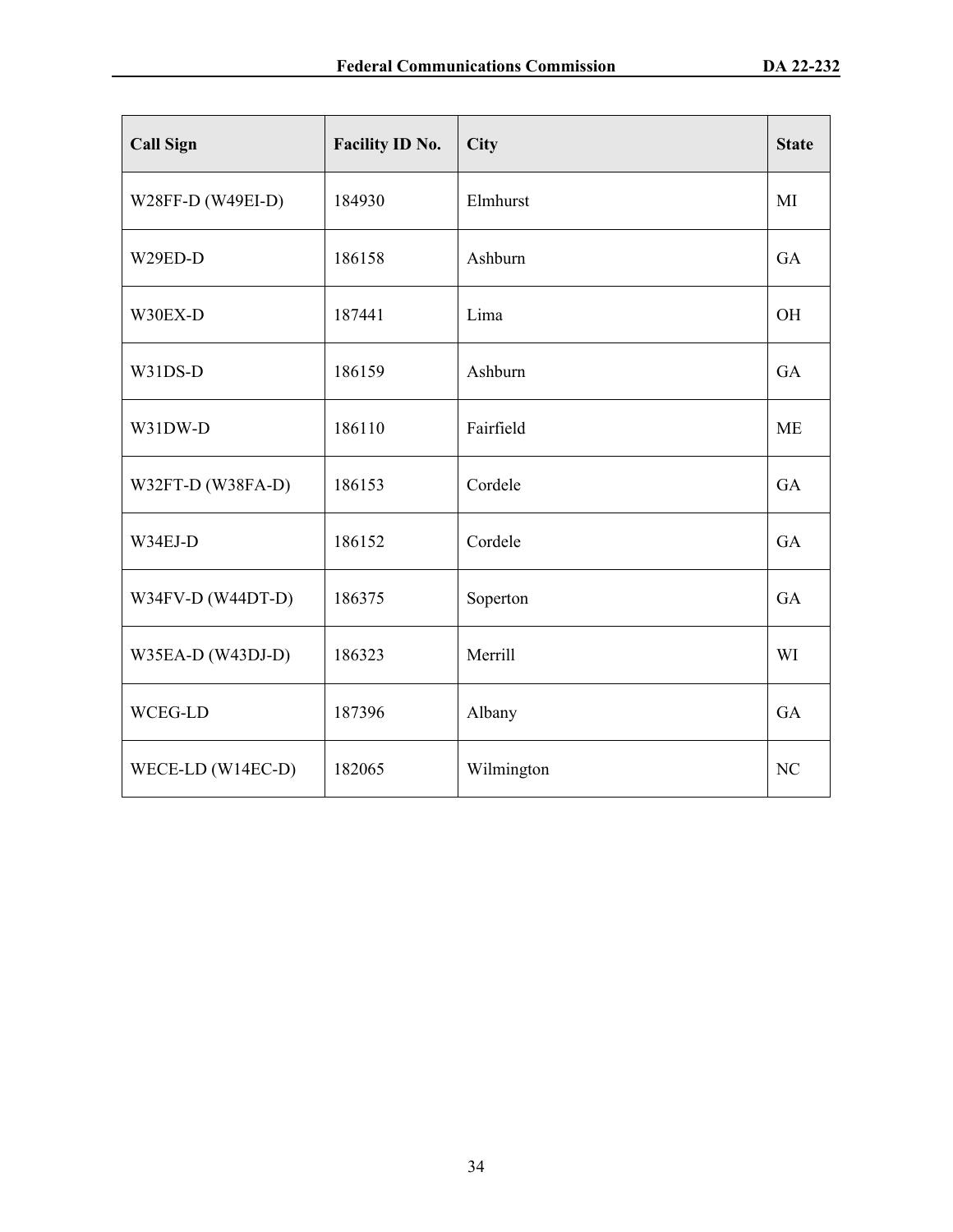# **Appendix C**

*Stations Being Retained by Lowcountry* 

| <b>Call Sign</b>    | <b>Facility ID No.</b> | City          | <b>State</b> |
|---------------------|------------------------|---------------|--------------|
| K03JD-D (K47OG-D)   | 186618                 | Wendover      | UT           |
| K03JE-D (K44LV-D)   | 186473                 | Victoria      | <b>TX</b>    |
| K04SD-D (K50NC-D)   | 186474                 | Victoria      | TX           |
| $K04SE-D (K44MO-D)$ | 186804                 | Parker        | AZ           |
| K04SF-D (K45MQ-D)   | 186673                 | Gustine       | CA           |
| K06QW-D (K45MW-D)   | 185857                 | Sentinel      | AZ           |
| K07AAN-D (K39LY-D)  | 185682                 | Santa Maria   | CA           |
| K08QM-D (K44LW-D)   | 186617                 | Wendover      | UT           |
| K08QN-D (K45MP-D)   | 186641                 | Golden Valley | AZ           |
| K09AAF-D (K47NX-D)  | 185788                 | Monterey      | CA           |
| $K10RV-D (K49MZ-D)$ | 186695                 | Centerville   | <b>WA</b>    |
| K10RW-D (K41MO-D)   | 186627                 | Lake Havasu   | AZ           |
| K12XQ-D (K41MJ-D)   | 186645                 | Monroe        | LA           |
| K14TK-D (K38MX-D)   | 185683                 | Santa Maria   | CA           |
| K15MW-D (K45MT-D)   | 187633                 | Bellingham    | <b>WA</b>    |
| K17OV-D (K49LU-D)   | 185812                 | Duluth        | <b>MN</b>    |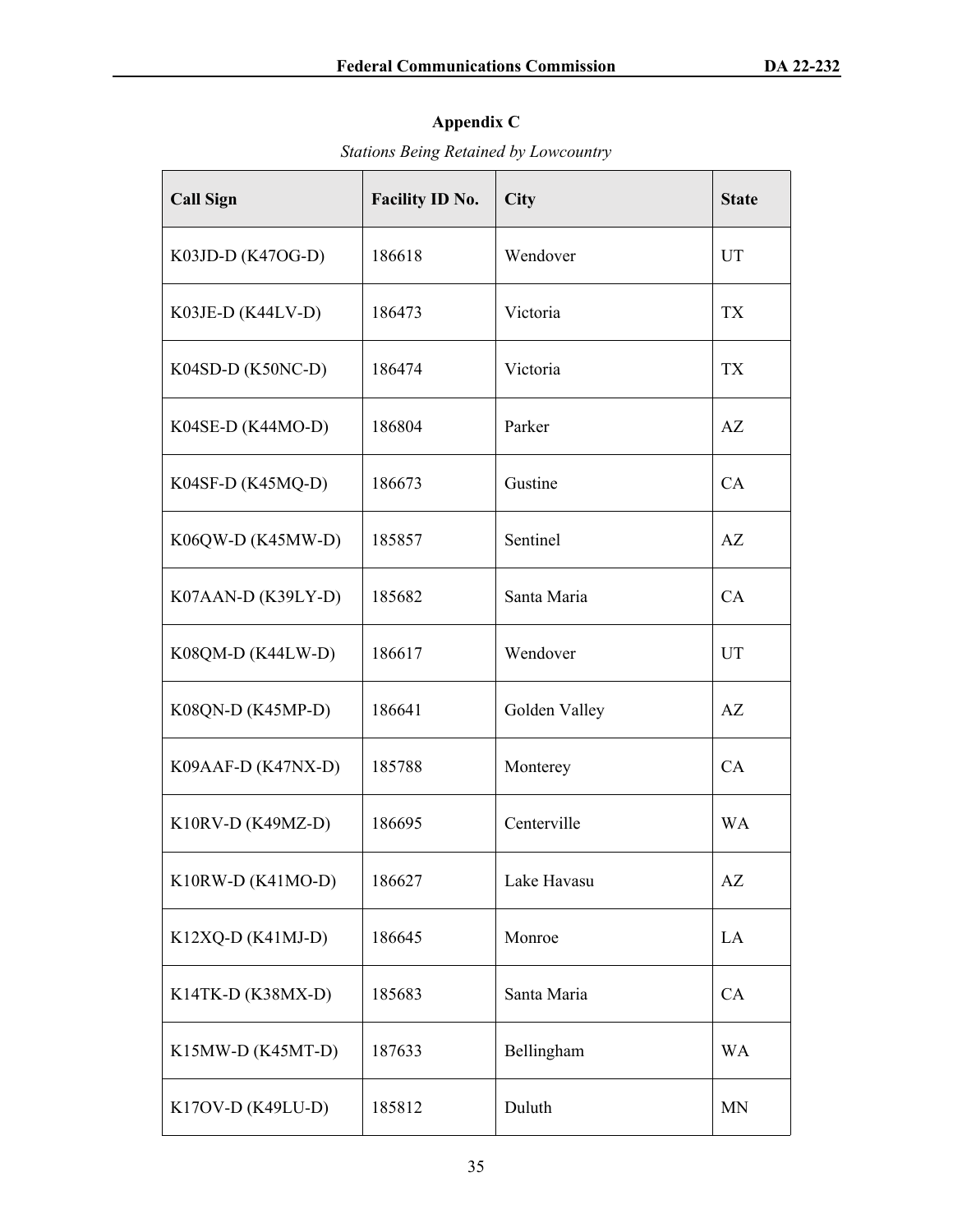| <b>Call Sign</b>                 | <b>Facility ID No.</b> | City                        | <b>State</b>   |
|----------------------------------|------------------------|-----------------------------|----------------|
| $K17OY-D (K40NJ-D)$              | 186693                 | Centerville                 | <b>WA</b>      |
| K17PA-D (K41MH-D)                | 185953                 | Mullan                      | ID             |
| K18NU-D (K39LG-D)                | 185725                 | San Luis Obispo             | CA             |
| K19NB-D (K39ME-D)                | 186671                 | Gustine                     | CA             |
| K19NE-D (K46MJ-D)                | 186350                 | Gateway                     | CO             |
| K19NF-D (K49NC-D)                | 186719                 | Socorro                     | <b>NM</b>      |
| K <sub>21</sub> MC <sub>-D</sub> | 188677                 | Hobbs                       | <b>NM</b>      |
| K21PD-D (K42KE-D)                | 185772                 | Columbia                    | <b>MO</b>      |
| $K21PE-D (K39LF-D)$              | 185722                 | Tyler                       | <b>TX</b>      |
| K21PI-D (K48MX-D)                | 185730                 | Monterey                    | CA             |
| K <sub>27</sub> LD-D             | 185947                 | Salix                       | IA             |
| K27PE-D (K41NL-D)                | 186672                 | Gustine                     | CA             |
| K30QX-D (K43ON-D)                | 185811                 | Duluth                      | <b>MN</b>      |
| K33MN-D                          | 184504                 | Columbia-Jefferson City     | M <sub>O</sub> |
| K34MX-D                          | 125712                 | Odessa                      | <b>TX</b>      |
| K34QY-D (K40MZ-D)                | 186640                 | Golden Valley               | AZ             |
| KULC-LD                          | 182050                 | <b>Beaumont-Port Arthur</b> | TX             |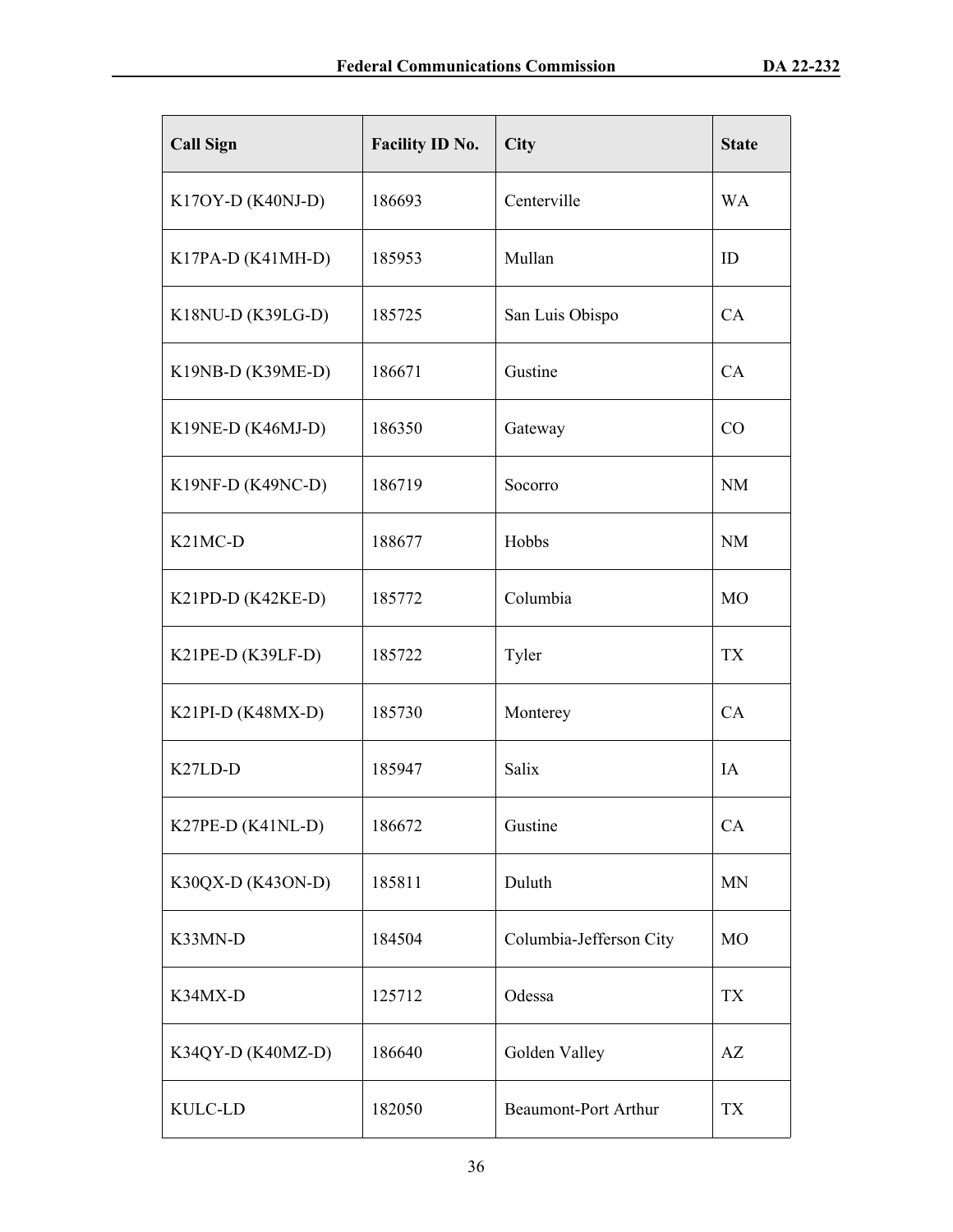| <b>Call Sign</b>    | <b>Facility ID No.</b> | City                     | <b>State</b> |
|---------------------|------------------------|--------------------------|--------------|
| W03BW-D (W40DO-D)   | 186486                 | Midland City             | AL           |
| $W03BX-D (W22ES-D)$ | 186769                 | Sutton                   | <b>WV</b>    |
| W04DY-D (W49EH-D)   | 184811                 | Maple Valley             | MI           |
| W04DZ-D (W32ES-D)   | 186771                 | Sutton                   | <b>WV</b>    |
| W06DI-D (W42EH-D)   | 186187                 | Jasper                   | FL           |
| W06DK-D (W41DZ-D)   | 185609                 | Florence                 | <b>SC</b>    |
| W13DV-D (W34EV-D)   | 182303                 | Crozet                   | <b>VA</b>    |
| W16EL-D (W49DT-D)   | 185710                 | Augusta                  | GA           |
| W17DO-D             | 185715                 | Wilmington               | NC           |
| W17ES-D (W45DW-D)   | 186168                 | Adel                     | GA           |
| W18FB-D (W42EN-D)   | 186772                 | Sutton                   | WV           |
| W18FC-D (W20DH-D)   | 185606                 | Florence                 | <b>SC</b>    |
| W19DW-D             | 131230                 | Columbus, Opelika-Auburn | GA/AL        |
| W19FB-D (W49EN-D)   | 186365                 | <b>Traverse City</b>     | MI           |
| W19FD-D (W30DO-D)   | 186330                 | <b>Brazil</b>            | IN           |
| W20DY-D             | 186773                 | Roanoke                  | <b>WV</b>    |
| W20EV-D (W46EV-D)   | 184808                 | Houghton Lake            | MI           |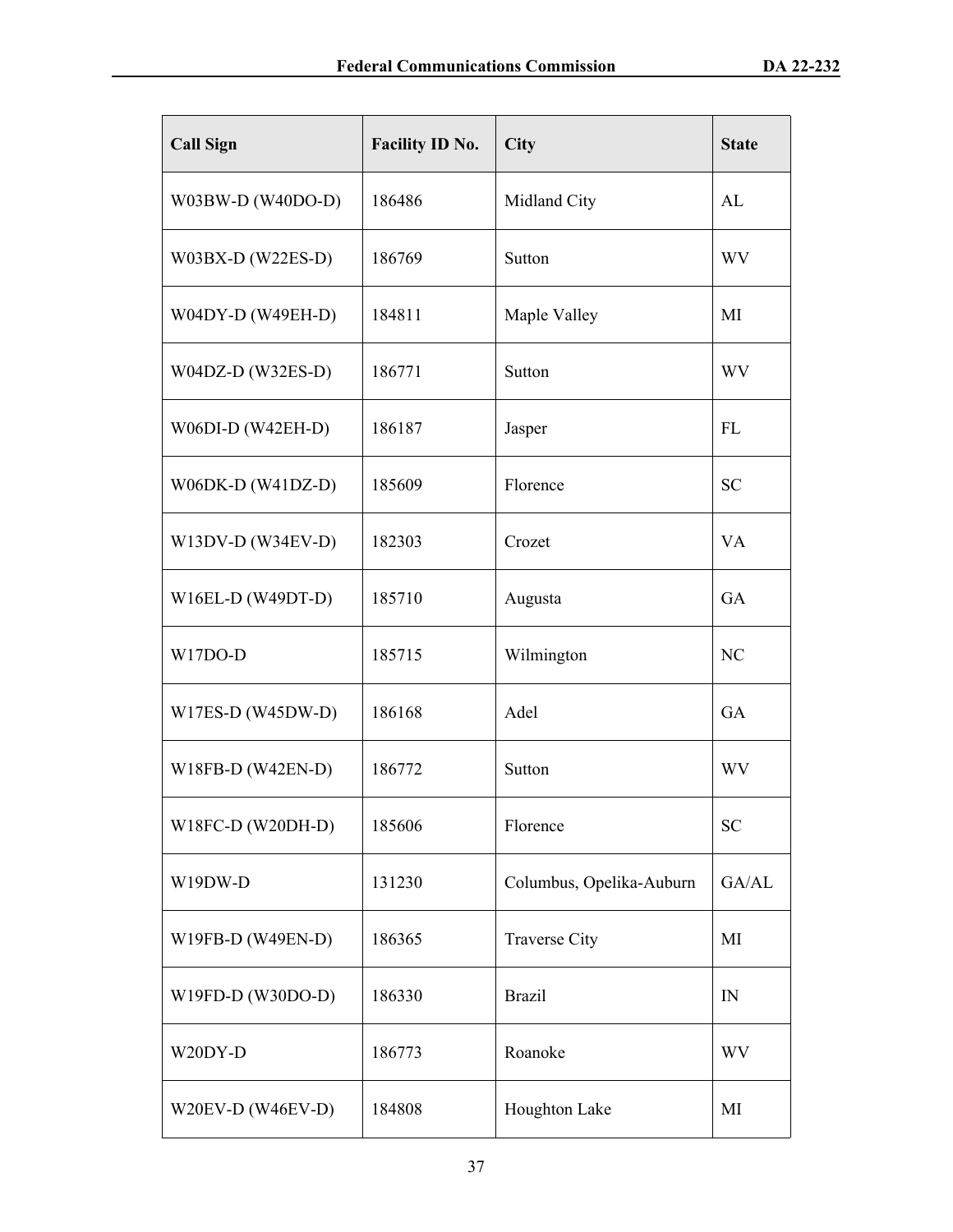| <b>Call Sign</b>  | <b>Facility ID No.</b> | City                   | <b>State</b> |
|-------------------|------------------------|------------------------|--------------|
| W20EW-D (W44DF-D) | 185709                 | Augusta                | <b>GA</b>    |
| W20EY-D (W21DF-D) | 185717                 | Wilmington             | NC           |
| W21EO-D (W49EC-D) | 186274                 | Orono                  | <b>ME</b>    |
| W22FN-D (W28EI-D) | 185716                 | Wilmington             | NC           |
| W23FI-D (W41EC-D) | 186179                 | Valdosta               | GA           |
| W23FJ-D (W47ED-D) | 186183                 | Jennings               | FL           |
| W24EU-D (W45EC-D) | 129632                 | Erie                   | PA           |
| W24FB-D (W34ET-D) | 186331                 | <b>Brazil</b>          | IN           |
| W25FR-D (W42EO-D) | 186778                 | Clarksburg             | <b>WV</b>    |
| W25FS-D (W49EL-D) | 186779                 | Clarksburg             | <b>WV</b>    |
| W25FW-D (W47EB-D) | 185777                 | Columbus               | GA           |
| W25FX-D (W30DU-D) | 186770                 | Sutton                 | WV           |
| W27EO-D           | 188830                 | Panama City            | FL           |
| W27ET-D (W44DI-D) | 184810                 | Maple Valley           | MI           |
| W28FC-D (W47EN-D) | 186776                 | Roanoke                | <b>WV</b>    |
| W28FG-D (W32ED-D) | 184642                 | Cleveland-Akron-Canton | <b>OH</b>    |
| W30EZ-D (W49DY-D) | 186322                 | Purvis                 | <b>MS</b>    |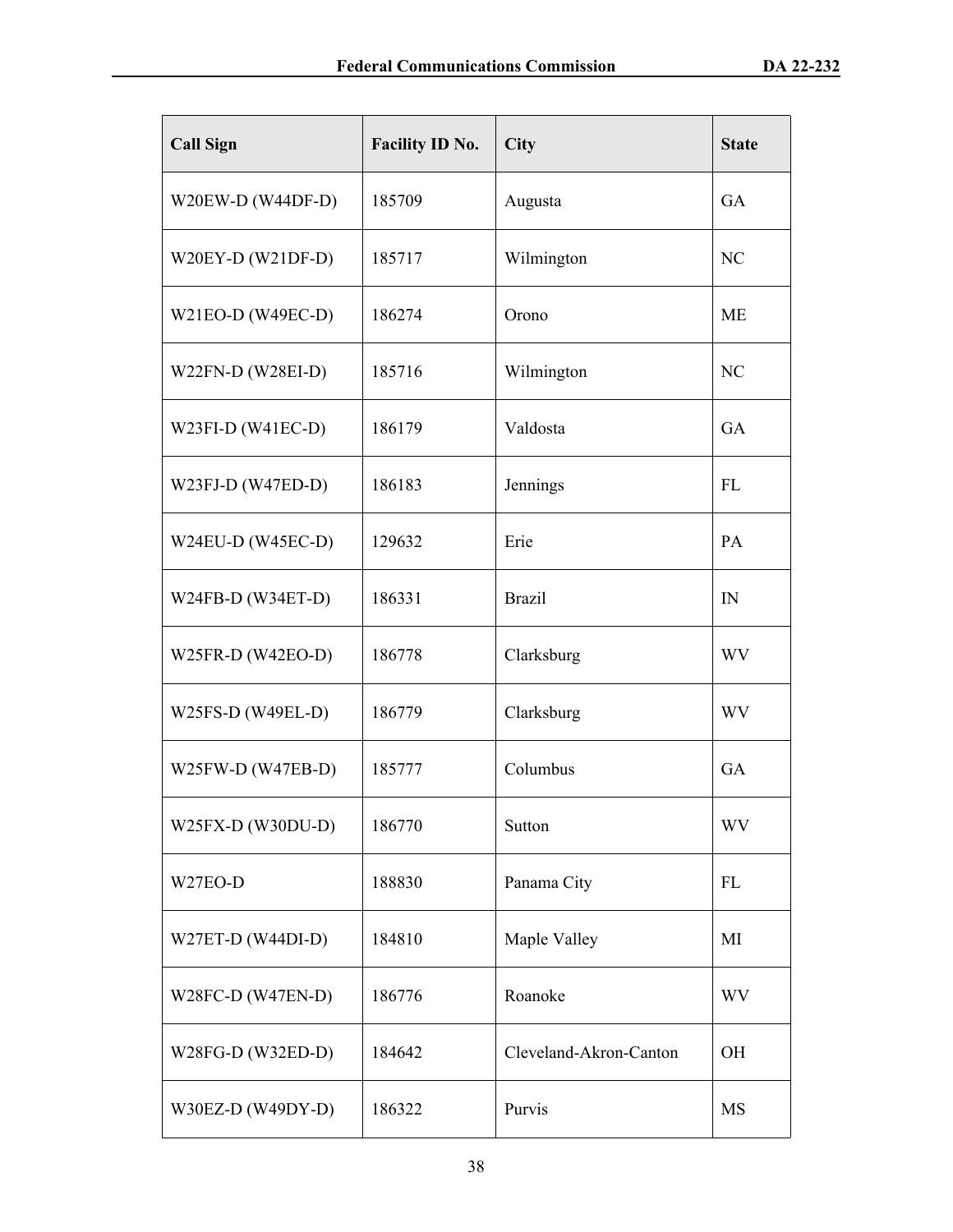| <b>Call Sign</b>  | Facility ID No. | City                  | <b>State</b> |
|-------------------|-----------------|-----------------------|--------------|
| W31FF-D (W42EK-D) | 184809          | Maple Valley          | MI           |
| W32FY-D (W26EL-D) | 186777          | Clarksburg            | <b>WV</b>    |
| W33ER-D (W50EP-D) | 185711          | Augusta               | <b>GA</b>    |
| W34FX-D (W48EJ-D) | 186371          | Montrose              | <b>GA</b>    |
| W35DH-D           | 186723          | Greenville            | FL           |
| W35DI-D           | 186774          | Roanoke               | <b>WV</b>    |
| W35DV-D           | 185538          | Augusta               | <b>GA</b>    |
| W36EO-D           | 182094          | Columbus              | <b>GA</b>    |
| WDDZ-LD           | 184262          | Augusta               | GA           |
| WIDO-LD           | 182069          | Wilmington            | NC           |
| WYBM-LD (W15DV-D) | 186684          | Pittsfield-Greenfield | <b>MA</b>    |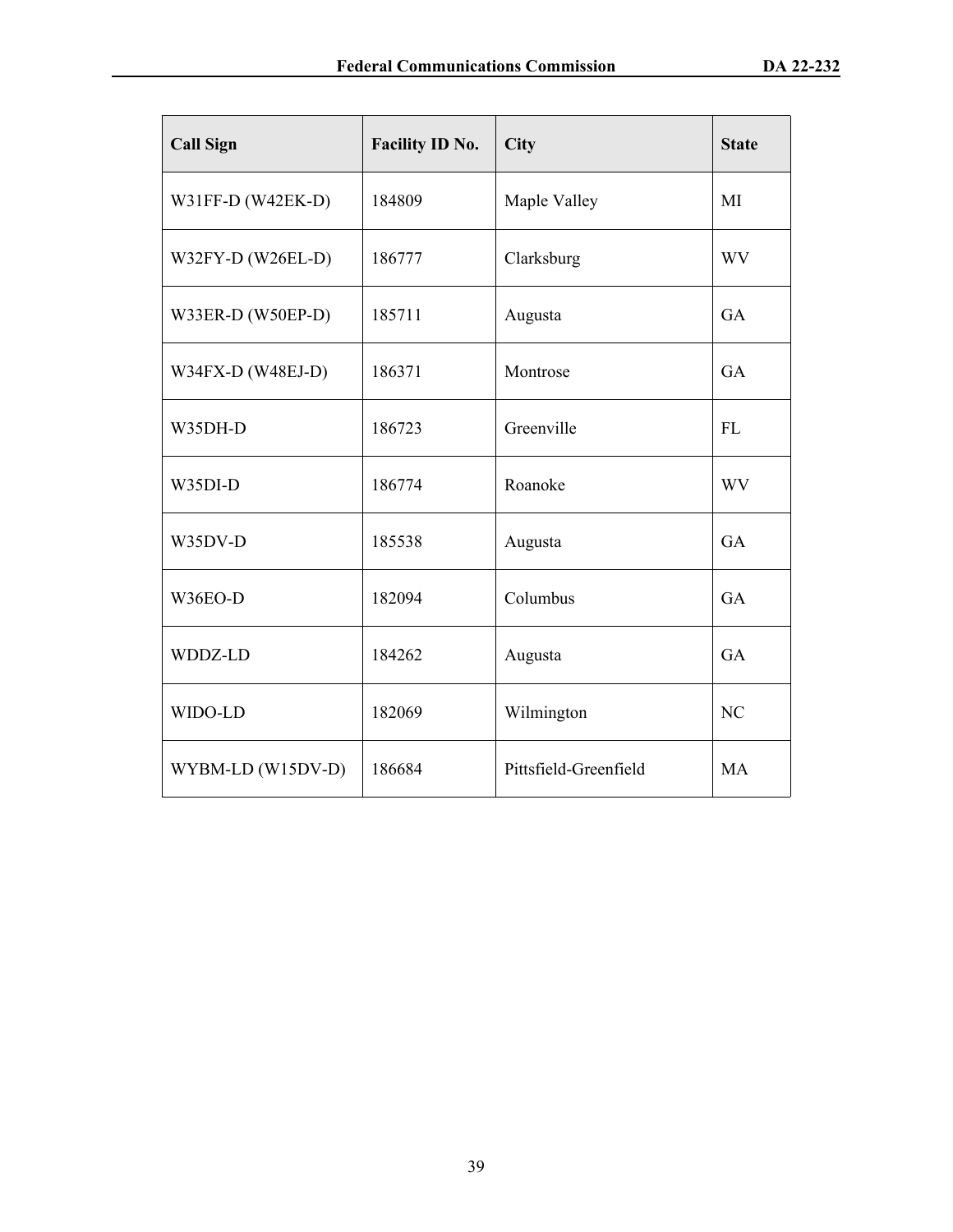# **Appendix D**

*Pending Assignment Applications*

| <b>Call Sign</b>    | <b>Facility ID No.</b> | City          | <b>State</b> | <b>Assignment</b><br><b>LMS File No.</b> |
|---------------------|------------------------|---------------|--------------|------------------------------------------|
| K17LV-D             | 188800                 | Paragould     | <b>AR</b>    | 0000178338                               |
| K19MZ-D (K38OV-D)   | 186847                 | Arriba        | CO           | 0000177508                               |
| K26PS-D (K50NF-D)   | 186361                 | Jolly         | <b>TX</b>    | 0000177981                               |
| K30QY-D (K47OF-D)   | 186457                 | Oakland       | <b>MN</b>    | 0000178358                               |
| K31PZ-D (K39LI-D)   | 185934                 | Clarksville   | <b>AR</b>    | 0000184978                               |
| K32OG-D             | 185447                 | Pueblo        | CO           | 0000177509                               |
| W09DM-D (W36EW-D)   | 186742                 | Nashville     | <b>TN</b>    | 0000177557                               |
| W14EE-D             | 187447                 | Algood        | <b>TN</b>    | 0000178351                               |
| W14EZ-D (W41DY-D)   | 185604                 | Myrtle Beach  | <b>SC</b>    | 0000178350                               |
| $W15ER-D (W41EI-D)$ | 187449                 | Nashville     | <b>TN</b>    | 0000178340                               |
| $W15ES-D (W42ED-D)$ | 185605                 | Myrtle Beach  | <b>SC</b>    | 0000178361                               |
| W16EK-D (W47EC-D)   | 186166                 | Lenox         | GA           | 0000178346                               |
| W19DO-D             | 185708                 | Augusta       | GA           | 0000178360                               |
| $W19FA-D (W43DH-D)$ | 186112                 | <b>Bangor</b> | <b>ME</b>    | 0000158539                               |
| W19FC-D (W29EC-D)   | 185607                 | Florence      | <b>SC</b>    | 0000178357                               |
| $W21EN-D (W43DF-D)$ | 185793                 | Macon         | GA           | 0000178356                               |
| W22ER-D             | 186180                 | Valdosta      | GA           | 0000178359                               |
| W27DP-D             | 184531                 | New Bern      | NC           | 0000178355                               |
| W28FD-D $(W41EK-D)$ | 186724                 | Greenville    | FL           | 0000178353                               |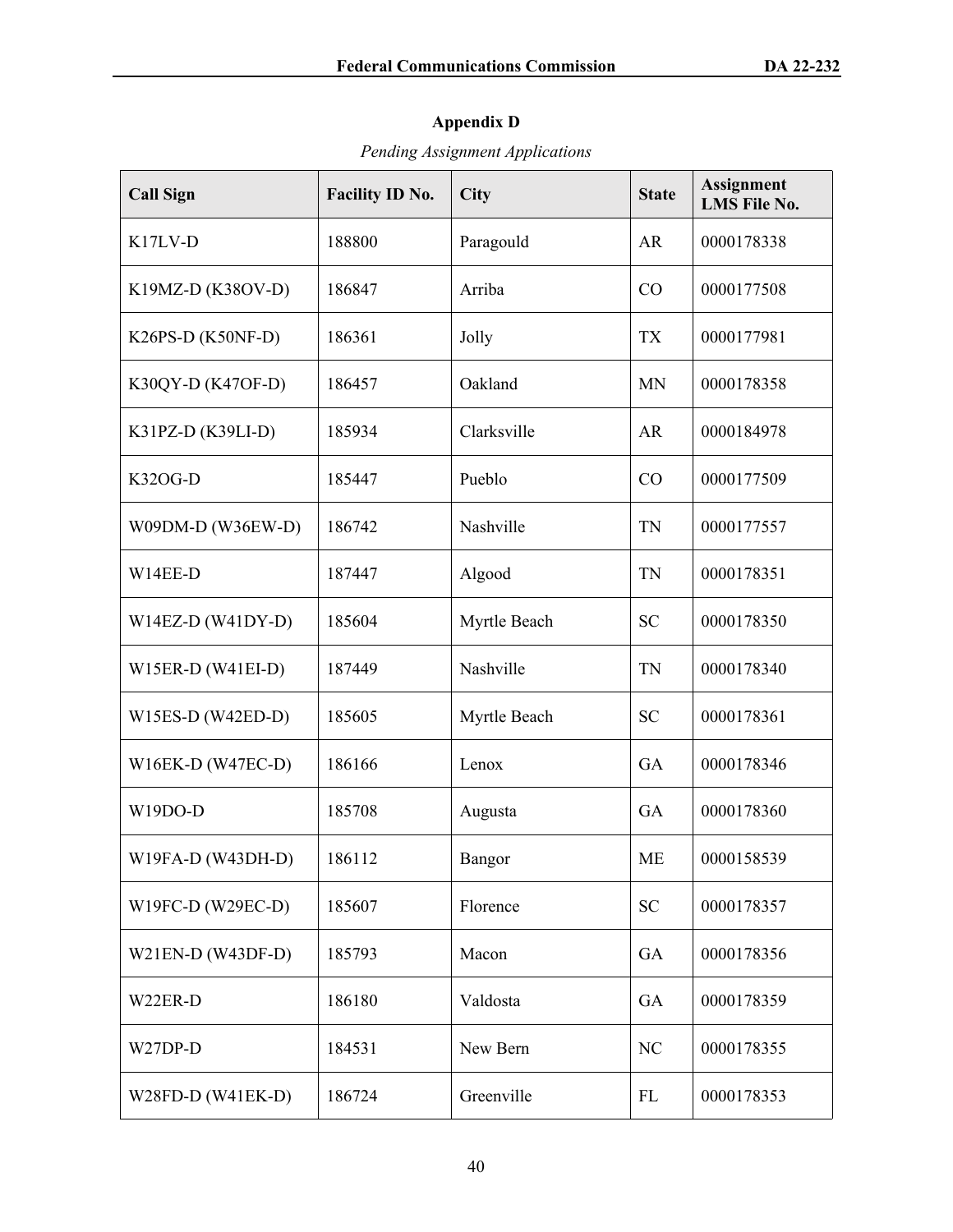| <b>Call Sign</b>  | <b>Facility ID No.</b> | City              | <b>State</b> | <b>Assignment</b><br><b>LMS File No.</b> |
|-------------------|------------------------|-------------------|--------------|------------------------------------------|
| W29EL-D           | 187439                 | Indianapolis      | IN           | 0000185528                               |
| W29EN-D           | 186377                 | Soperton          | GA           | 0000184951                               |
| W29FR-D (W30DP-D) | 187448                 | Lebanon-Nashville | <b>TN</b>    | 0000158538                               |
| W30FA-D (W44DJ-D) | 186188                 | Jasper            | FL           | 0000178349                               |
| W31DR-D           | 185718                 | Wilmington        | NC           | 0000178344                               |
| W31FB-D (W43DS-D) | 186343                 | Eastabutchie      | <b>MS</b>    | 0000178345                               |
| W31FD-D (W42EQ-D) | 186374                 | Beaufort          | <b>SC</b>    | 0000158543                               |
| W34FW-D (W38FB-D) | 186186                 | Jasper            | FL           | 0000178354                               |
| W35DZ-D (W48EG-D) | 187450                 | Algood            | <b>TN</b>    | 0000184952                               |
| W35EB-D (W22DY-D) | 185603                 | Myrtle Beach      | <b>SC</b>    | 0000178339                               |
| W35EC-D (W49DV-D) | 186184                 | Jennings          | FL           | 0000178347                               |
| W35ED-D (W30DH-D) | 185608                 | Florence          | <b>SC</b>    | 0000178343                               |
| W36FM-D (W45DV-D) | 186113                 | Etna              | <b>ME</b>    | 0000158540                               |
| WDZC-LD (W29DY-D) | 184025                 | Augusta           | GA           | 0000178341                               |
| WJEA-LD           | 185526                 | Augusta           | GA           | 0000178342                               |
| WZCD-LD (W30EY-D) | 187440                 | Cincinnati-Dayton | OH           | 0000178352                               |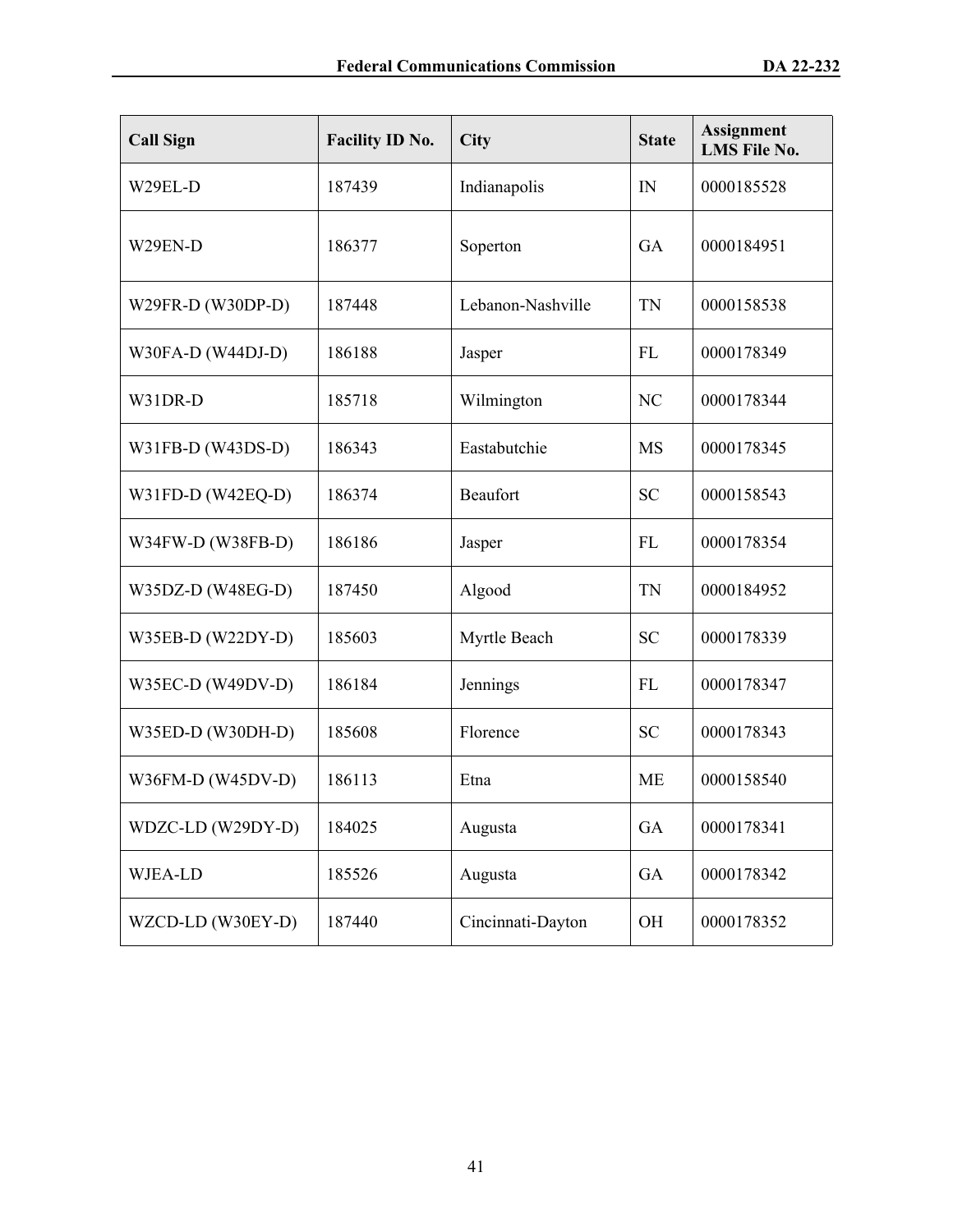# **Appendix E**

# *Stations Being Granted Tolling*

| <b>Call Sign</b>     | <b>Facility ID No.</b> | <b>Community of License</b> | <b>State</b> | <b>Tolling LMS</b><br>File No. |
|----------------------|------------------------|-----------------------------|--------------|--------------------------------|
| K04SE-D (K44MO-D)    | 186804                 | Parker                      | AZ           | 0000179081                     |
| $K04SF-D (K45MQ-D)$  | 186673                 | Gustine                     | CA           | 0000179082                     |
| K06QW-D (K45MW-D)    | 185857                 | Sentinel                    | AZ           | 0000179083                     |
| $K07AAN-D (K39LY-D)$ | 185682                 | Santa Maria                 | CA           | 0000179084                     |
| K08QN-D (K45MP-D)    | 186641                 | Golden Valley               | AZ           | 0000179085                     |
| $K09AAF-D (K47NX-D)$ | 185788                 | Monterey                    | CA           | 0000179086                     |
| $K10RV-D (K49MZ-D)$  | 186695                 | Centerville                 | <b>WA</b>    | 0000184724                     |
| K10RW-D (K41MO-D)    | 186627                 | Lake Havasu                 | AZ           | 0000184723                     |
| K14TK-D (K38MX-D)    | 185683                 | Santa Maria                 | CA           | 0000179087                     |
| $K15MW-D (K45MT-D)$  | 187633                 | Bellingham                  | <b>WA</b>    | 0000179088                     |
| $K17OY-D (K40NJ-D)$  | 186693                 | Centerville                 | <b>WA</b>    | 0000179089                     |
| K17PA-D (K41MH-D)    | 185953                 | Mullan                      | ID           | 0000179090                     |
| K18NU-D (K39LG-D)    | 185725                 | San Luis Obispo             | CA           | 0000179092                     |
| K19NB-D (K39ME-D)    | 186671                 | Gustine                     | CA           | 0000179093                     |
| K19NE-D (K46MJ-D)    | 186350                 | Gateway                     | CO           | 0000179094                     |
| K19NF-D (K49NC-D)    | 186719                 | Socorro                     | NM           | 0000184722                     |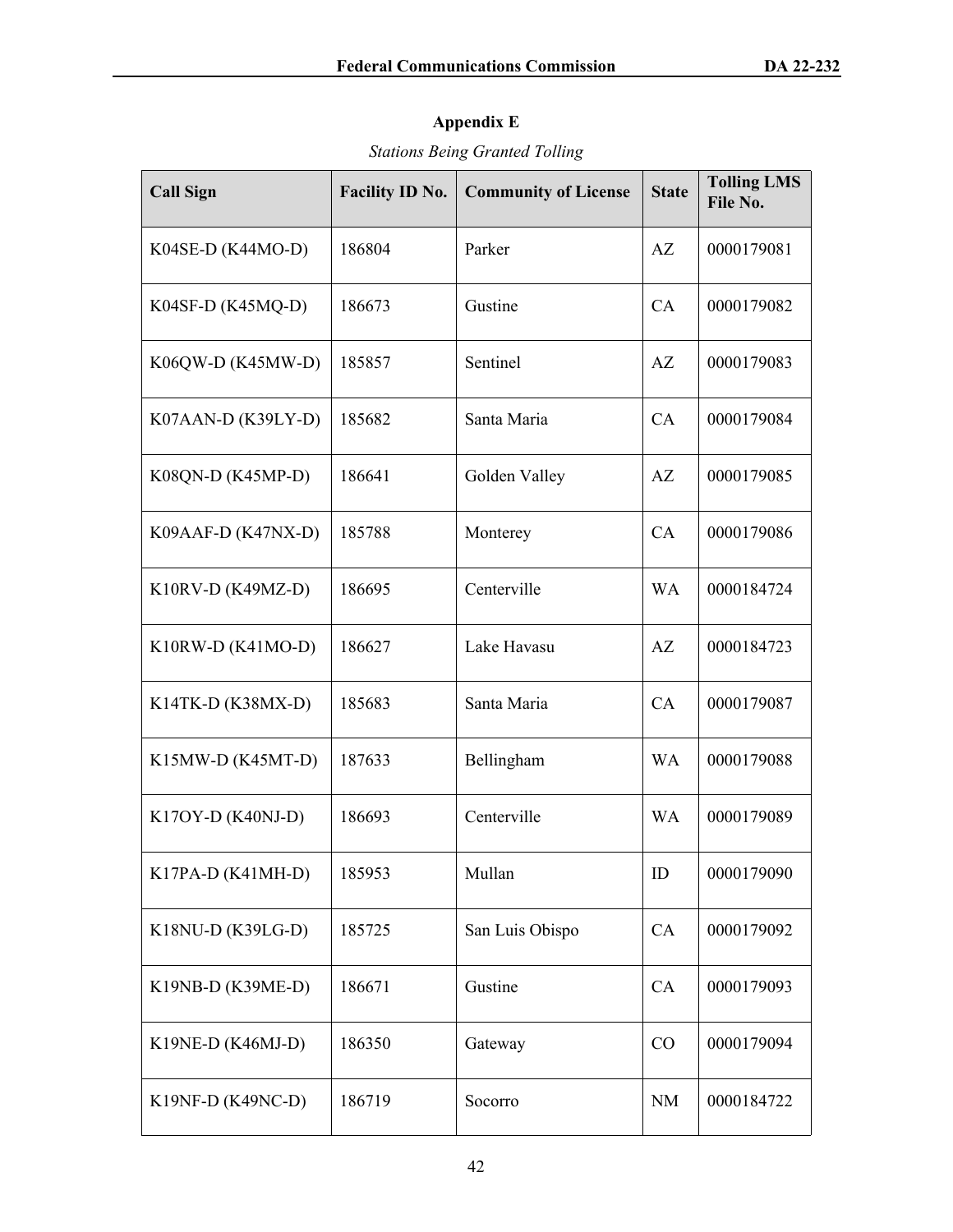| <b>Call Sign</b>    | <b>Facility ID No.</b> | <b>Community of License</b> | <b>State</b> | <b>Tolling LMS</b><br>File No. |
|---------------------|------------------------|-----------------------------|--------------|--------------------------------|
| $K21PE-D (K39LF-D)$ | 185722                 | Tyler                       | <b>TX</b>    | 0000179095                     |
| $K21PI-D (K48MX-D)$ | 185730                 | Monterey                    | CA           | 0000179096                     |
| K27PE-D (K41NL-D)   | 186672                 | Gustine                     | CA           | 0000179097                     |
| K30QY-D (K47OF-D)   | 186457                 | Oakland                     | <b>MN</b>    | 0000179098                     |
| $K31PZ-D (K39LI-D)$ | 185934                 | Clarksville                 | AR           | 0000179099                     |
| K34QY-D (K40MZ-D)   | 186640                 | Golden Valley               | AZ           | 0000179100                     |
| W03BW-D (W40DO-D)   | 186486                 | Midland City                | AL           | 0000184721                     |
| $W14EZ-D (W41DY-D)$ | 185604                 | Myrtle Beach                | <b>SC</b>    | 0000179101                     |
| $W15ES-D (W42ED-D)$ | 185605                 | Myrtle Beach                | <b>SC</b>    | 0000179102                     |
| $W16EK-D (W47EC-D)$ | 186166                 | Lenox                       | GA           | 0000179103                     |
| $W16EL-D (W49DT-D)$ | 185710                 | Augusta                     | GA           | 0000179105                     |
| $W17ES-D (W45DW-D)$ | 186168                 | Adel                        | GA           | 0000179106                     |
| W19DO-D             | 185708                 | Augusta                     | GA           | 0000179107                     |
| W20EW-D (W44DF-D)   | 185709                 | Augusta                     | GA           | 0000179108                     |
| $W21EN-D (W43DF-D)$ | 185793                 | Macon                       | GA           | 0000179109                     |
| W22ER-D             | 186180                 | Valdosta                    | GA           | 0000179110                     |
| W23FJ-D (W47ED-D)   | 186183                 | Jennings                    | FL           | 0000179111                     |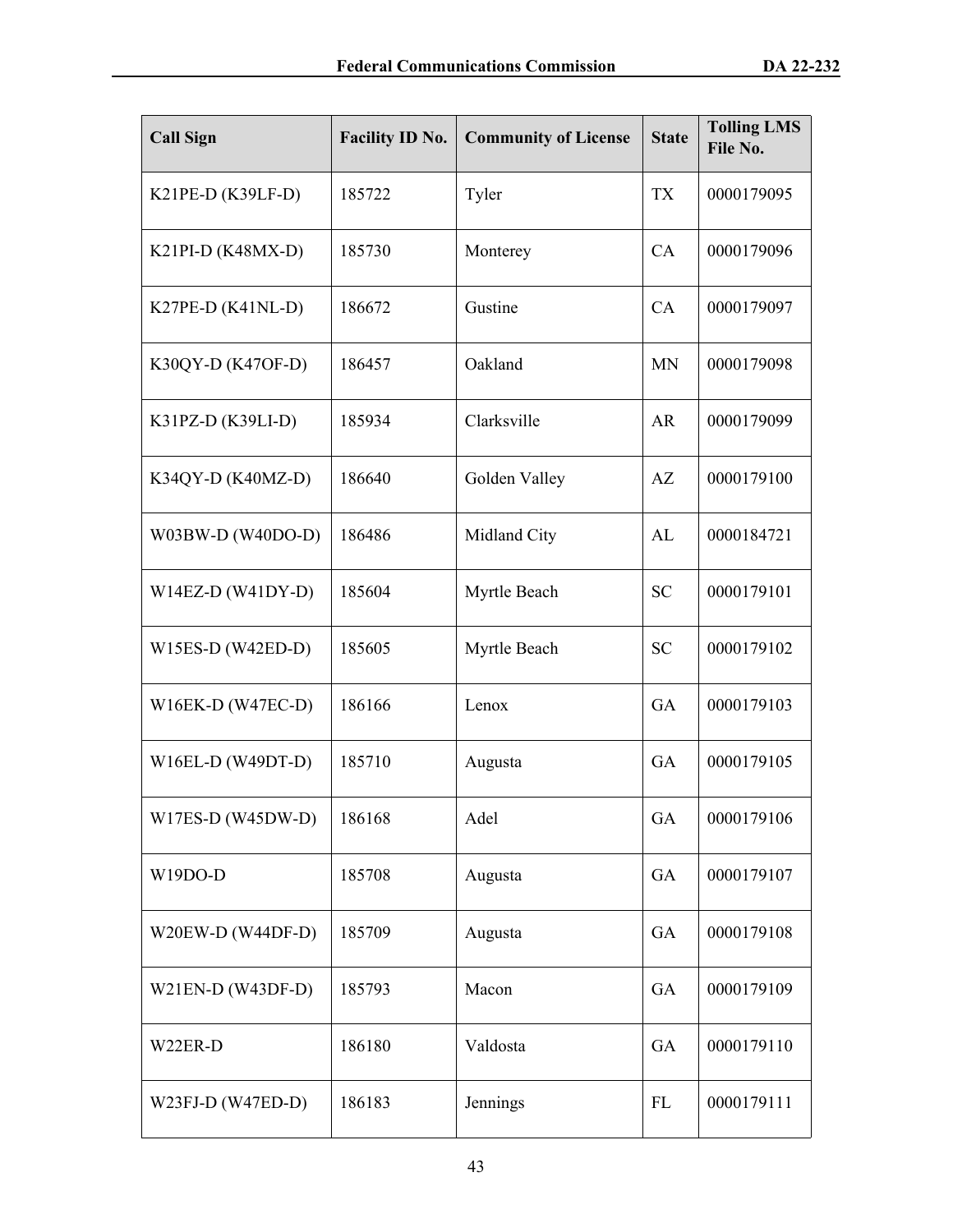| <b>Call Sign</b>    | <b>Facility ID No.</b> | <b>Community of License</b> | <b>State</b> | <b>Tolling LMS</b><br>File No. |
|---------------------|------------------------|-----------------------------|--------------|--------------------------------|
| $W25FW-D (W47EB-D)$ | 185777                 | Columbus                    | <b>GA</b>    | 0000179112                     |
| $W30FA-D (W44DJ-D)$ | 186188                 | Jasper                      | FL           | 0000179113                     |
| W33ER-D (W50EP-D)   | 185711                 | Augusta                     | <b>GA</b>    | 0000179115                     |
| $W34FX-D (W48EJ-D)$ | 186371                 | Montrose                    | <b>GA</b>    | 0000179116                     |
| $W35EB-D (W22DY-D)$ | 185603                 | Myrtle Beach                | <b>SC</b>    | 0000179117                     |
| $W35EC-D (W49DV-D)$ | 186184                 | Jennings                    | FL           | 0000179118                     |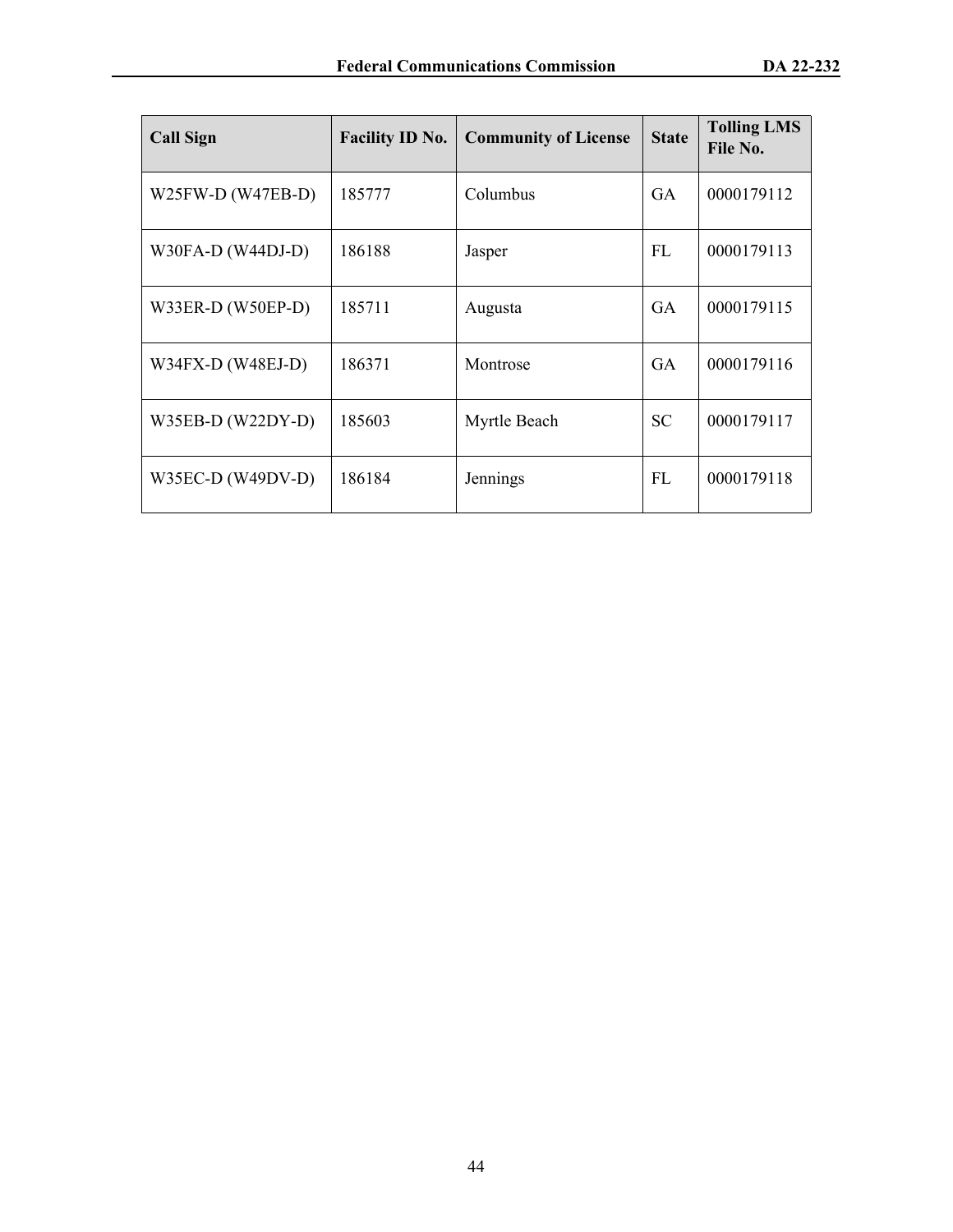# **Appendix F**

| <b>Call Sign</b>                 | <b>Facility ID No.</b> | <b>Community of License</b> | <b>State</b>   | <b>Silent Date</b> |
|----------------------------------|------------------------|-----------------------------|----------------|--------------------|
| K03JD-D (K47OG-D)                | 186618                 | Wendover                    | <b>UT</b>      | 9/2/2021           |
| K03JE-D (K44LV-D)                | 186473                 | Victoria                    | <b>TX</b>      | 9/4/2021           |
| K04SD-D (K50NC-D)                | 186474                 | Victoria                    | <b>TX</b>      | 9/4/2021           |
| K08QM-D (K44LW-D)                | 186617                 | Wendover                    | <b>UT</b>      | 8/21/2021          |
| K12XQ-D (K41MJ-D)                | 186645                 | Monroe                      | LA             | 10/14/2021         |
| K17OV-D (K49LU-D)                | 185812                 | Duluth                      | <b>MN</b>      | 9/9/2021           |
| K19MZ-D (K38OV-D)*               | 186847                 | Arriba                      | CO             | 9/2/2021           |
| K <sub>21</sub> MC <sub>-D</sub> | 188677                 | Hobbs                       | <b>NM</b>      | 9/4/2021           |
| K21PD-D (K42KE-D)                | 185772                 | Columbia                    | M <sub>O</sub> | 9/21/2021          |
| K <sub>27</sub> LD-D             | 185947                 | Salix                       | IA             | 9/3/2021           |
| K30QX-D (K43ON-D)                | 185811                 | Duluth                      | <b>MN</b>      | 9/9/2021           |
| K32OG-D*                         | 185447                 | Pueblo                      | CO             | 9/1/2021           |
| K33MN-D                          | 184504                 | Columbia-Jefferson City     | <b>MO</b>      | 9/11/2021          |
| <b>KULC-LD</b>                   | 182050                 | <b>Beaumont-Port Arthur</b> | <b>TX</b>      | 9/10/2021          |
| W04DY-D (W49EH-D)                | 184811                 | Maple Valley                | MI             | 9/17/2021          |
| W06DI-D (W42EH-D)                | 186187                 | Jasper                      | FL             | 9/10/2021          |

*Licensed and Silent Stations Being Retained or Assigned\**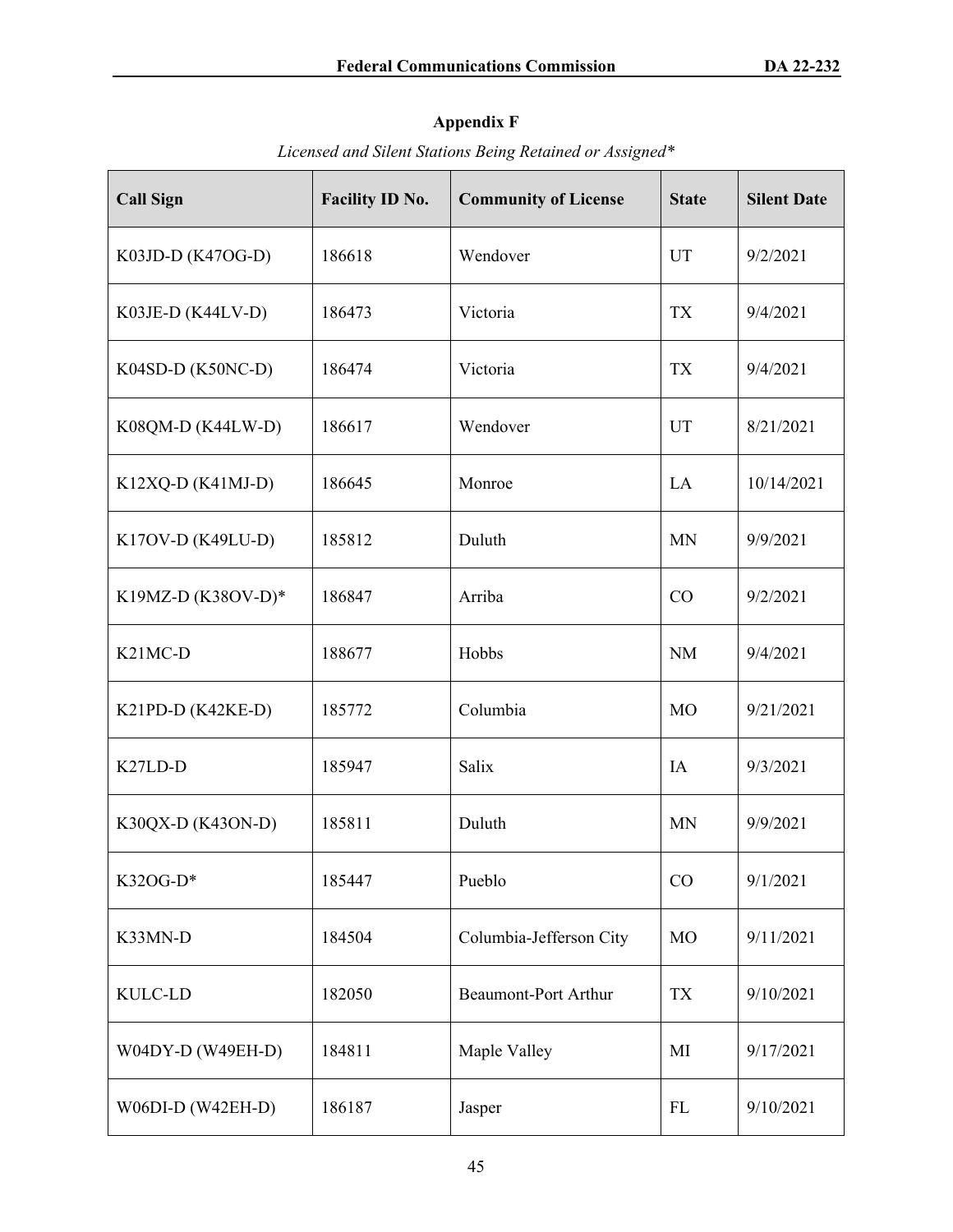| <b>Call Sign</b>     | <b>Facility ID No.</b> | <b>Community of License</b> | <b>State</b> | <b>Silent Date</b> |
|----------------------|------------------------|-----------------------------|--------------|--------------------|
| W06DK-D (W41DZ-D)    | 185609                 | Florence                    | <b>SC</b>    | 9/9/2021           |
| W18FB-D (W42EN-D)    | 186772                 | Sutton                      | WV           | 9/9/2021           |
| W19DW-D              | 131230                 | Columbus, Opelika-Auburn    | GA/AL        | 9/2/2021           |
| W19FB-D (W49EN-D)    | 186365                 | <b>Traverse City</b>        | MI           | 9/10/2021          |
| W20EV-D (W46EV-D)    | 184808                 | Houghton Lake               | MI           | 9/9/2021           |
| $W23FI-D (W41EC-D)$  | 186179                 | Valdosta                    | GA           | 9/2/2021           |
| W25FR-D (W42EO-D)    | 186778                 | Clarksburg                  | WV           | 9/14/2021          |
| W25FS-D (W49EL-D)    | 186779                 | Clarksburg                  | <b>WV</b>    | 9/14/2021          |
| W <sub>27</sub> EO-D | 188830                 | Panama City                 | FL           | 8/18/2021          |
| W27ET-D (W44DI-D)    | 184810                 | Maple Valley                | MI           | 9/14/2021          |
| W28FC-D (W47EN-D)    | 186776                 | Roanoke                     | <b>WV</b>    | 9/1/2021           |
| W28FD-D $(W41EK-D)*$ | 186724                 | Greenville                  | <b>FL</b>    | 9/2/2021           |
| W28FG-D (W32ED-D)    | 184642                 | Cleveland-Akron-Canton      | OH           | 9/14/2021          |
| W29EL-D*             | 187439                 | Lima                        | <b>OH</b>    | 8/3/2021           |
| $W29EN-D*$           | 186377                 | Soperton                    | GA           | 8/25/2021          |
| W30EZ-D (W49DY-D)    | 186322                 | Purvis                      | <b>MS</b>    | 8/27/2021          |
| W31FB-D $(W43DS-D)*$ | 186343                 | Eastabutchie                | MS           | 9/10/2021          |